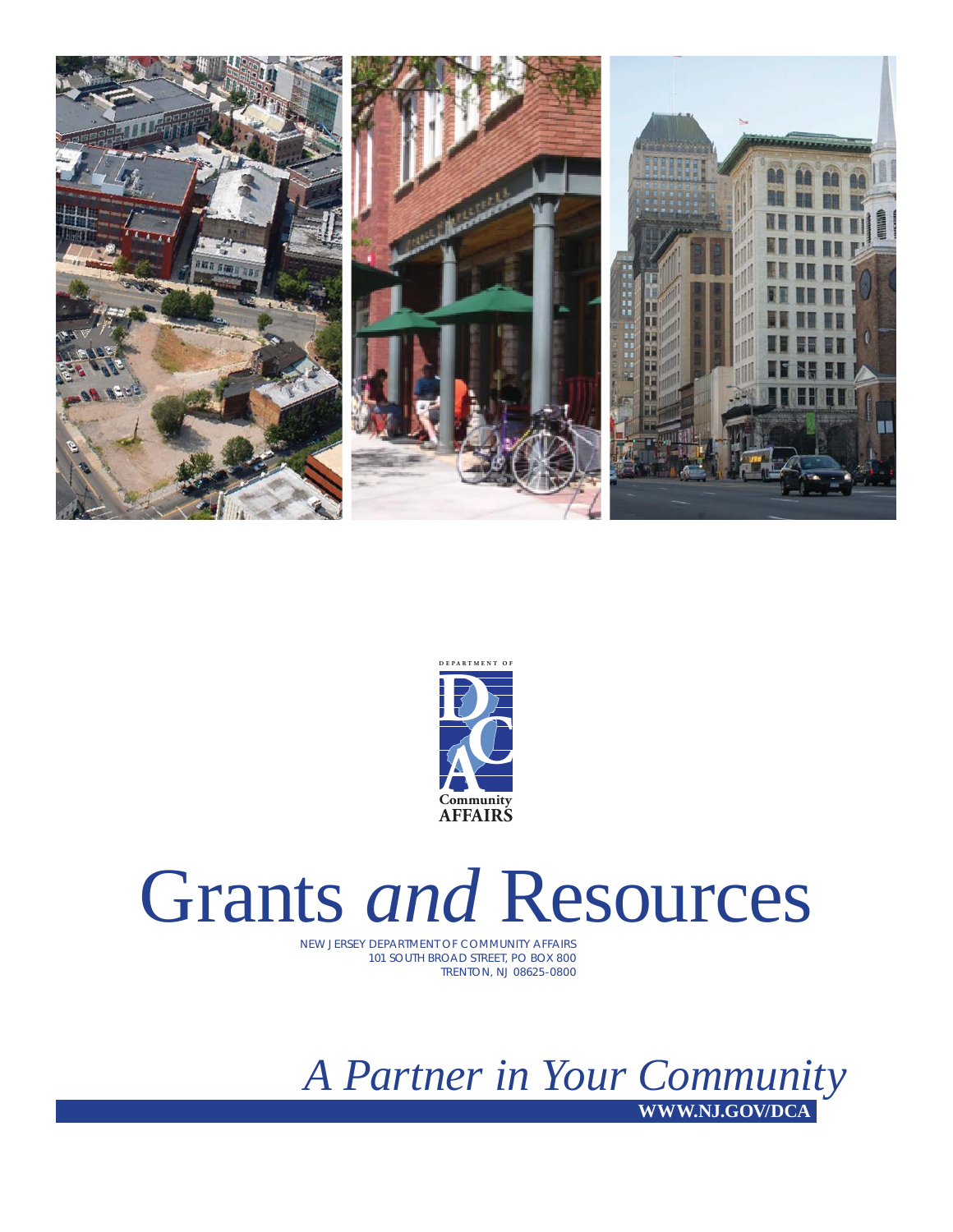# **NOTICE ON AVAILABILITY OF FUNDS**

Programs in this publication are subject to particular programmatic requirements, appropriation by State and Federal statutes, and general availability of funds.

Some programs provide funds based on formula criteria, while others are competitive in nature. Some have funds available periodically, depending on appropriations and release of Federal funding.

Please contact the designated office to obtain specific information regarding current availability of funds.

THIS PUBLICATION MAY BE VIEWED AND PRINTED ON THE INTERNET: **http://www.nj.gov/dca**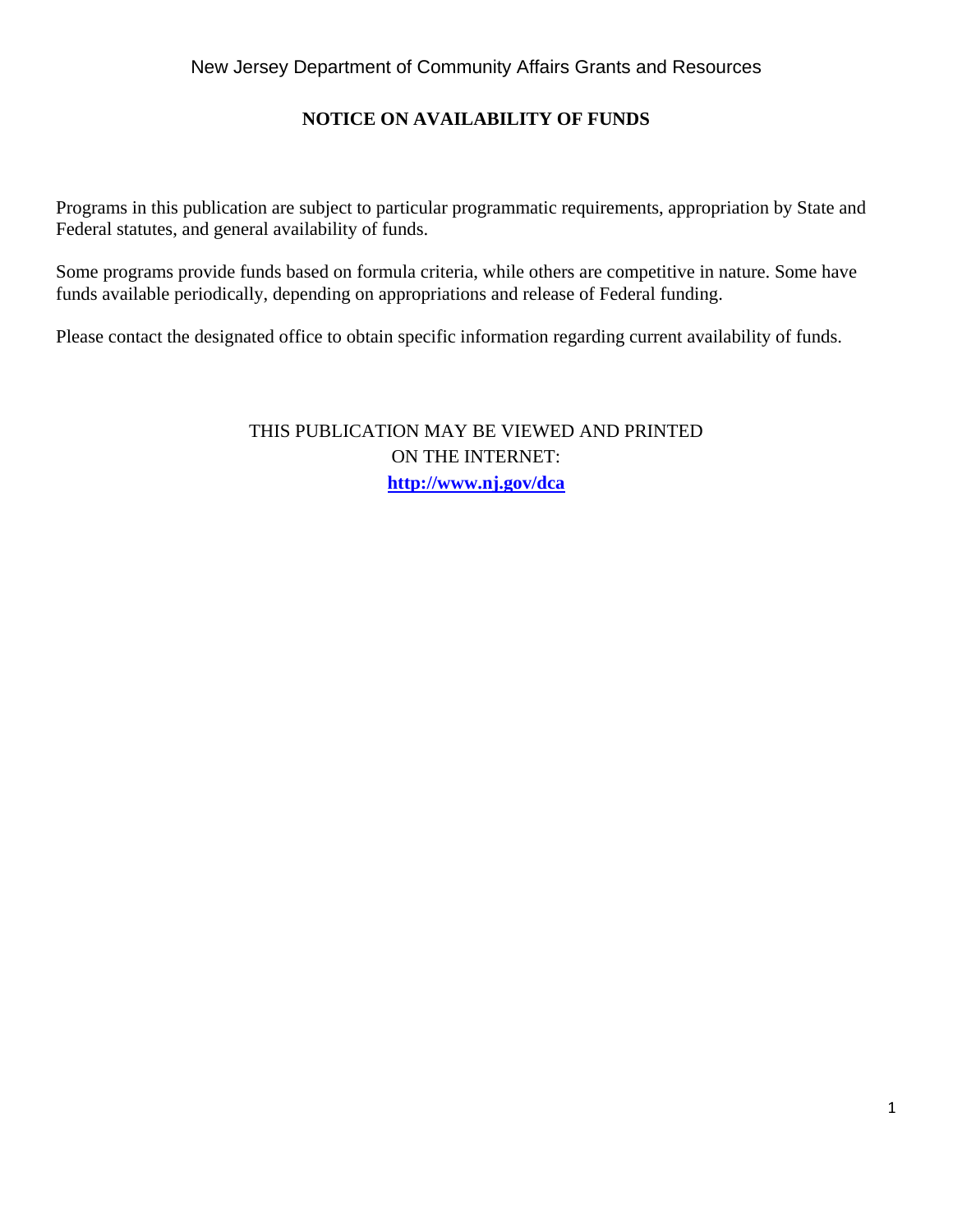The **NEW JERSEY DEPARTMENT OF COMMUNITY AFFAIRS (DCA)** is a State agency created by statute to provide administrative guidance, financial support and technical assistance to local governments, community development organizations, businesses and individuals to improve the quality of life in New Jersey.

DCA offers a wide range of programs and services that respond to issues of public concern including fire and building safety, housing production, community planning and development, and local government management and finance.

# **DCA's programs and services are provided through the following Divisions and Units:**

- Division of Codes and Standards
- Division of Fire Safety
- Division of Housing and Community Resources
- Division of Local Government Services
- Local Planning Services

# **DCA is closely affiliated with the following agencies:**

- Government Records Council
- New Jersey Historic Trust
- New Jersey Housing and Mortgage Finance Agency
- New Jersey Redevelopment Authority
- New Jersey Urban Enterprise Zone Authority

DCA operates a grant management system in which people can view available grant opportunities and submit grant applications, among other items. The system can be accessed by clicking on the following link:

System for Administering Grants Electronically (SAGE)

**Please note that all DCA grants and resources for non-profit organizations are highlighted in green text.**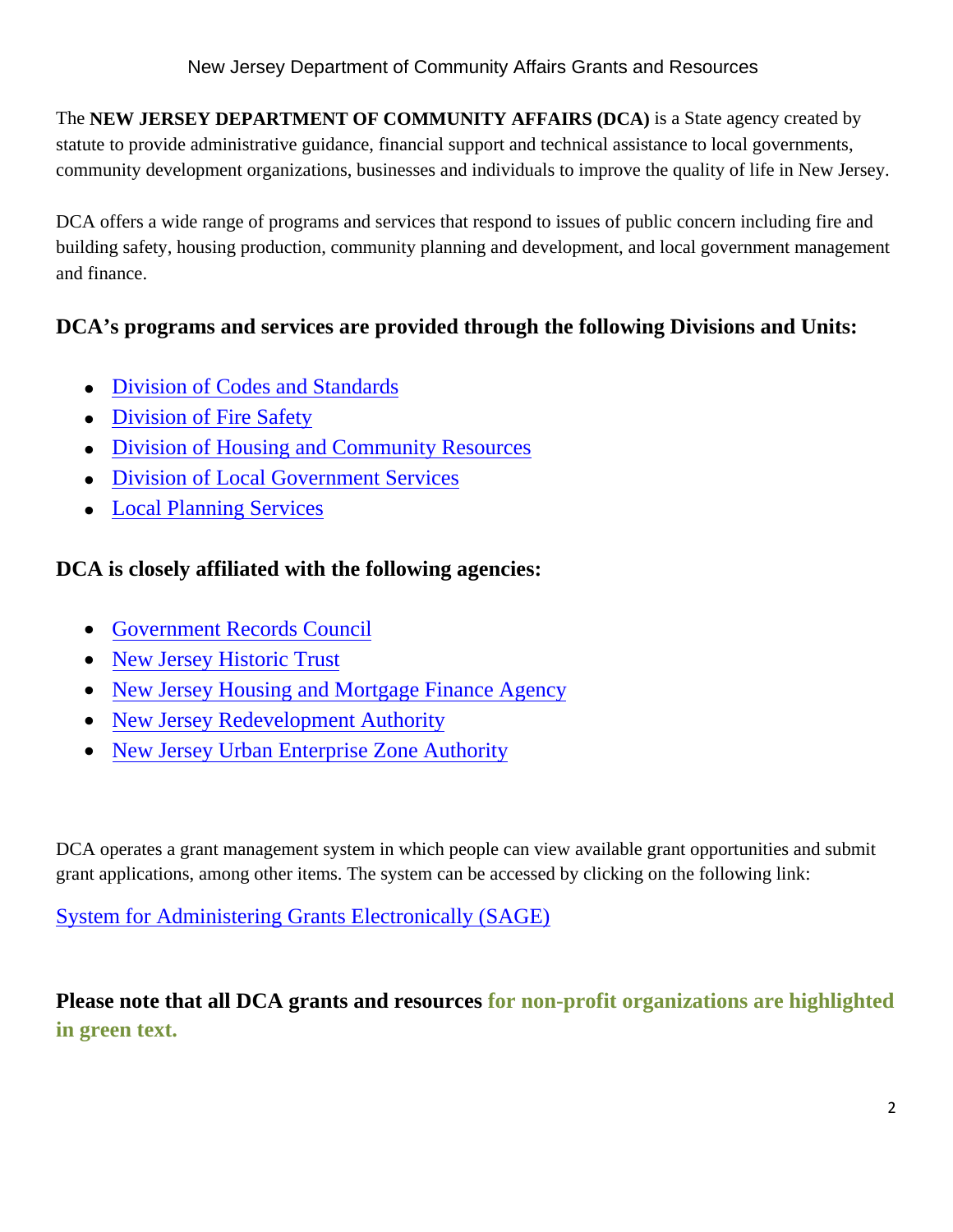# **DIVISIONS AND UNITS Division of Codes and Standards**

The **Division of Codes and Standards** establishes and enforces building codes, in partnership with the State's municipalities, to protect the health and safety of residents. The Division houses the Bureau of Housing Inspection; implements construction codes including building, plumbing, fire protection, radon codes, asbestos and lead abatement; and oversees carnival/amusement ride inspections, LP gas installations, rooming and boarding house licenses, and the State's New Home Warranty program.

For further information, please call the telephone number listed for each particular program, or call the main telephone number at (609) 292-7899. You may also visit our website at http://www.nj.gov/dca/divisions/codes.

The mailing address is: New Jersey Department of Community Affairs Division of Codes and Standards PO Box 802 Trenton, NJ 08625 – 0802

# **MONETARY RESOURCES**

#### **State/Local Cooperative Housing Inspection**

**Type of Assistance**: Financial–Reimbursement. **Description**: Allows a municipality or county the opportunity to enforce the Hotel and Multiple Dwelling regulations using its own inspection staff. **Funding Source**: State Appropriation, Grants-in-Aid. **Award Period**: July 1 to June 30. **Assistance Provided To**: Municipalities and counties. **Other Information**: The municipality or county signs an agreement with DCA called the "Conditions of Authorization," outlining the responsibilities of the participant and DCA. **Procedure for Applying**: Contact program coordinator. **Contact**: (609) 633-6240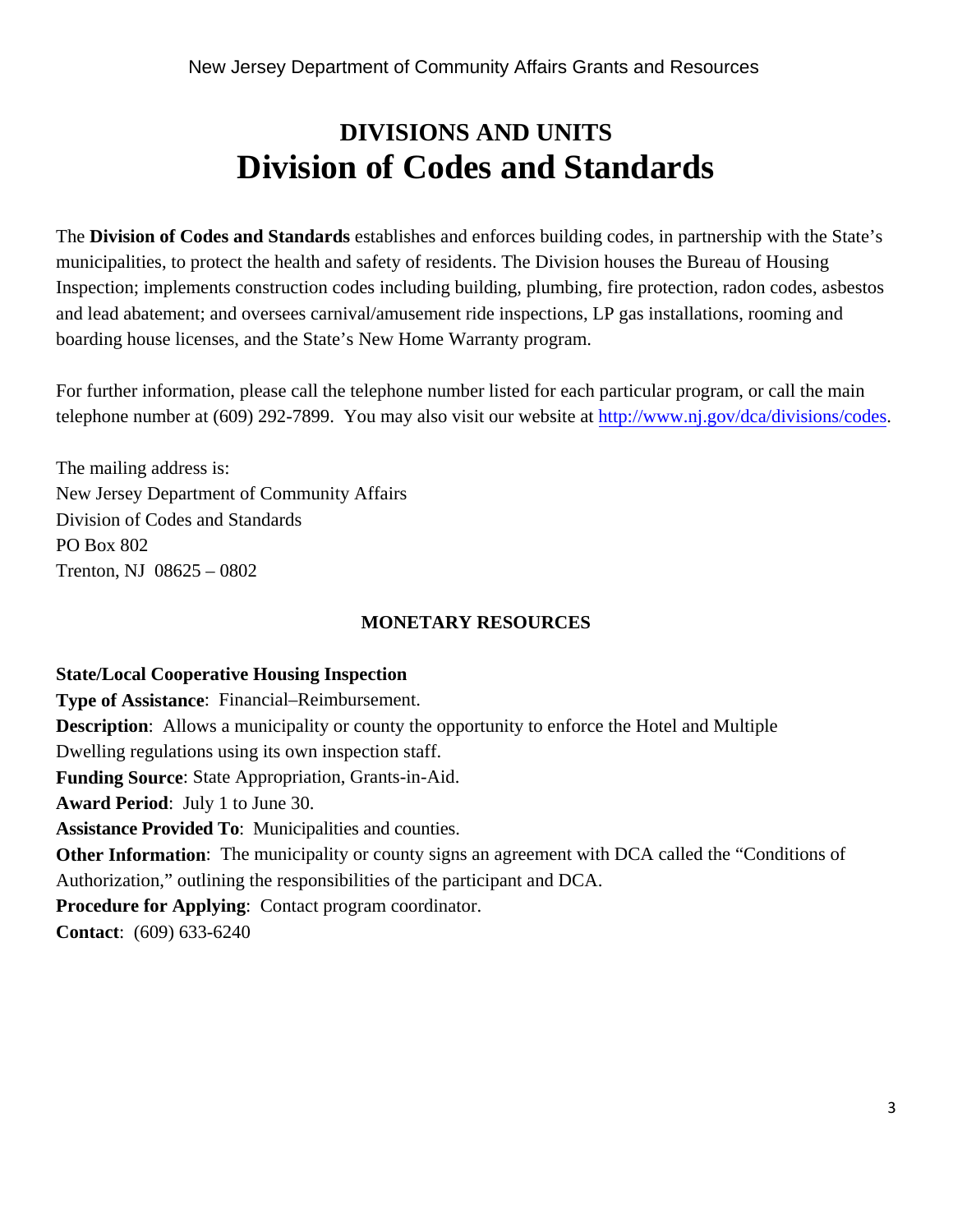# **NON-MONETARY RESOURCES**

### **Amusement Ride Safety Program**

**Type of Assistance**: Regulatory, Technical and Advisory.

**Description**: Administers ongoing inspection programs related to public safety for carnival and amusement ride safety and ski lifts; registers all rides and ski lifts; performs maintenance inspections annually; reviews all new installations prior to going into operation; tracks all incidents and investigates when necessary to ensure code compliance prior to reopening.

**Assistance Provided To**: Carnival and amusement ride owners/operators, sponsors of fairs and carnivals, ski resort owners and anyone with public safety concerns in these program areas. **Contact:** (609) 292-2097 or write to:

New Jersey Department of Community Affairs Division of Codes and Standards Carnival and Amusement Ride Safety PO Box 808 Trenton, NJ 08625-0808

# **Asbestos Hazard Abatement Program**

**Type of Assistance:** Regulatory, Technical and Advisory.

**Description:** Enforces the Asbestos Hazard Abatement Subcode in all educational facilities, public buildings and buildings housing a daycare center. The unit authorizes asbestos safety control monitoring firms, oversees the training and certification of asbestos safety technicians, conducts monitoring inspections and assesses fees and penalties.

**Assistance Provided To:** Contractors, public officials, asbestos safety control monitoring firms and anyone needing asbestos removal information.

**Contact:** (609) 633-6224

#### **Association Regulations Unit**

**Type of Assistance**: Technical and Advisory.

**Description:** Provides information to owners of planned residential real estate including condominiums, cooperatives, single-family homes or townhouses with owner-controlled associations, about their rights concerning access to financial records, open public meetings and alternate dispute resolution.

**Other Information**: Technical assistance is offered to attorneys and members of boards to establish alternate dispute resolution procedures. Information is also provided regarding sample model bylaws for associations. **Assistance Provided To**: Unit owners, association boards and board members, and attorneys representing association boards.

**Contact**: (609) 984-7574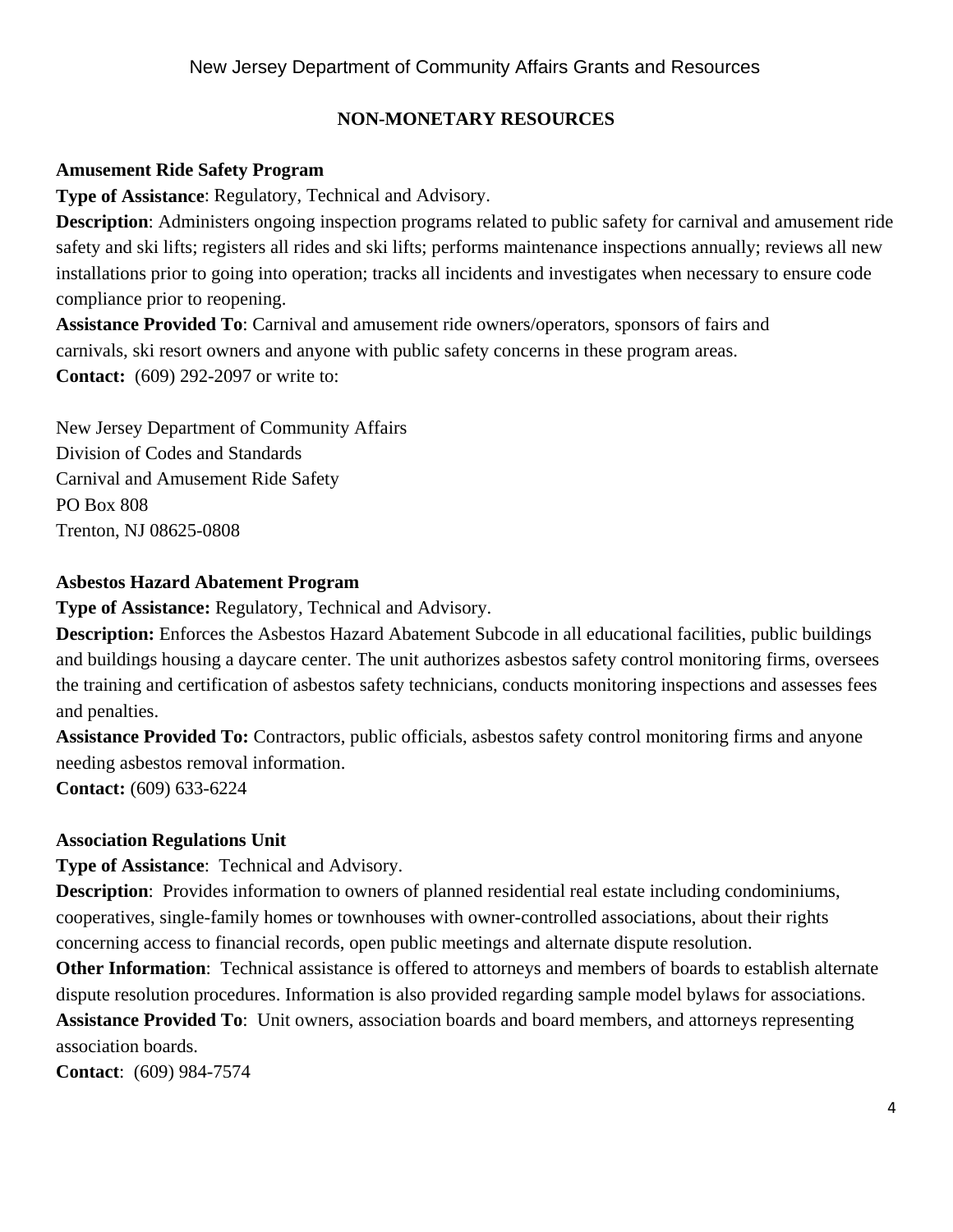# **Building Security for Commercial Buildings**

**Type of Assistance:** Technical and Advisory.

**Description:** Provides technical assistance to owners of commercial buildings to improve the security of their buildings by reducing the vulnerabilities associated with possible terrorist acts. Technical assistance includes performing a review of the security features of the building and responding to questions about the Best Practices for Commercial Buildings, which were approved by the Domestic Security Preparedness Task Force.

**Assistance Provided To:** Building owners, business owners, directors of security and emergency management personnel.

**Contact:** (609) 984-7609

# **Code Assistance Unit**

**Type of Assistance**: Technical and Advisory.

**Description**: Responds to inquiries regarding the Uniform Construction Code, including all of the model codes adopted by reference.

**Assistance Provided To**: Local code officials, architects, engineers, builders, homeowners and any member of the public seeking assistance in understanding or interpreting the Uniform Construction Code. **Contact**: (609) 984-7609

# **Code Officials Continuing Education Program**

**Type of Assistance**: Advisory and Training.

**Description**: Furthers the professional development of code enforcement personnel by providing quality educational offerings through a continuing education program.

**Assistance Provided To**: Licensed construction code officials, technical assistants and design professionals. **Contact**: (609) 984-7820

# **Condominium and Cooperative Conversion Senior Citizens and Disabled Protected Tenancy**

**Type of Assistance**: Regulatory, Technical and Advisory.

**Description**: Monitors procedures established by law and protects eligible senior citizens and disabled persons from eviction when their buildings are converted to condominium or cooperative forms of ownership. Supplies forms and information on procedures to be followed in applying for Protected Tenancy. Receives forms from tenants seeking this protection. Assists municipalities and counties in developing their administrative processes. **Assistance Provided To**: Landlords, tenants, counties, municipalities, attorneys, and purchasers and sponsors of condominium and cooperative housing. **Contact**: (609) 633-6606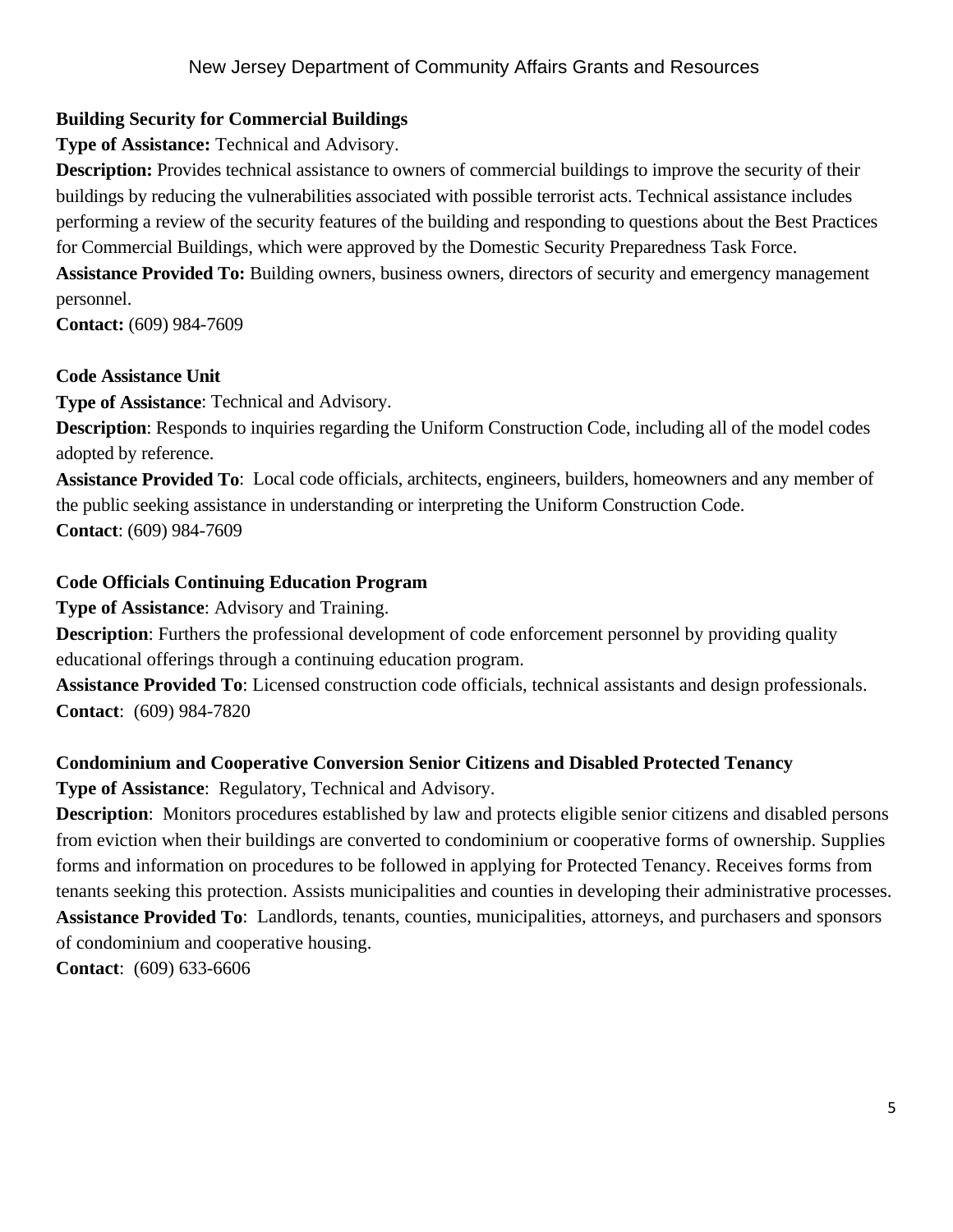# **Construction Code Officials Licensing**

**Type of Assistance**: Technical and Advisory.

**Description**: Licenses individuals as construction officials, subcode officials or inspectors. Coordinates training programs and distributes information concerning requirements to be a licensed code official in the State of New Jersey. Courses required for licensure are provided through the county college system. Tuition reimbursement is available to code officials successfully completing required courses.

**Assistance Provided To**: Persons seeking licenses to enforce the Uniform Construction Code. **Contact**: (609) 984-7834

# **Construction Project Review**

**Type of Assistance**: Regulatory, Technical and Advisory.

**Description**: Provides plan review for large and complex structures for all municipalities whose local code officials are not licensed at the highest technical level, and for all projects reserved to the State, including health care facilities, state buildings and casinos.

**Assistance Provided To**: Architects, engineers and developers of such projects. **Contact:** (609) 984-7860

# **Continuing Care Retirement Communities**

**Type of Assistance**: Regulatory.

**Description**: Protects residents of continuing care retirement communities from a provider becoming insolvent or unable to provide responsible care.

**Other Information**: The provider is required to obtain a Certificate of Authority to operate the facility by filing an application for certification that contains a number of affidavits, legal description of the facility, the condition of title, extensive financial information, health program disclosure, proof of compliance with applicable governmental regulations, and brochures used for advertising and promotional purposes.

**Assistance Provided To**: Providers and current/potential residents of continuing care retirement communities. **Contact**: (609) 633-3888

# **Educational Facilities Plan Review**

**Type of Assistance:** Regulatory, Technical and Advisory.

**Description:** Provides plan review for all public schools to ensure compliance with the Uniform Construction Code.

**Assistance Provided To:** Architects, engineers and developers of such projects. **Contact:** (609) 324-1455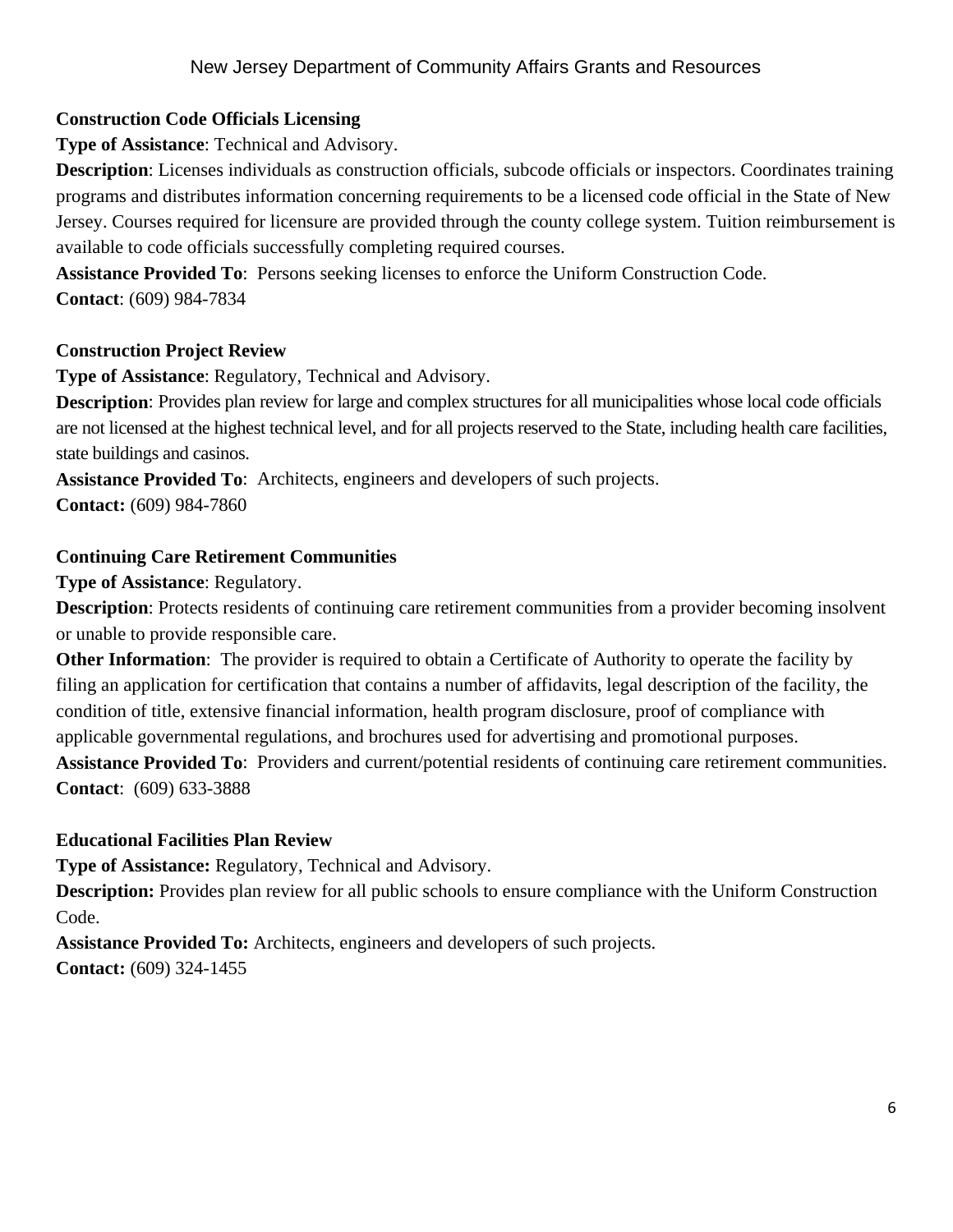#### **Elevator Safety Program**

**Type of Assistance**: Regulatory, Technical and Advisory.

**Description**: Administers the Elevator Safety Subcode, including acting as Subcode Authority for municipalities; conducts elevator inspections and maintains a State registry of elevator devices. **Assistance Provided To**: Building owners, public officials and members of the public with an interest in the Elevator Safety Subcode. **Contact**: (609) 984-7833

#### **Healthcare Facilities Plan Review**

**Type of Assistance**: Regulatory, Technical and Advisory. **Description**: Provides technical review of plans for hospitals, nursing homes and other healthcare facilities to ensure compliance with the Uniform Construction Code and federally mandated criteria. **Assistance Provided To**: Architects, engineers and developers of such projects. **Contact**: (609) 633-8151

#### **Housing Code Administration**

**Type of Assistance**: Regulatory and Technical.

**Description**: Issues Certificates of Registration and Certificates of Inspection, and provides technical assistance related to the inspection process. The unit also oversees violation abatement matters concerning time extensions; collects all fees; and answers inquiries regarding the Hotel and Multiple Dwelling Law and regulations. Certain types of building owners such as owner-occupied three and four unit buildings, fee simple ownership, and retirement communities may qualify for reduced inspection fees or fee exemptions. **Assistance Provided To**: Landlords, owners, tenants and other interested parties. **Contact**: (609) 633-6225

#### **Housing Code Compliance**

**Type of Assistance**: Regulatory and Technical.

**Description**: Enforces penalty action against owners who, upon reinspection of their properties, have failed to abate cited violations. Cases not settled are brought to Superior Court of New Jersey for final resolution. **Assistance Provided To**: Landlords, owners and tenants.

**Contact**: (609) 633-6229

#### **Housing Code Enforcement**

**Type of Assistance**: Regulatory and Technical.

**Description**: Enforces the Hotel and Multiple Dwelling Law, which requires that all hotels, motels and multiple dwellings are inspected at least once every five years by the Bureau of Housing Inspection's Code Enforcement inspectors or by local inspectors in those municipalities participating in the Bureau's State Local Cooperative Housing Inspection Program (see below).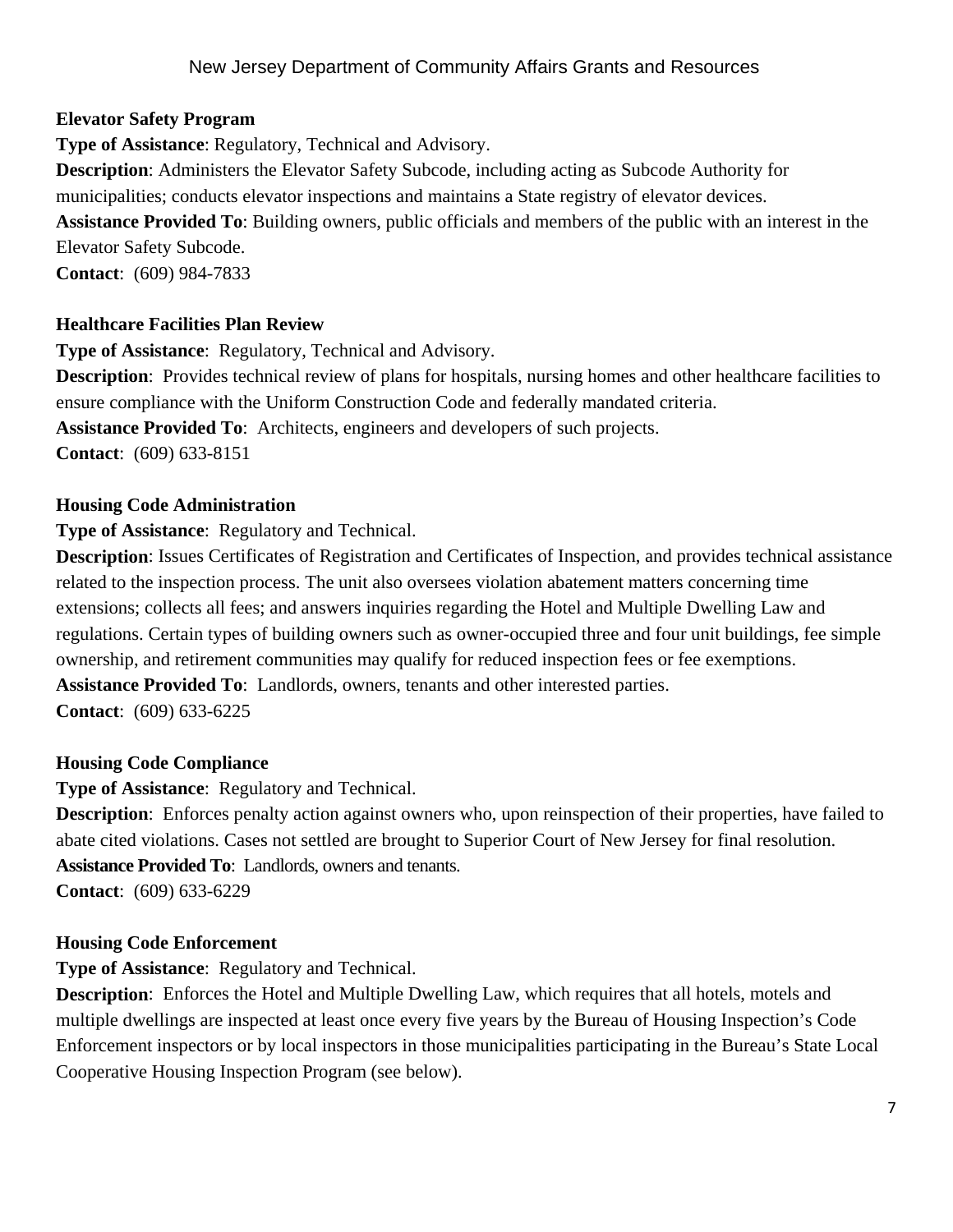**Other Information**: Inspections are conducted to ensure compliance with the Bureau's regulations for the Maintenance of Hotels and Multiple Dwellings. If upon reinspection, cited violations have not been corrected, hotel, motel and multiple dwelling owners are referred to the Bureau's Code Compliance section for penalty enforcement action.

**Assistance Provided To**: Any party interested in the abatement of cited violations. **Contact**: (609) 633-6241

#### **Industrialized Building Program**

**Type of Assistance**: Regulatory, Technical and Advisory.

**Description**: Ensures that pre-manufactured building units purchased for installation in New Jersey comply with the Uniform Construction Code.

**Assistance Provided To**: Owners, manufacturers and sellers of manufactured housing (mobile homes) and modular buildings through third-party agencies and interstate inspection agreements. **Contact**: (609) 984-7974

#### **Lead Hazard Abatement Program**

**Type of Assistance**: Regulatory, Technical and Advisory.

**Description**: Enforces Lead Hazard Abatement rules in all buildings and structures undergoing lead hazard abatement; licenses lead evaluation and abatement contractors; conducts monitoring inspections; and supports local building departments in the enforcement of lead hazard abatement rules.

**Assistance Provided To**: Private contractors, public officials and any resident with an interest in lead hazard abatement.

**Contact**: (609) 633-6224

#### **Limited Dividend and Nonprofit Housing Corporations and Associations**

**Type of Assistance**: Regulatory, Technical and Advisory. **Description**: Helps maintain the supply of low- and moderate-income housing in the State. **Assistance Provided To**: Existing limited dividend and nonprofit housing corporations and associations. **Contact**: (609) 633-6606

#### **Liquefied Petroleum Gas Safety Program**

**Type of Assistance**: Regulatory, Technical and Advisory.

**Description**: Performs plan review and inspection of new liquefied petroleum gas (LPG) installations and performs regular inspections of existing LPG systems.

**Assistance Provided To:** Engineers, LPG owners or operators, and consumers interested in LPG system safety.

**Contact**: (609) 633-6835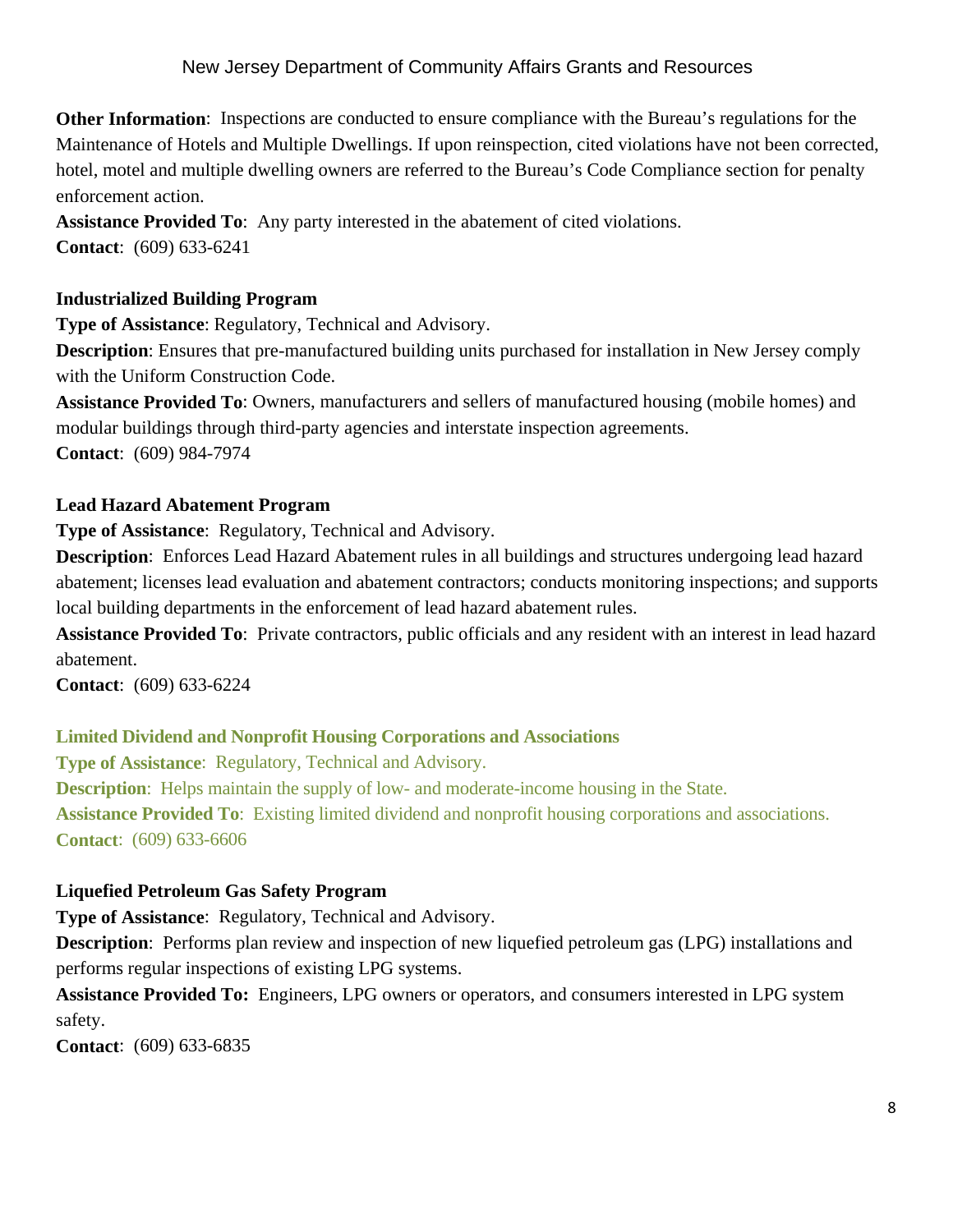#### **Local Enforcing Agency**

**Type of Assistance:** Regulatory, Administrative, Technical and Advisory.

**Description:** Serves as the construction code enforcement agency for municipalities that have requested this service. Processes construction permit applications, reviews plans, issues construction permits, performs inspections, issues certificates and orders, and performs other construction code enforcement duties for construction projects occurring within these municipalities. The agency has three regional offices.

**Assistance Provided To:** Any municipality that has not established enforcement powers for the State Uniform Construction Code, architects, engineers, builders, homeowners and persons involved in construction in those municipalities that are seeking code technical or advisory assistance.

**Contact:** (609) 324-1152

#### **Long Term Tax Exemption/Urban Renewal Entities**

**Type of Assistance**: Regulatory, Technical and Advisory.

**Description**: Provides review, as required by statute, of certificates of incorporation or other certificates of formation for urban renewal entities formed under the Long Term Tax Exemption Law. Approval by DCA is required before such documents can be filed with the State Treasurer or county clerk.

**Assistance Provided To**: Urban renewal entities (corporations, partnerships, limited partnerships, nonprofits, limited liability companies, etc.).

**Contact**: (609) 633-6606

#### **New Jersey School Construction Corporation Managed School Projects**

**Type of Assistance:** Regulatory, Technical and Advisory.

**Description:** Serves as the construction code enforcement agency for school projects managed by the New Jersey School Construction Corporation (NJSCC). Processes construction permit applications, reviews plans, issues permits, performs inspections, issues certificates and orders, and performs other construction code enforcement duties for construction projects managed by the NJSCC.

**Assistance Provided To:** NJSCC, architects, engineers, and persons involved with NJSCC-managed projects seeking code technical or advisory assistance.

**Contact:** (609) 324-1360 or write to:

New Jersey Department of Community Affairs Division of Codes and Standards Office of Local Code Enforcement PO Box 821 Trenton, NJ, 08625-0821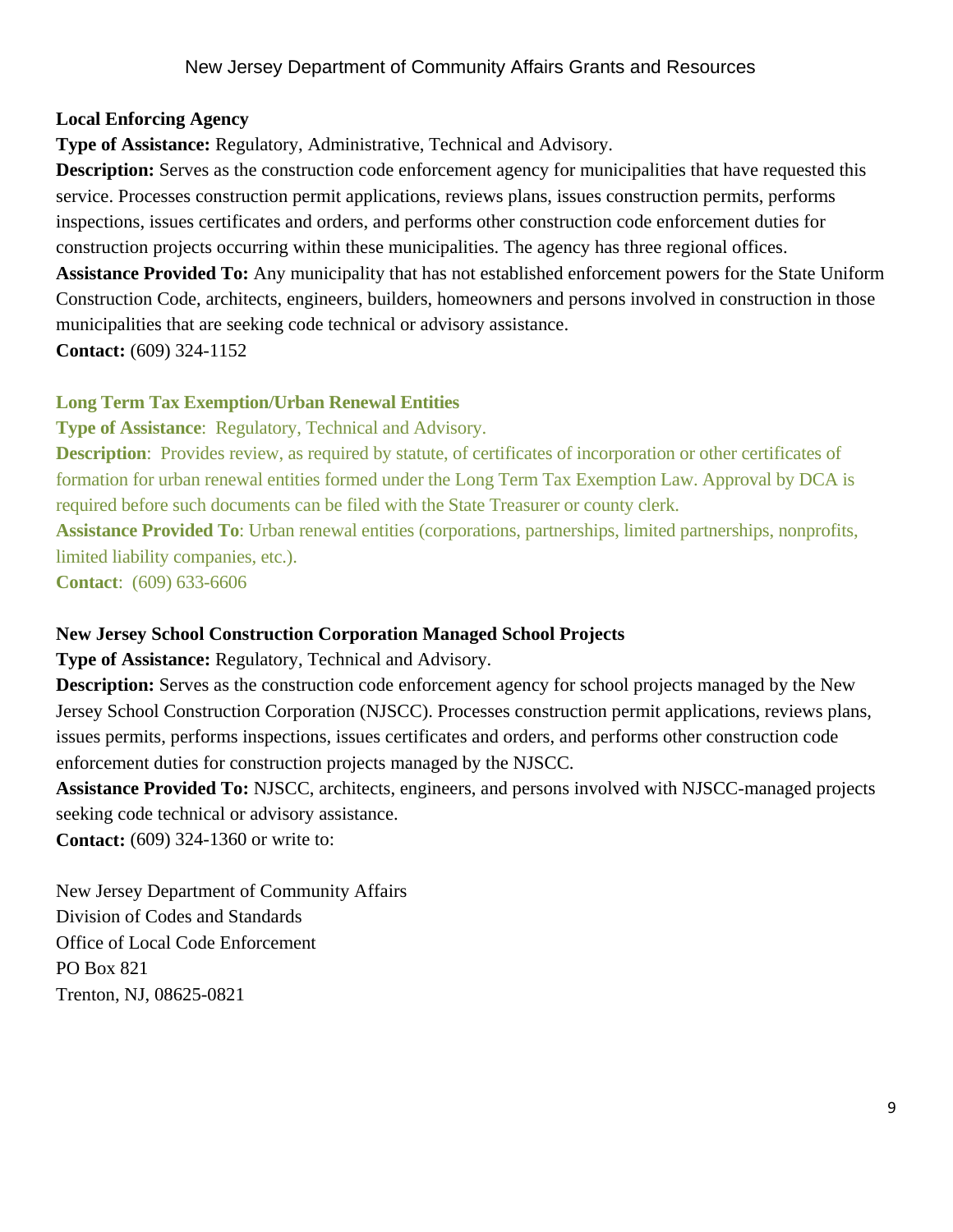# **New Home Warranty Program**

**Type of Assistance**: Regulatory, Technical, Advisory and Financial.

**Description**: Requires all builders of new homes in New Jersey to be registered with the Department.

Registration is renewable every two years and a warranty is required for every new residential unit that is sold within the state.

**Other Information**: Builders must enroll in one of several Warranty Insurance Plans. A number of private plans, as well as one offered by the State, are currently available.

**Assistance Provided To**: All home building entities engaged in the construction of new single family, duplex, condominium or cooperative units and all purchasers of new units seeking assistance. **Contact**: (609) 984-7910

# **Office of Regulatory Affairs**

**Type of Assistance:** Regulatory, Technical and Advisory.

**Description:** Investigates allegations of violations of the Uniform Construction Code allegedly committed by construction officials, subcode officials and inspectors.

**Assistance Provided To:** Municipal officials, local code officials, engineers, architects, contractors and homeowners.

**Contact:** (609) 984-7672, or write to: New Jersey Department of Community Affairs Division of Codes and Standards Office of Regulatory Affairs PO Box 818 Trenton, NJ, 08625-0818

# **PermitsNJ and UCCARS Technical Support**

**Type of Assistance:** Technical and Advisory.

**Description:** Provides technical assistance to users of PermitsNJ, which is an Internet-based construction code enforcement management system. Provides technical support to users of UCCARS, which is the Division's Uniform Construction Code Administrative Records System software. Also oversees the monthly collection of New Jersey construction activity data.

**Assistance Provided To:** Construction officials and staff of municipal construction code enforcement offices. **Contact**: (609) 292-7899

# **Planned Real Estate Development**

**Type of Assistance**: Regulatory, Technical and Advisory.

**Description**: Provides consumer protection by requiring disclosure of pertinent information regarding retirement communities, condominiums, cooperatives and other developments in which common elements are shared.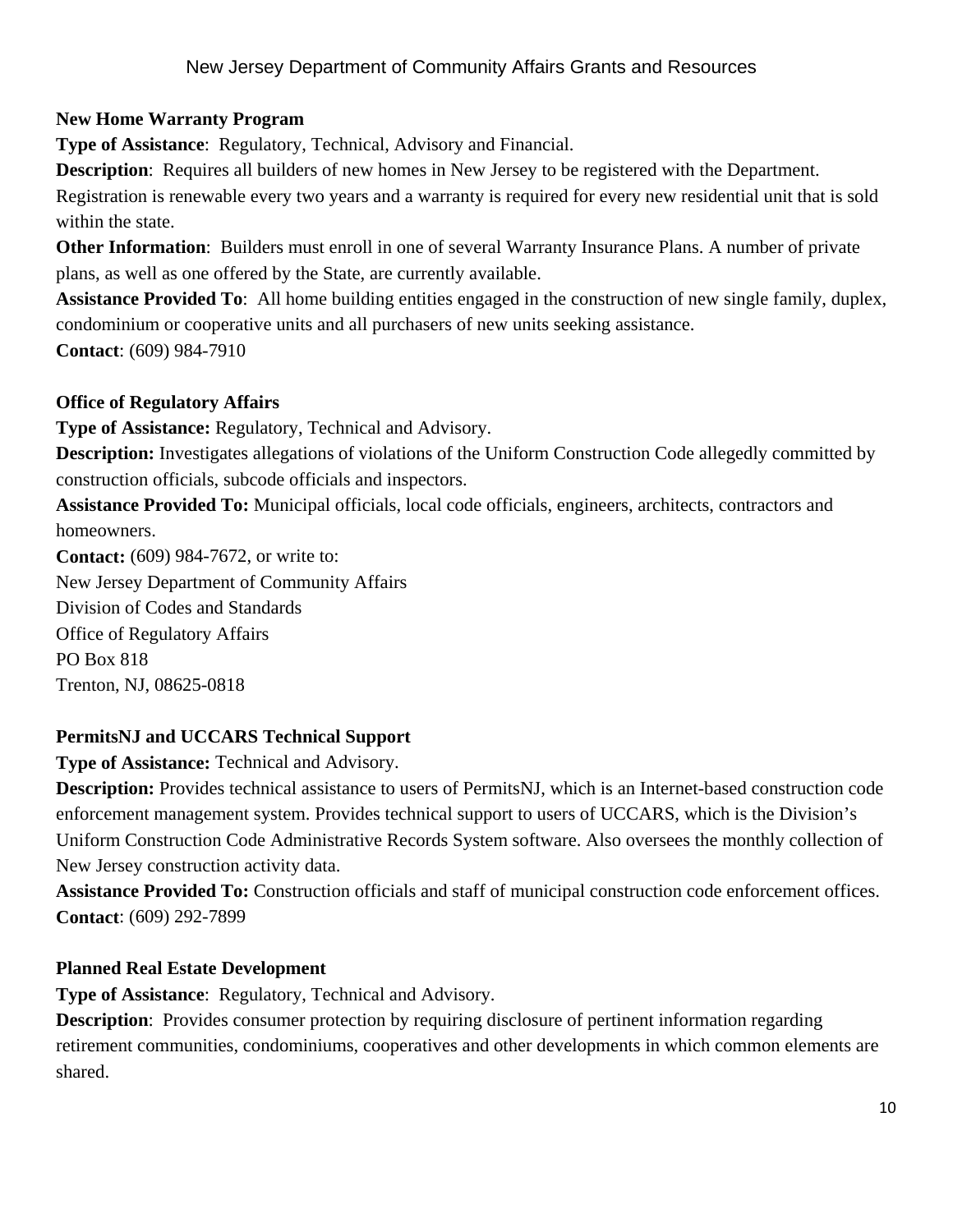**Other Information**: The developer is required to register with the Division and file an application for registration containing a variety of exhibits concerning the legal status of the property, condition of title and financial information, as well as brochures used for advertising and promotional purposes. Developers must apply and become registered before offering units for sale.

**Assistance Provided To**: Developers and purchasers of units in common interest communities. **Contact**: (609) 984-7574

#### **Publications**

**Type of Assistance**: Administrative.

**Description**: Provides, for a fee, various publications, including the New Jersey Uniform Construction Code yearly update service, Lead Hazard Evaluation and Abatement Code, Municipal Procedures Manual, and the Residential Site Improvement Standards.

**Assistance Provided To**: Municipalities, code officials, attorneys, architects, engineers and the general public. **Contact**: (609) 984-0040

#### **Regulations Governing Residential Health Care Facilities and Related Statutes**

**Type of Assistance:** Regulatory, Technical and Advisory.

**Description:** Implements and enforces the provisions of the Standards for Licensure of Residential Health Care Facilities, which mandates social and safety requirements for Residential Health Care Facilities. Upon satisfactory compliance with the regulations, the Bureau issues licenses to these facilities.

**Other Information:** All Residential Health Care Facilities in the state are evaluated on a regular basis by the Bureau for the physical safety and social well-being of the resident population as a prerequisite to licensing. Facilities must apply to the Bureau for a license to operation a Residential Health Care Facility.

**Assistance Provided To:** All Residential Heath Care Facilities.

**Contact:** (609) 984-1704

#### **Regulations Governing Rooming and Boarding Houses and Related Statutes**

**Type of Assistance**: Regulatory, Technical and Advisory.

**Description**: Implements and enforces the provisions of the Rooming and Boarding House Act of 1979, which establishes standards to ensure that all rooming and boarding homes in the State are constructed, maintained and operated in such a manner as will protect the health, safety and welfare of its residents and at the same time preserve and promote a home-like atmosphere appropriate to such facilities. Upon satisfactory compliance with the Act, the Bureau issues licenses to owners and/or operators of these facilities.

**Other Information**: All rooming and boarding homes in the state are evaluated yearly by the Bureau for the physical safety and social well-being of the resident population as a prerequisite to licensing. Municipalities wishing to conduct physical inspections should contact the Bureau. Only the Bureau can conduct social evaluations. Owners and operators must apply to the Bureau for a license to own and/or operate a rooming or boarding home.

**Assistance Provided To**: All owners and operators of rooming and boarding homes. **Contact**: (609) 633-6251 for Standards; (609) 984-1706 for Licensing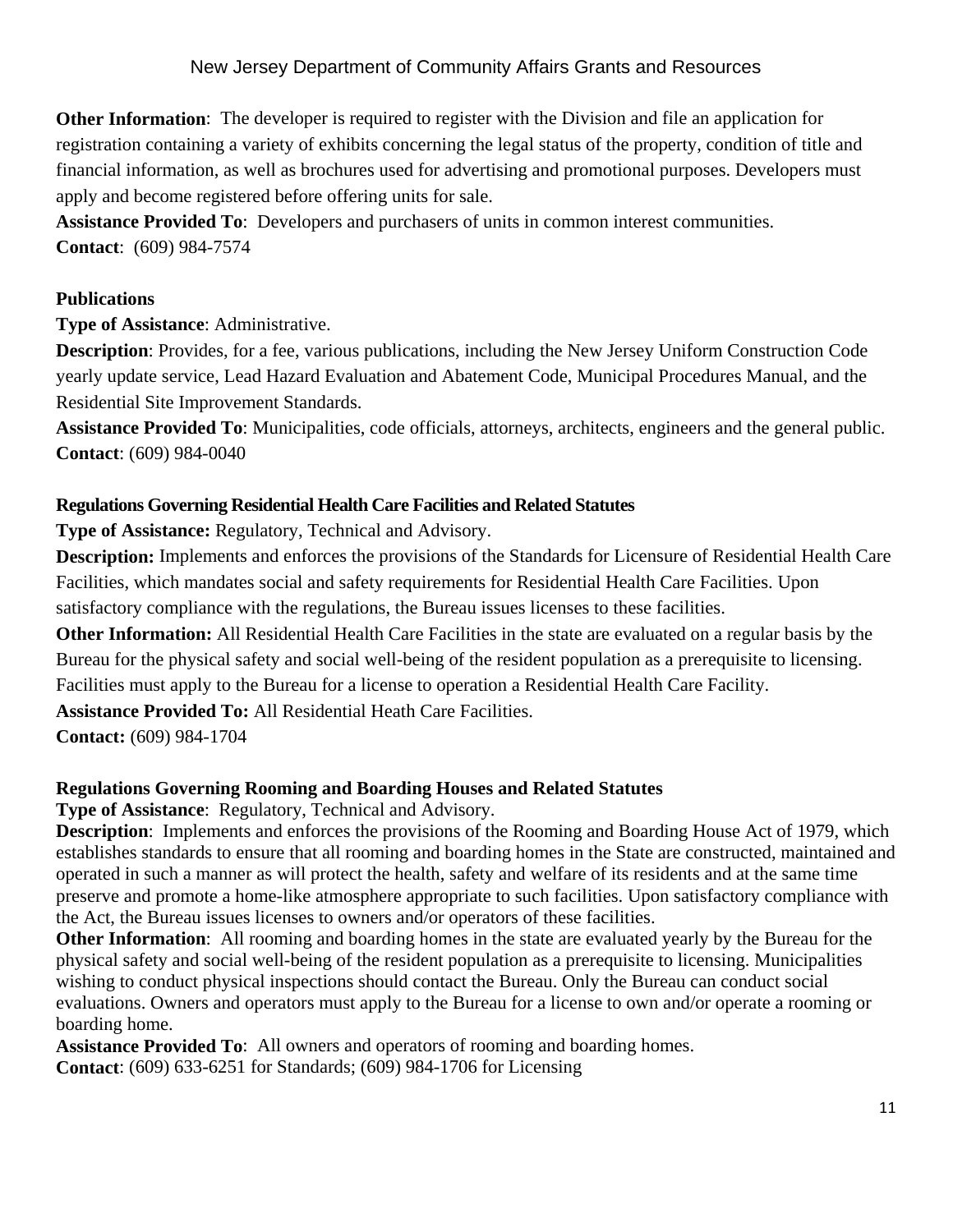# **Residential Site Improvement Standards**

**Type of Assistance**: Technical and Advisory.

**Description**: Responds to inquiries regarding the Residential Site Improvement Standards.

**Assistance Provided To**: Local officials, engineers, planners, builders, and any member of the public seeking assistance in understanding or interpreting the Residential Site Improvement Standards. **Contact**: (609) 292-7899

# **Rules Governing Emergency Shelters for the Homeless**

**Type of Assistance**: Regulatory, Technical and Advisory.

**Description**: Implements and enforces the provisions of the Rules Governing Emergency Shelters for the Homeless Act, which mandates that emergency shelters in the state are constructed, maintained and operated to protect the health, safety and welfare of their occupants. Owners must apply to the Bureau for licensure, which is issued upon compliance with the Act.

**Other Information**: Municipalities wishing to conduct inspections should contact the Bureau.

**Assistance Provided To**: Owners of emergency shelters and municipal officials.

**Contact**: (609) 633-6251

# **State Buildings**

**Type of Assistance**: Regulatory, Technical and Advisory.

**Description:** Ensures that the construction or alteration of state-owned buildings complies with the Uniform Construction Code.

**Assistance Provided To**: Private contractors and public officials regarding the issuance of construction permits and certificates of occupancy, and the inspection of buildings.

**Contact**: (609) 984-7865

# **Uniform Construction Code**

#### **State Permit Surcharge Fee Program**

**Type of Assistance**: Administrative, Technical and Advisory.

**Description:** Reviews quarterly State Permit Surcharge Fee reports and provides technical advice to ensure compliance.

**Assistance Provided To**: Municipal officials, local code officials and technical assistants. **Contact**: (609) 292-7898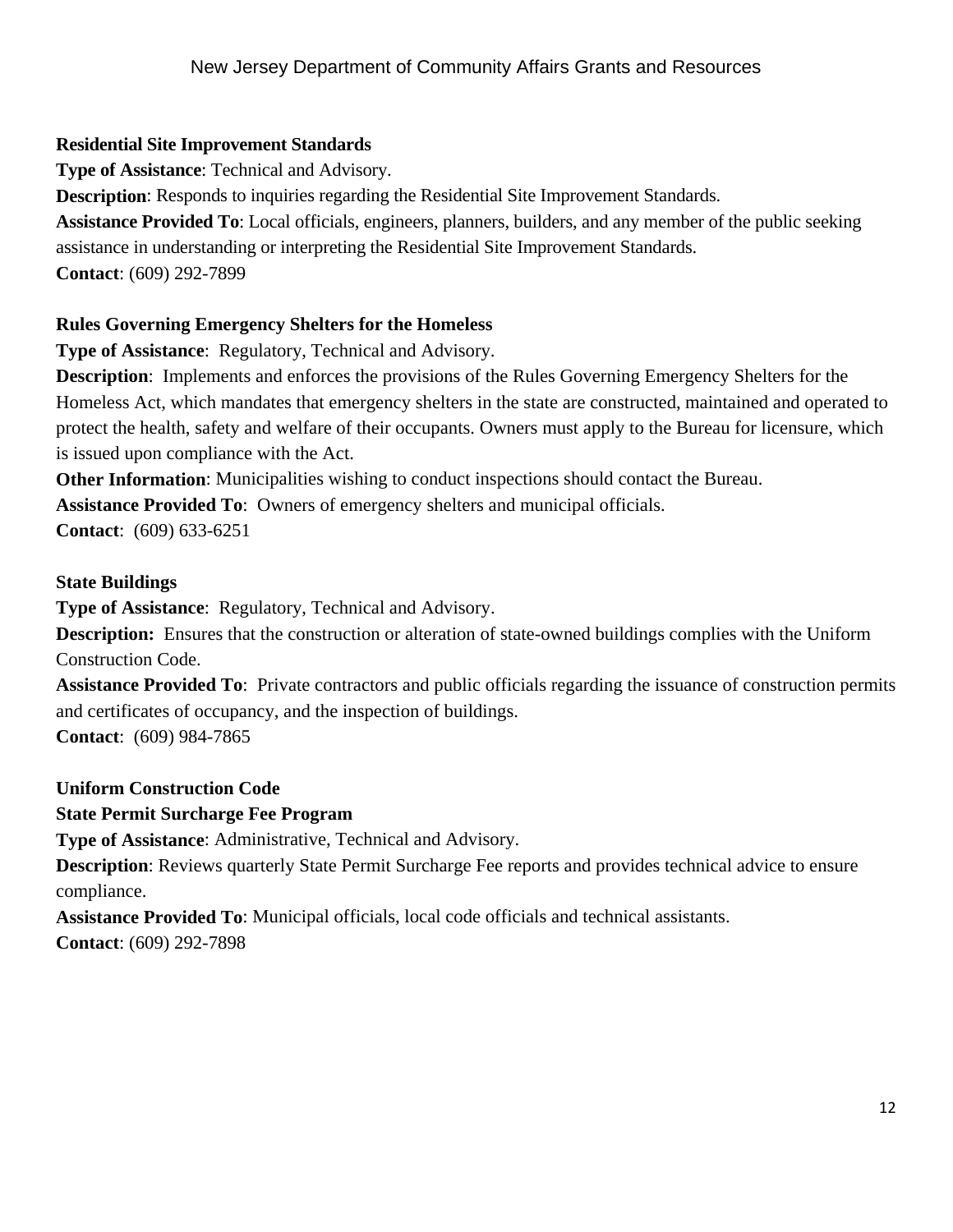# **Division of Fire Safety**

The **Division of Fire Safety** serves as the central fire service agency in the State. The Division is responsible for the development and enforcement of the State Uniform Fire Code, as well as for implementing public education and firefighter training programs.

For further information regarding the Division of Fire Safety's programs or services, please call the telephone number listed for each particular program, or call the main telephone number at (609) 633-6106. You may also visit our website at www.nj.gov/dca/divisions/dfs/.

The mailing address is: New Jersey Department of Community Affairs Division of Fire Safety PO Box 809 Trenton, NJ 08625-0809

# **MONETARY RESOURCES**

# **Volunteer Emergency Service Organization Loan Program**

**Type of Assistance:** Financial Loans.

**Description:** Provides low interest loans to volunteer fire service and emergency medical organizations for the purpose of purchasing apparatus and equipment; constructing or refurbishing buildings and facilities; and refurbishing apparatus and equipment. Funding comes from state budget appropriation and a revolving special account.

**Assistance Provided To:** Volunteer and combination (career and volunteer) fire companies, fire departments, first aid squads, and rescue squads.

**Other Information:** Maximum loan based on project. Program information available on the Division of Fire Safety website at www.state.nj.us/dca/divisions/dfs/pdf/veso.pdf.

**Contact:** (609) 633-6070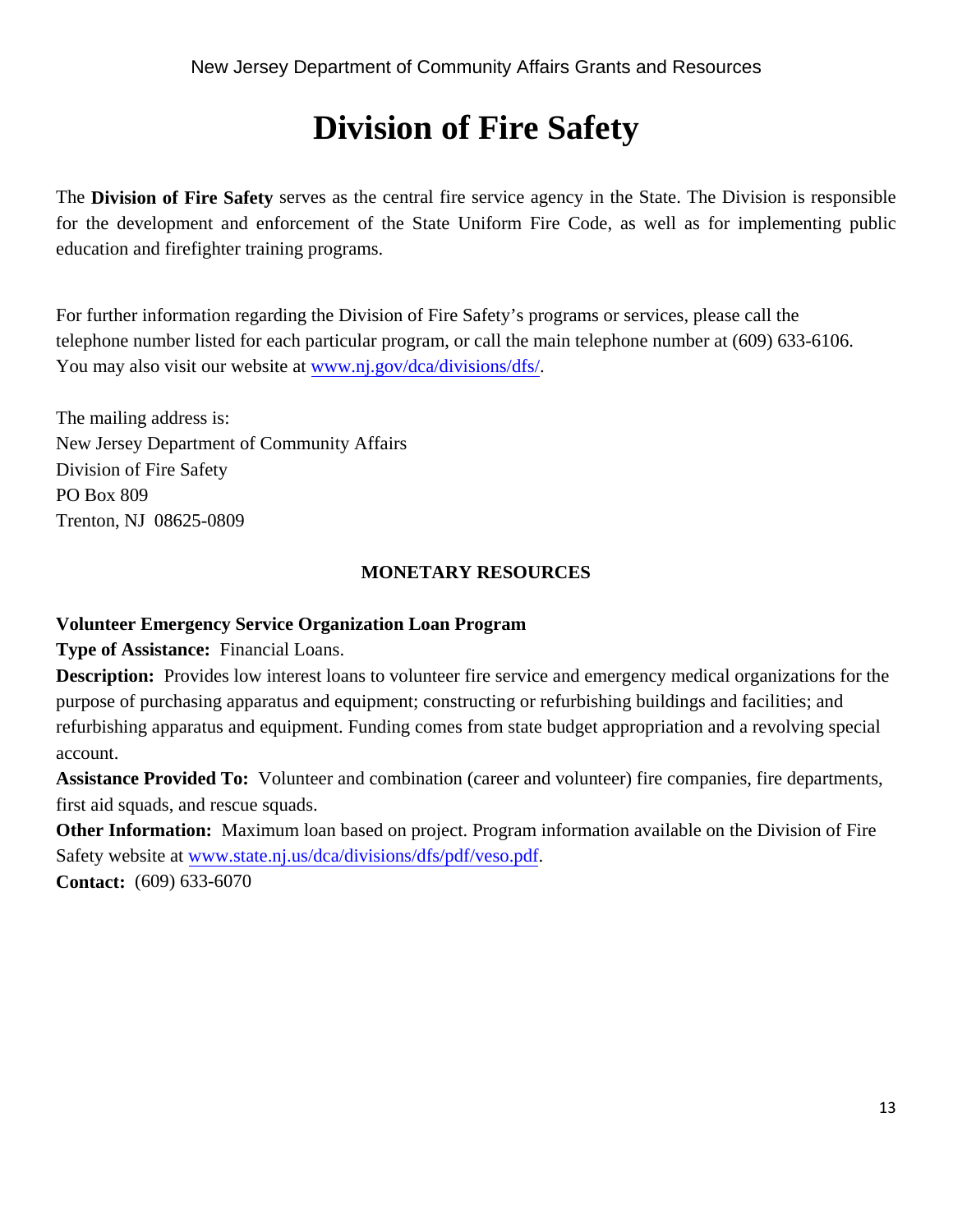# **NON-MONETARY RESOURCES**

# **Cigarettes Certification Program**

**Type of Assistance:** Technical and Advisory.

**Description:** Administers the Reduced Cigarette Ignition Propensity and Firefighter Protection Act. This program requires that all manufacturers of cigarettes to be offered for sale in the State of New Jersey submit an application, which includes test data showing that the cigarettes meet a minimum fire safety standard and that the test laboratory meets a minimum standard as required by the statute. Works closely with the New Jersey Attorney General's Office and the New Jersey Department of Treasury to ensure compliance with the Act. Utilizes the K-9s assigned to the Fire Investigation Unit to detect tobacco products when requested by the New Jersey Department of Treasury and/or ATF.

**Assistance Provided To:** Fire officials, cigarette industry, New Jersey Attorney General's Office, New Jersey Department of Treasury, law enforcement.

**Contact:** (609) 633-6070

# **College Fire Safety Program**

**Type of Assistance:** Advisory.

**Description:** Statutorily required to work with the New Jersey Commission on Higher Education to develop and deliver training programs for college employees and students regarding fire safety equipment and procedures for each campus.

**Assistance Provided To:** Fire service, college safety officers, New Jersey Commission on Higher Education, college students, parents, and the general public.

**Contact:** (609) 633-9722

#### **Cooperative Purchasing Program**

**Type of Assistance:** Technical and Advisory.

**Description:** Works with the New Jersey Department of Treasury to develop specifications for firefighter protective clothing and equipment for inclusion on the State's Cooperative Purchasing Contract. This ensures that protective clothing meets the standards established in the New Jersey Public Employees Occupational Safety and Health Act (PEOSHA).

**Assistance Provided To:** Fire service, municipalities and fire districts, elected and appointed officials, New Jersey Department of Treasury, firefighters and fire officers, fire equipment manufacturers and distributors. **Contact:** (609) 633-6125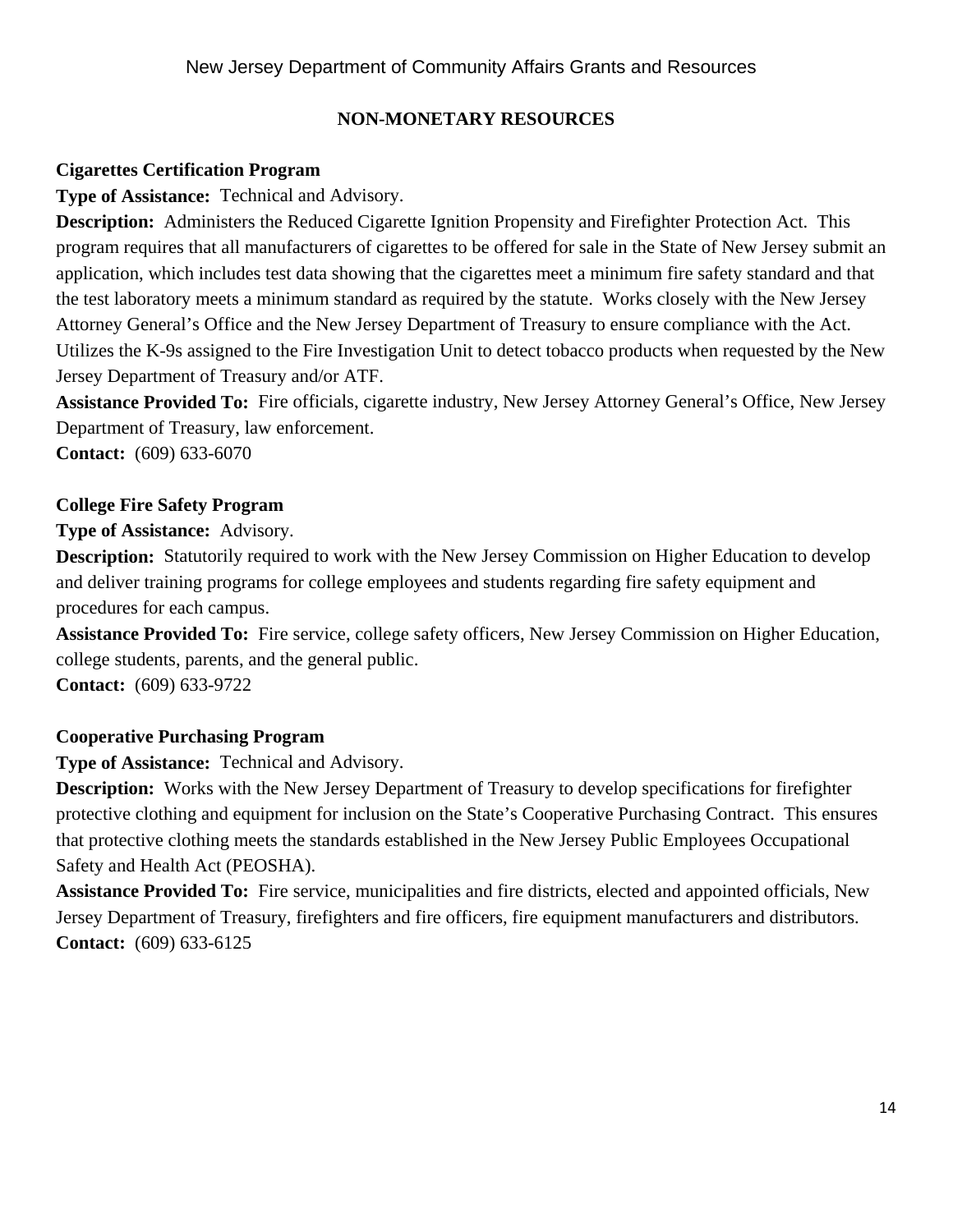# **Disabilities/Oxygen Emblem Program**

### **Type of Assistance:** Technical.

**Description:** Issues an identification emblem to persons with a disability or persons who use oxygen. This emblem is affixed to the main entrance of a residential dwelling unit in order to alert firefighters, medical, rescue or law enforcement personnel when responding to an emergency situation that a person with a disability or a person who uses oxygen may be present in that dwelling.

**Assistance Provided To:** Disabled persons, fire service, emergency medical service, and law enforcement. **Contact:** (609) 633-6121

# **Division of Fire Safety Administration**

#### **Type of Assistance:** Advisory and Technical.

**Description:** Administers the operation of the Division of Fire Safety. The Division director serves as the State Fire Marshal and the State Fire Coordinator. In addition, the Division has a duel reporting relationship with the New Jersey Office of Homeland Security and Preparedness. Division administration coordinates with local, county, state and federal agencies on any issues regarding fire safety, fire code enforcement, preparedness and response. Division administration also interacts with the New Jersey Fire Safety Commission. **Assistance Provided To:** Fire and Emergency Services; New Jersey Fire Safety Commission; federal, state, county, and local elected and appointed officials; and the general public.

**Contact:** (609) 633-6106

#### **Fire Code Services**

**Type of Assistance:** Technical and Advisory.

**Description:** Provides technical assistance and interpretations of the New Jersey Uniform Fire Safety Act and fire code regulations. Interacts with the New Jersey Fire Safety Commission's Fire Code Advisory Council. **Assistance Provided To:** Fire code enforcement officials, business/building owners, appointed and elected officials, and the general public.

**Contact:** (609) 633-6132

#### **Fire Incident Reporting**

# **Type of Assistance:** Technical.

**Description:** Administers a statewide fire incident reporting system that also serves as a central depository for the National Fire Incident Reporting System. Participating fire departments report emergency responses in a standardized format that is reviewed and submitted to the United States Fire Administration to be included in national statistics and analyses. These data are used by a number of federal agencies included the Consumer Product Safety Commission to identify defects that cause fire or injury and to recall products when warranted. This unit analyses statewide data to identify trends in New Jersey and publishes an annual report titled *Fire in New Jersey*. Within this report is a statutorily mandated section on school fires which is submitted to the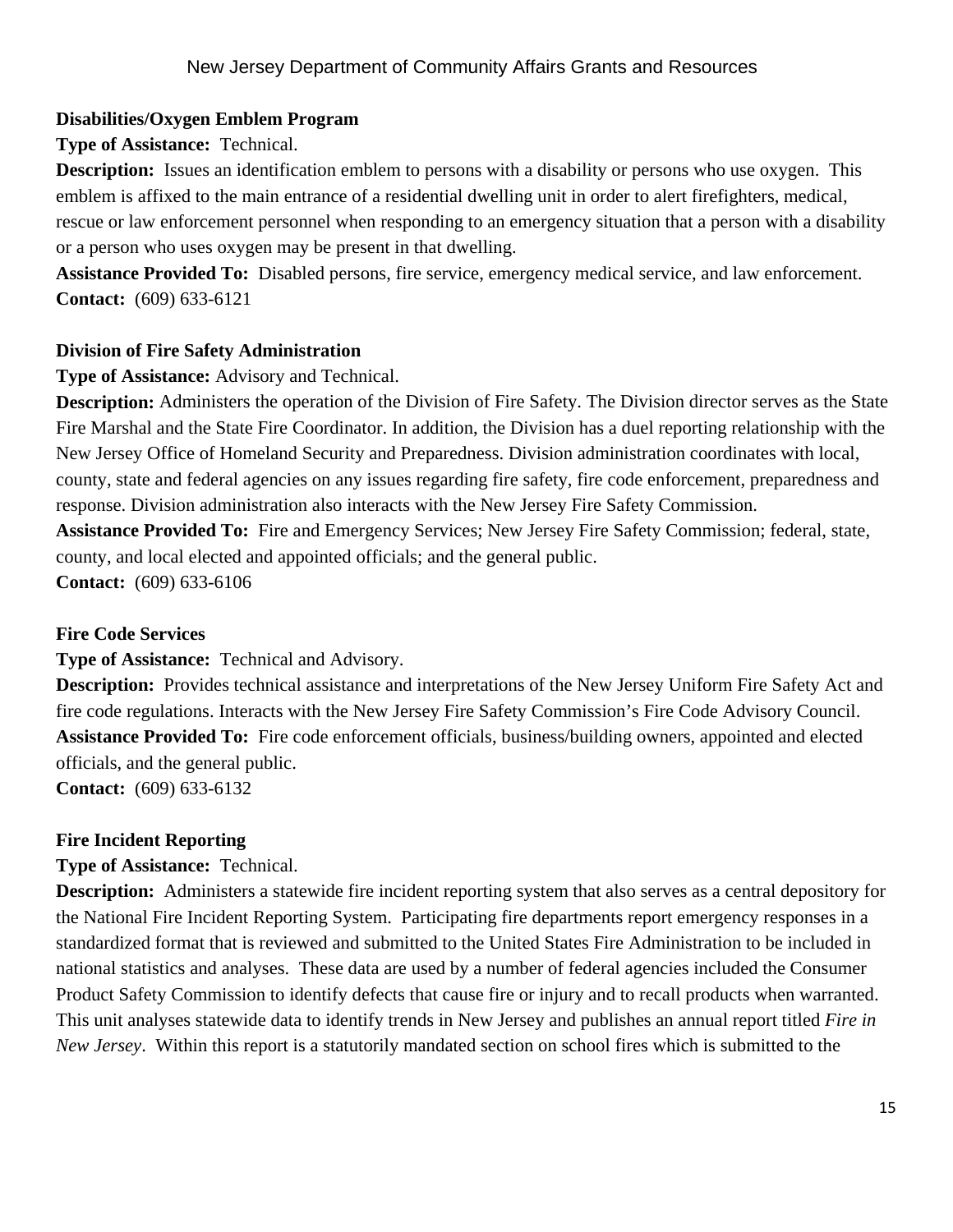Commissioner of the New Jersey Department of Education. Interacts with the Statistics and Information Advisory Council of the New Jersey Fire Safety Commission.

**Assistance Provided To:** Fire service, fire code officials, elected and appointed officials, media, and interested individuals/entities.

**Contact:** (609) 984-3476

#### **Fire Inspections**

**Type of Assistance:** Technical.

**Description:** Enforces New Jersey fire codes in municipalities that elect not to do so locally, as well as in or on any properties owned by the State of New Jersey or by an interstate authority.

**Assistance Provided To:** Elected and appointed officials, fire service, business/building owners, and the general public.

**Contact:** (609) 633-6132

#### **Fire Investigation**

**Type of Assistance:** Advisory, Technical, On-Scene, Accelerant Detection K-9s.

**Description:** Conducts cause and origin fire investigations in municipalities where the Division of Fire Safety is the primary fire code enforcing agency. In addition, this unit has primary responsibility for fires in any owned, leased, or occupied state facility. This unit is comprised of five certified fire investigators and three accelerant detection dogs. The unit works closely with the New Jersey State Police, county prosecutors' offices, local law enforcement agencies and the fire service. Also, this unit conducts investigations into the serious injury or death of a firefighter in the line of duty.

**Assistance Provided To:** State, county and local law enforcement agencies, state agencies, fire officials and the fire service.

**Contact:** Emergency 1-877-NJFIRES, Non-Emergency (609) 633-6125

#### **Fire Protection Equipment Contractors Certification**

**Type of Assistance:** Technical and Advisory.

**Description:** Administers a comprehensive and mandatory licensing program for contractors who sell, install, service, repair, maintain and/or inspect fire protection equipment. Also, certifies individuals in one of six categories specific to certain types of fire protection equipment. Currently there are six licenses available in the following classifications: Fire Sprinkler Systems; Special Hazard Fire Suppression Systems; Fire Alarm Systems; Portable Fire Extinguishers; Kitchen Fire Suppression Systems; All Fire Protection Systems. Issues business permits that verify the business is permitted to work on such equipment in the State of New Jersey. Interacts with a statutorily created Fire Protection Contractors Advisory Committee.

**Assistance Provided To:** Fire protection contractors, individuals working for fire protection contractors, fire service, fire code officials, trade organizations and construction code officials. **Contact:** (609) 633-6121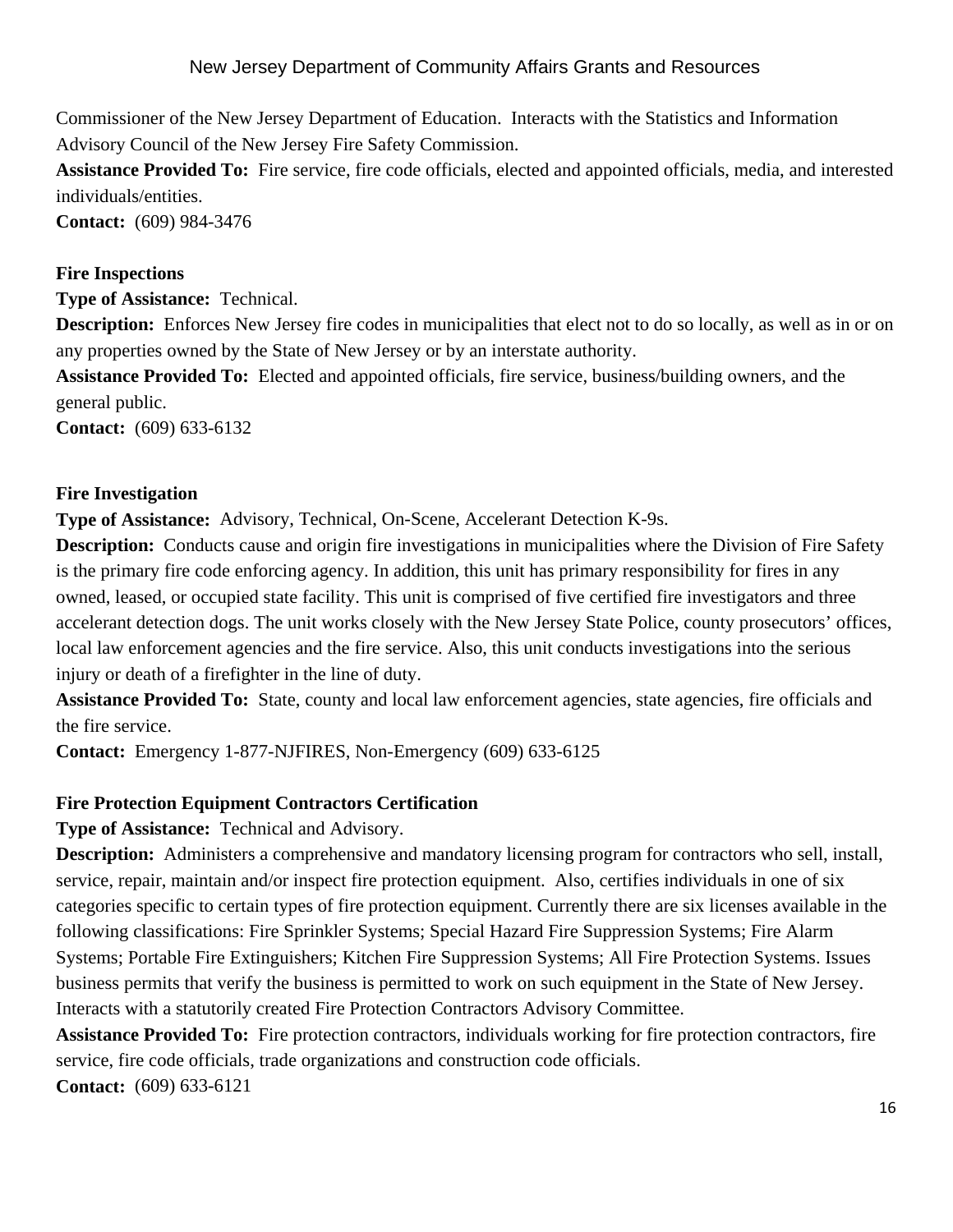# **Juvenile Firesetter Prevention**

**Type of Assistance:** Technical, Advisory and Educational.

**Description:** Administers a statewide system on reporting incidents involving juvenile firesetting behavior. Provides training to the fire service, law enforcement, juvenile justice, and mental health professionals on identifying, counseling and/or referring juveniles exhibiting such behavior for appropriate treatment. Submits collected statistics to a national database for inclusion in national statistics and analyses. Also, maintains a toll free, statewide phone number for reporting incidents or requesting assistance. Interacts with the New Jersey Fire Safety Commission's Juvenile Firesetter Prevention Advisory Council.

**Assistance Provided To:** Fire service, fire code officials, law enforcement, juvenile justice, court system, mental health organizations, and parents and guardians.

**Contact:** (609) 633-6432 or (800) 327-5230

# **Life Hazard Use Registration**

**Type of Assistance:** Technical and Advisory.

**Description:** Life Hazard Use (LHU) is defined as the use of a building or structure that may constitute a potential risk to human life, public welfare or firefighters. This program annual registers LHUs, assesses a fee and requires that they be inspected at least annually. This program collects these fees and remits a percentage to local fire code enforcing agencies to offset the costs of enforcing the fire codes in those municipalities. The remaining percentage is retained by the Division of Fire Safety to cover the costs of administering the program. **Assistance Provided To:** Fire code officials, fire service, appointed and elected officials, business/building owners, and the general public.

**Contact:** (609) 633-6144

# **Local Assistance and Monitoring**

**Type of Assistance:** Technical.

**Description:** Assists municipalities and fire districts to establish and maintain local enforcing agencies in accordance with the New Jersey Uniform Fire Safety Act. Monitors local enforcing agencies to ensure proper enforcement of the fire codes and accounting of funds derived from the Fire Safety Act. Provides interpretations of the codes and regulations. Recommends sanctions against local enforcing agencies and/or certified fire code officials for failure to comply with the Fire Safety Act and regulations.

**Assistance Provided To:** Local enforcing agencies, appointed or elected officials, business owners, and the general public.

**Contact:** (609) 633-6111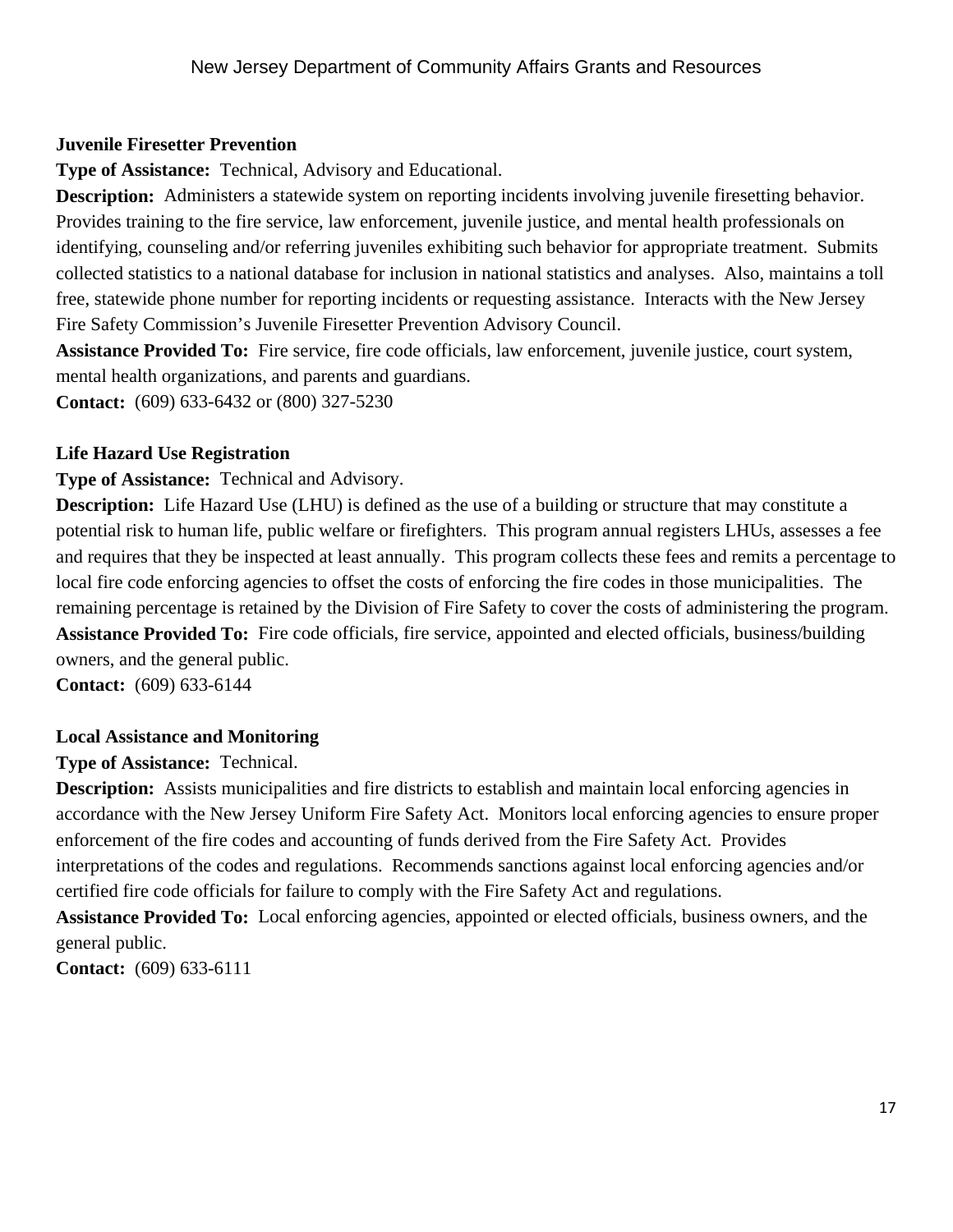# **New Jersey Fire Safety Commission**

**Type of Assistance:** Advisory.

**Description:** A legislatively created commission comprised of 23 members, including two members of the Assembly, two members of the Senate, and citizens with expertise or interest in fire safety. Seven advisory councils each addressing a specific fire safety/service issue have been created and are comprised of citizens and fire service professionals with expertise in the particular topic assigned to that advisory council. The purpose of the commission and the advisory councils is to provide grassroots recommendations to the DCA Commissioner on all matters concerning fire safety.

**Assistance Provided To:** Department of Community Affairs, Division of Fire Safety, and fire and emergency services.

**Other Information:** The Commission hosts five public meetings per year to discuss matters brought before it by its advisory councils, the fire service and the general public. A schedule of the meeting can be found at the Division of Fire Safety Website (www.state.nj.us/dca/divisions/dfs/ ).

**Contact:** (609) 633-6070

# **Office of Fire Department Preparedness**

**Type of Assistance:** Advisory, Technical, Emergency Response.

**Description:** Administers the Fire Service Emergency Resource Deployment Act through a series of county fire coordinators appointed from the fire service from each county; regional fire coordinators, who are full-time Division of Fire Safety staff; and the State Fire Coordinator, who is the Director of the Division of Fire Safety. Ensures that every county and municipality has the required fire mutual aid plans and that those plans are reviewed every two years. Works closely with the New Jersey Regional Operations and Intelligence Center. Coordinates the deployment of large-caliber water and firefighting foam delivery systems, as well as firefighting foam tenders statewide. Deploys the Division of Fire Safety's Logistics Support Vehicle on major incidents as requested. Interacts with the Health and Safety Advisory Council of the New Jersey Fire Safety Commission.

**Assistance Provided To:** County fire coordinators, county emergency management coordinators, fire departments, appointed and elected officials.

**Contact:** Emergency – 877-NJFIRES, Non-Emergency (609) 292-4109

# **Office of Training and Certification**

**Type of Assistance:** Advisory and Programmatic.

**Description:** Provides more than 300 training seminars to various facets of the fire service, including fire code enforcement, fire suppression, fire officer, and incident management. In addition, offers 16 fire service certifications including a number with recertification requirements. Inspects all county and local fire academy training and classroom facilities annually to ensure compliance with adopted regulations. Coordinates the delivery of training courses and statewide testing through a contract with Kean University and with all county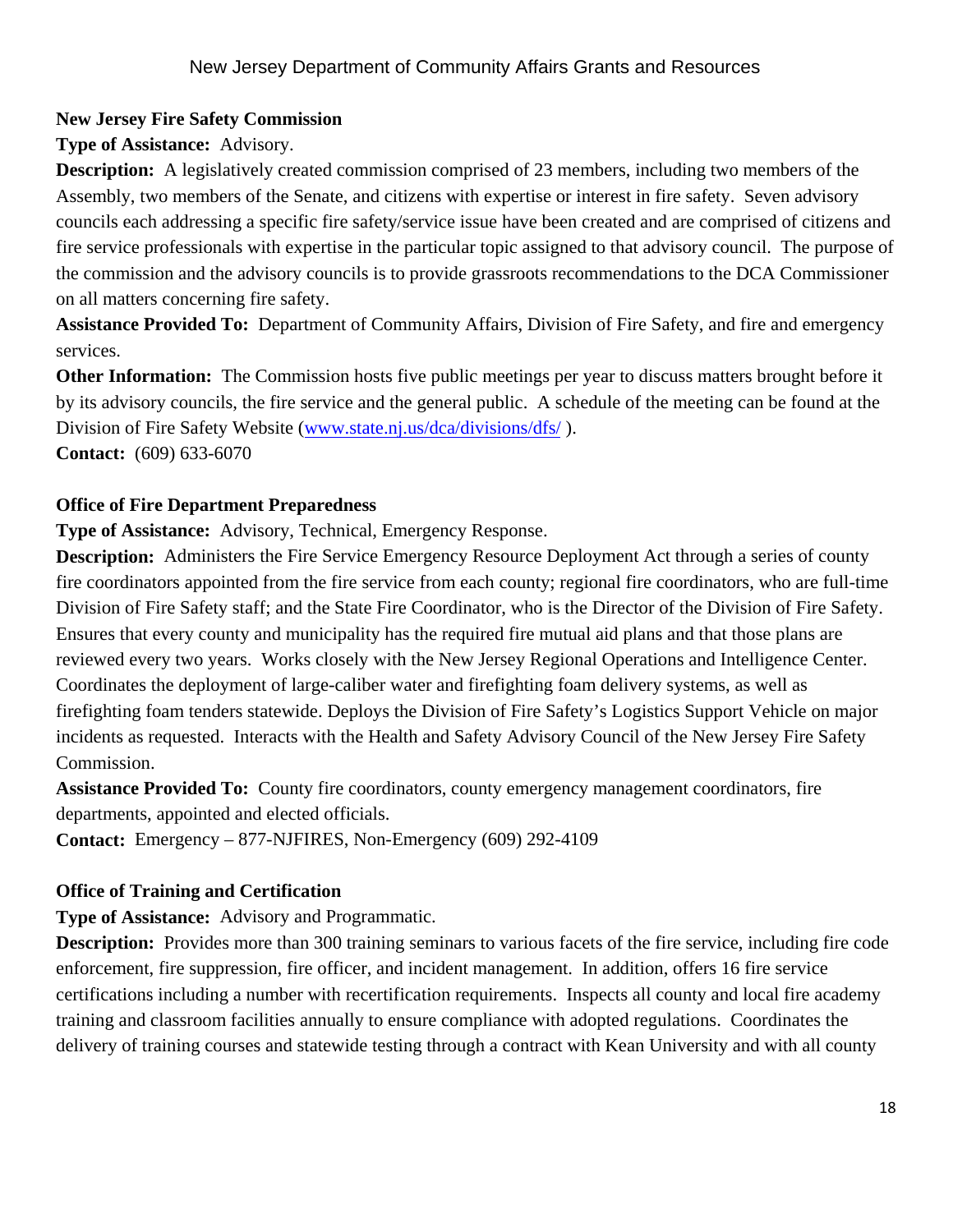and local fire academies. Interacts with the Training and Education Advisory Council of the New Jersey Fire Safety Commission.

**Assistance Provided To:** Fire departments, fire service individuals, fire academies, community colleges, and entities interested in firefighter training and certification. **Contact:** (609) 777-3552

#### **Regulatory and Legislative Affairs**

**Type of Assistance:** Technical and Advisory.

**Description:** Provides guidance regarding the enforcement of New Jersey's Fire Codes and related statutes and regulations. Develops and amends Division regulations; administers a Peer Review Committee that proposes sanctions against an individual's fire code enforcement certifications; undertakes corrective actions, including the issuance of penalties and judgments; and maintains a registry of local fire code enforcing agencies.

**Assistance Provided To:** Fire Code enforcing agencies, municipalities, appointed and elected officials, the fire service, and the general public.

**Contact:** (609) 984-0039

#### **Publications**

**Type of Assistance:** Technical and Advisory.

**Description:** Offers for sale New Jersey-specific fire code publications, including statutes that govern Division of Fire Safety programs, Division regulations, the New Jersey Fire Prevention Code, and the New Jersey Fire Code. Also publishes all Division of Fire Safety reports on the Division's website, provides electronic correspondence from the Division to the fire service, and maintains a listing of fire departments and local enforcing agencies on the Division's website.

**Assistance Provided To:** Fire Code enforcing agencies, municipalities, appointed and elected officials, the fire service, and the general public.

**Contact:** (609) 633-7129

#### **Public Education**

**Type of Assistance:** Technical and Advisory.

**Description:** Increases public awareness of fire safety by developing educational fire safety materials such as brochures, flyers, posters and booklets aimed at preschoolers, school age children, babysitters, college students, and senior citizens. These brochures are available for downloading and use at

www.state.nj.us/dca/divisions/dfs/focus/ on the Division's website. Sponsors an annual fire safety poster contest in schools throughout the state. Also sponsors a Fire Bowl trivia competition for high schools throughout the state. Publishes a monthly State Fire Marshal Message and quarterly newsletter that are distributed electronically and available on the Division's website. Interacts with the New Jersey Fire Safety Commission's Public Education Advisory Council.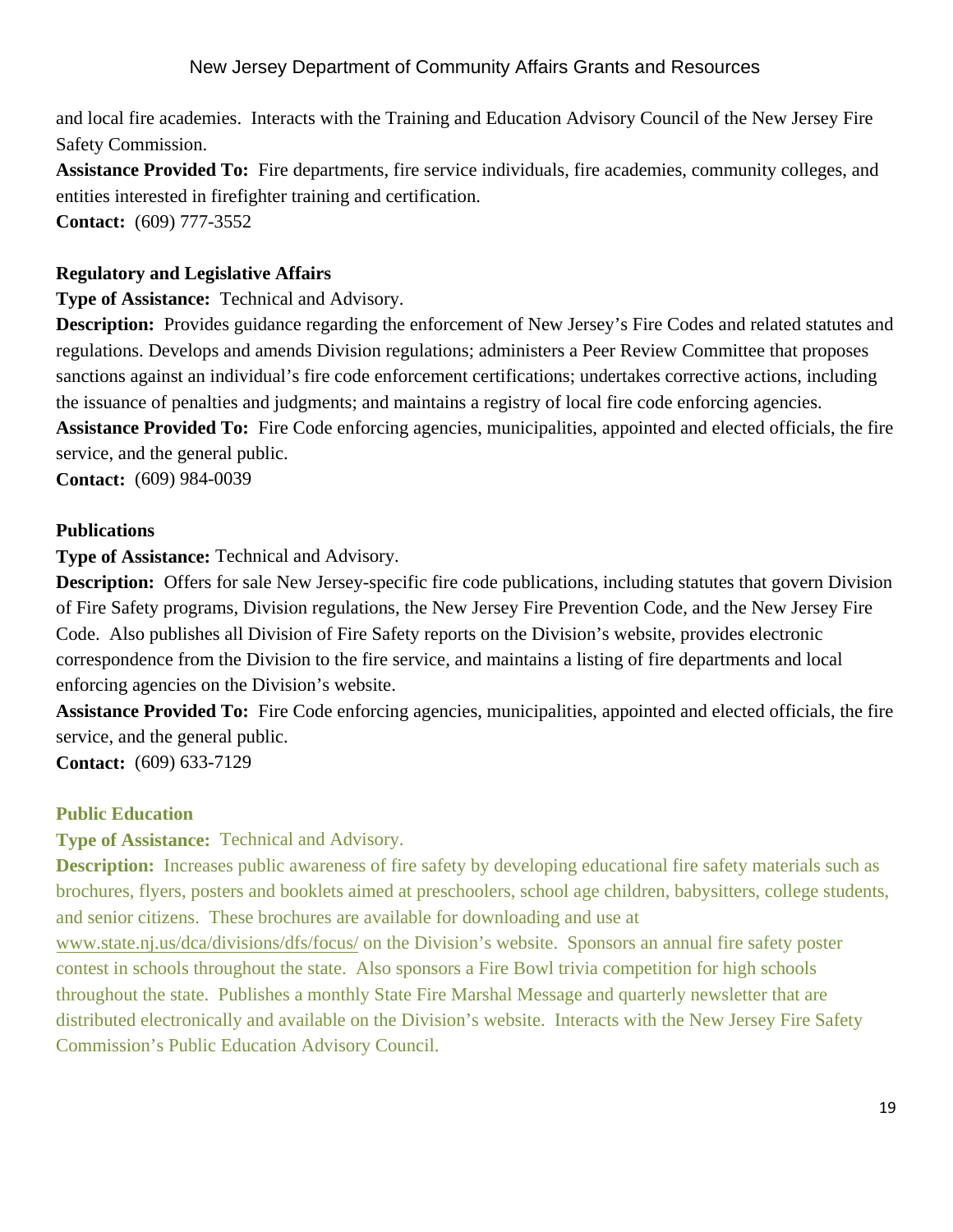**Assistance Provided To:** Fire service, fire code officials, schools, colleges, municipalities, civic organizations and the general public. **Contact:** (609) 633-9722

#### **Smoke Alarm Distribution**

**Type of Assistance:** Advisory.

**Description:** Distributes approximately 13,000 smoke alarms to fire departments and civic organizations throughout Central Jersey and North Jersey through participation in the *Operation 7: Save a Life* program sponsored by WABC-TV, Channel 7 in New York City. The fire departments and civic groups then distribute the alarms to households at or below the poverty level.

**Assistance Provided To:** Fire service, civic organizations, and residents at or below poverty level. **Contact:** (609) 633-6432

# **Volunteer Recruitment and Retention**

**Type of Assistance:** Advisory and Programmatic.

**Description:** Provides guidance and assistance to local volunteer fire departments and first aid and rescue squads to assist them in the recruitment of new members and retaining existing members. Maintains a toll-free statewide telephone number that accepts calls from the general public. Callers are provided contact information and referred to their local fire department's recruitment and retention officer.

**Assistance Provided To:** Volunteer fire departments, first aid, ambulance and rescue squads. **Contact:** (609) 633-6432, (800) FIRE-LINE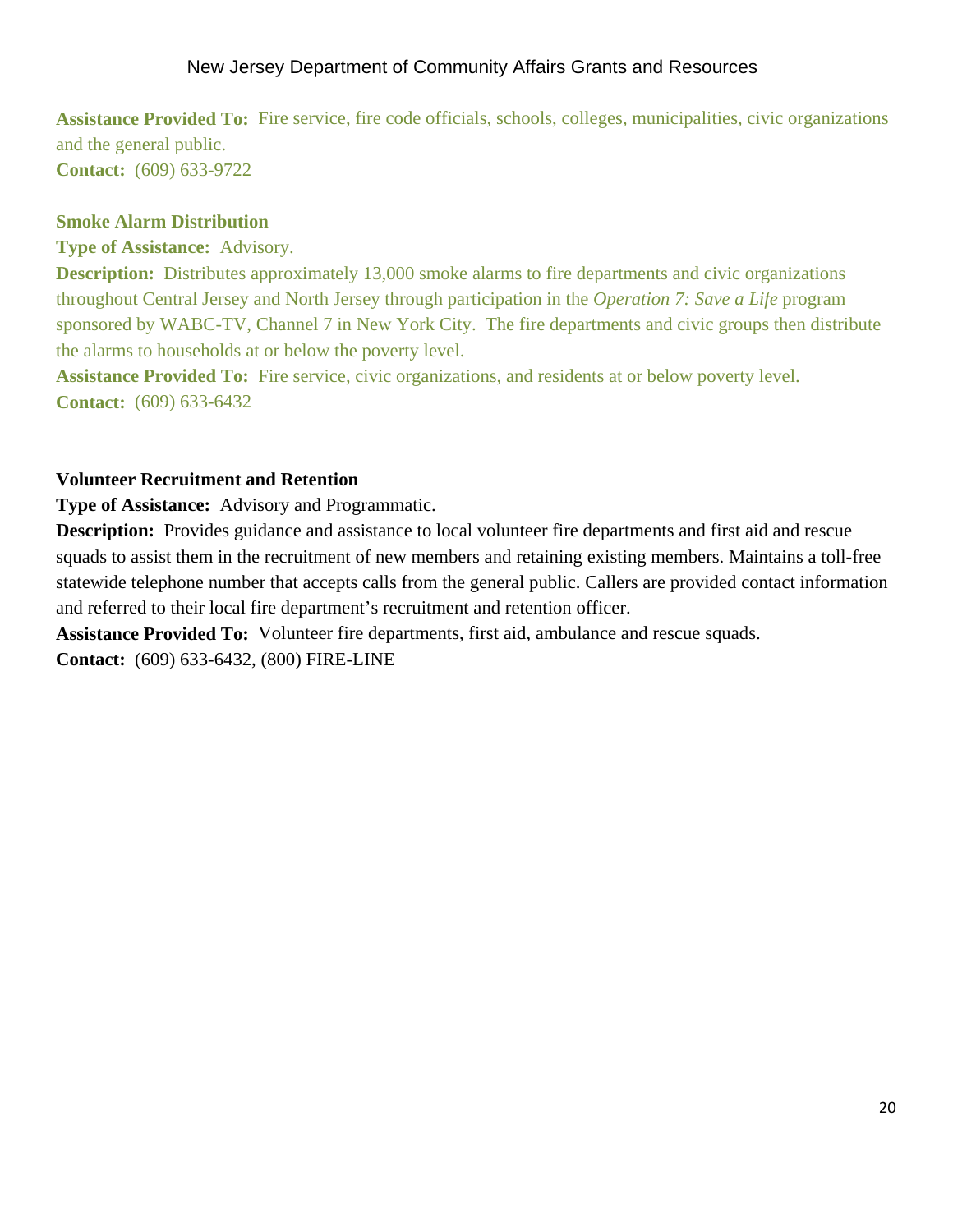# **Division of Housing and Community Resources**

The **Division of Housing and Community Resources** is committed to building neighborhoods and to providing financial and technical assistance to municipalities, community action agencies and other nonprofit organizations for community and economic development projects that improve the quality of life for lowincome, disabled and disadvantaged residents.

For further information, please call the telephone number listed for each program or write to:

New Jersey Department of Community Affairs Division of Community Resources PO Box 806 Trenton, NJ 08625-0806

#### **MONETARY RESOURCES**

#### **Community Services Block Grant**

**Type of Assistance:** Financial – Grants.

**Description:** Awards funding to community agencies for the provision of health, education, employment, housing and other services to New Jersey's population. Ninety percent of the annual allocation must go to federally-designated Community Action Agencies.

**Other Information:** Award period is October 1 to September 30. Community agencies must submit an application via SAGE at https://njdcasage.state.nj.us/Portal.asp. Contact program coordinator for details. **Funding Source:** U.S. Department of Health and Human Services.

**Assistance Provided To:** Public and private nonprofit agencies.

**Contact:** (609) 633-6286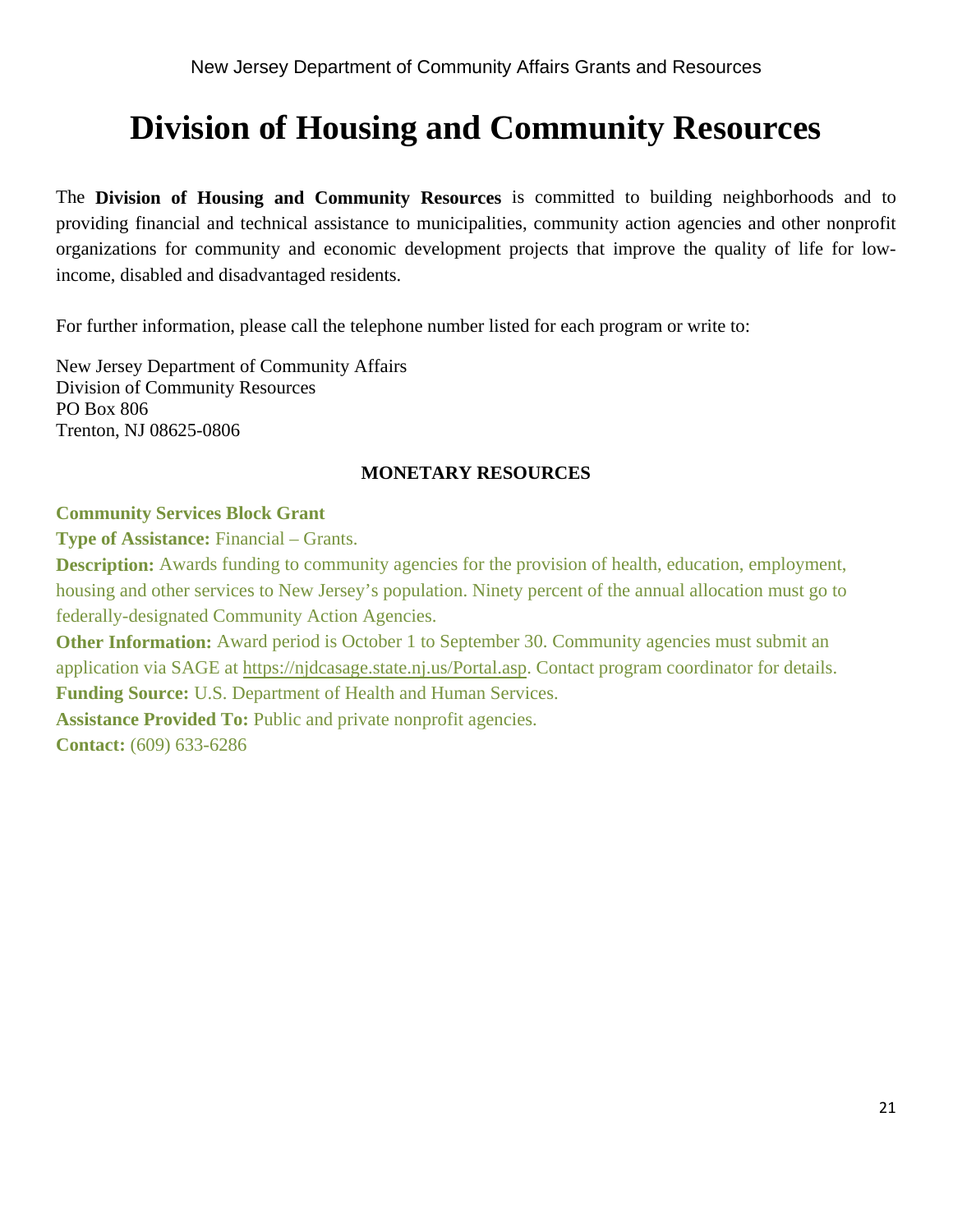# **Family Self-Sufficiency**

**Type of Assistance:** Financial–Subsidies.

**Description:** Assists families who are participants in the Section 8 Housing Choice Voucher Program toward becoming self-sufficient and self-reliant through the implementation of an individualized action plan.

**Funding Source:** U.S. Department of Housing and Urban Development.

**Assistance Provided To:** Families must be participants in DCA's Section 8 Housing Choice Voucher Program to be eligible.

**Contact:** (609) 633-6284

# **Home Community Housing Development Organization Program – Home CHDO**

**Type of Assistance:** Financial.

**Description:** Administered by the Department in accordance with both the federal HOME program rules, found at 24 CFR Part 92 and the rules of the DCA's Neighborhood Preservation Balanced Housing Program (N.J.A.C 5:43-1.1 et seq.). When Federal and State program requirements differ, the more stringent will apply. The HOME Production Program subsidy provides a critical source of gap financing for affordable housing projects whose other sources of public subsidy and private financing are not sufficient to sustain economic viability. The Program's subsidy formula is responsive to increases in the cost of land and construction. The Program is established to support the construction and preservation of permanent, highquality, location-efficient affordable housing that meets the demand for units affordable to low and very low-income families and individuals residing in New Jersey.

**Other Information:** For further information about CHDO eligibility and certification, call (609) 984-8453. **Funding Source:** U.S. Department of Housing and Urban Development.

**Assistance Provided To:** State-certified Community Housing Development Organizations

**Application Deadline:** Rolling application.

**Contact Number:** (609) 633-6046

#### **HOME–Housing Production Investment Program**

**Type of Assistance**: Financial.

**Description:** Administered by the DCA in accordance with both the federal HOME program rules, found at 24 CFR Part 92 and the rules of the DCA's Neighborhood Preservation Balanced Housing Program (N.J.A.C 5:43-1.1 et seq.). When Federal and State program requirements differ, the more stringent will apply. The HOME Production Program subsidy provides a critical source of gap financing for affordable housing projects whose other sources of public subsidy and private financing are not sufficient to sustain economic viability. The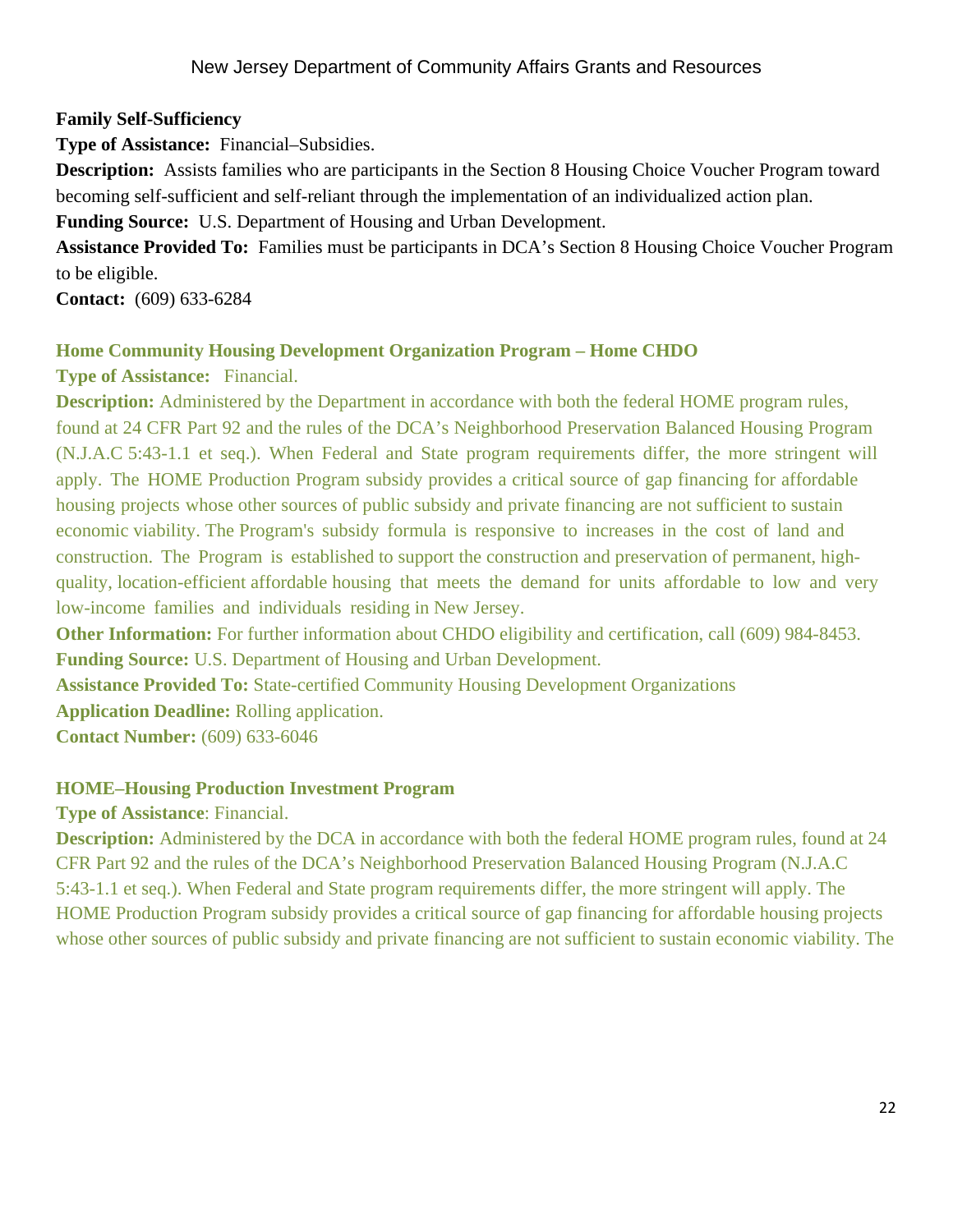Program's subsidy formula is responsive to increases in the cost of land and construction. The Program is established to support the construction and preservation of permanent, high-quality, location-efficient affordable housing that meets the demand for units affordable to low and very low-income families and individuals residing in New Jersey.

**Funding Source:** U.S. Department of Housing and Urban Development. **Assistance Provided To:** Eligible non-profit and for-profit affordable housing developers. **Application Deadline:** Rolling application. **Date of Notification:** January, April, July and October. **Contact:** (609) 633-6046

#### **Homelessness Prevention**

**Type of Assistance**: Financial–Grants and Subsidies.

**Description**: Provides limited financial assistance to low- and moderate-income tenants and homeowners in imminent danger of eviction or foreclosure due to temporary financial problems beyond their control. Funds are used to disburse payments in the forms of loans and grants to landlords and mortgage companies on behalf of eligible households in danger of homelessness.

**Other Information:** Award period is from July 1 to June 30. For information on application procedures, contact the program coordinator.

**Funding Source**: State Appropriation, Grants-in-Aid.

**Assistance Provided To**: Low- and moderate-income tenants and homeowners. **Contact**: (866) 889-6270

#### **Housing Opportunities for Persons With HIV/AIDS (HOPWA)**

**Type of Assistance:** Financial–Subsidies.

**Description:** Provides tenant-based rental subsidies to eligible applicants living with HIV/AIDS and residing in Atlantic, Burlington, Cape May, Cumberland, Mercer, Salem and Warren counties.

**Funding Source:** U.S. Department of Housing and Urban Development.

**Assistance Provided To:** Very low-income families with a household member living with HIV/AIDS. **Contact:** 609-341-3274

#### **Individual Development Account**

**Type of Assistance:** Matching Savings.

**Description:** Matched savings accounts to help low-income families accumulate funds specifically for highreturn investments in homeownership, education or small-business ownership.

**Other Information:** Nonprofit organizations operate as sub-grantees in delivering IDA services. Nonprofit agencies must submit an application to SAGE via https://njdcasage.state.nj.us/Portal.asp.

**Funding Source:** U.S. Department of Health and Human Services.

**Assistance Provided To:** Income-eligible working individuals and families via grants to nonprofit

organizations.

**Contact**: (609) 633-6272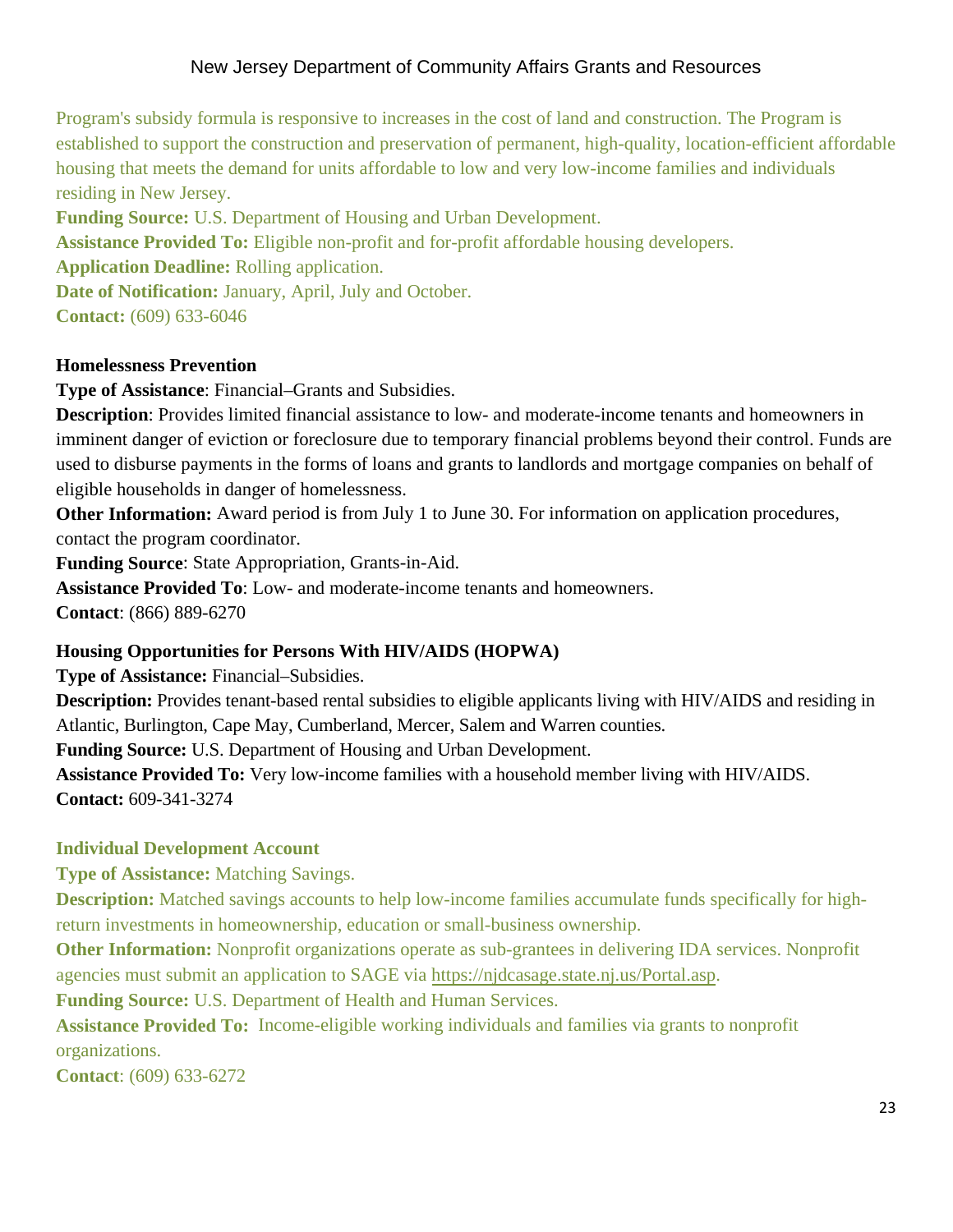#### **Low Income Home Energy Assistance Program (LIHEAP)**

**Type of Assistance**: Financial – Grants.

**Description**: Assists very low-income persons with their heating and cooling bills, and makes provisions for emergency heating systems services and emergency fuel assistance within the Low Income Home Energy Assistance Program. The amount of the LIHEAP heating benefit is determined by income, household size, fuel type, and heating region.

**Other Information:** Households must submit an application to a designated community-based organization. The application deadline varies depending on the year. People can go to www.energyassistance.nj.gov to obtain an application and get a list of community-based organizations accepting applications.

**Funding Source**: U.S. Department of Health and Human Services.

**Assistance Provided To:** Very low-income persons.

**Contact**: (800) 510-3102

#### **Neighborhood Preservation Balanced Housing Program**

**Type of Assistance**: Financial.

**Description**: Provides municipalities, for-profit and non-profit affordable housing developers with financial assistance needed to spur the development of affordable housing across the state, in conformance with the State Development and Redevelopment Plan and in fulfillment of Section 20 of the Fair Housing Act of 1985, as amended. The Balanced Housing subsidy provides a critical source of gap financing for affordable housing projects whose other sources of public subsidy and private financing are not sufficient to sustain economic viability. The program's subsidy formula is responsive to increases in the cost of land and construction. The program is established to support the construction and preservation of permanent, high-quality, location-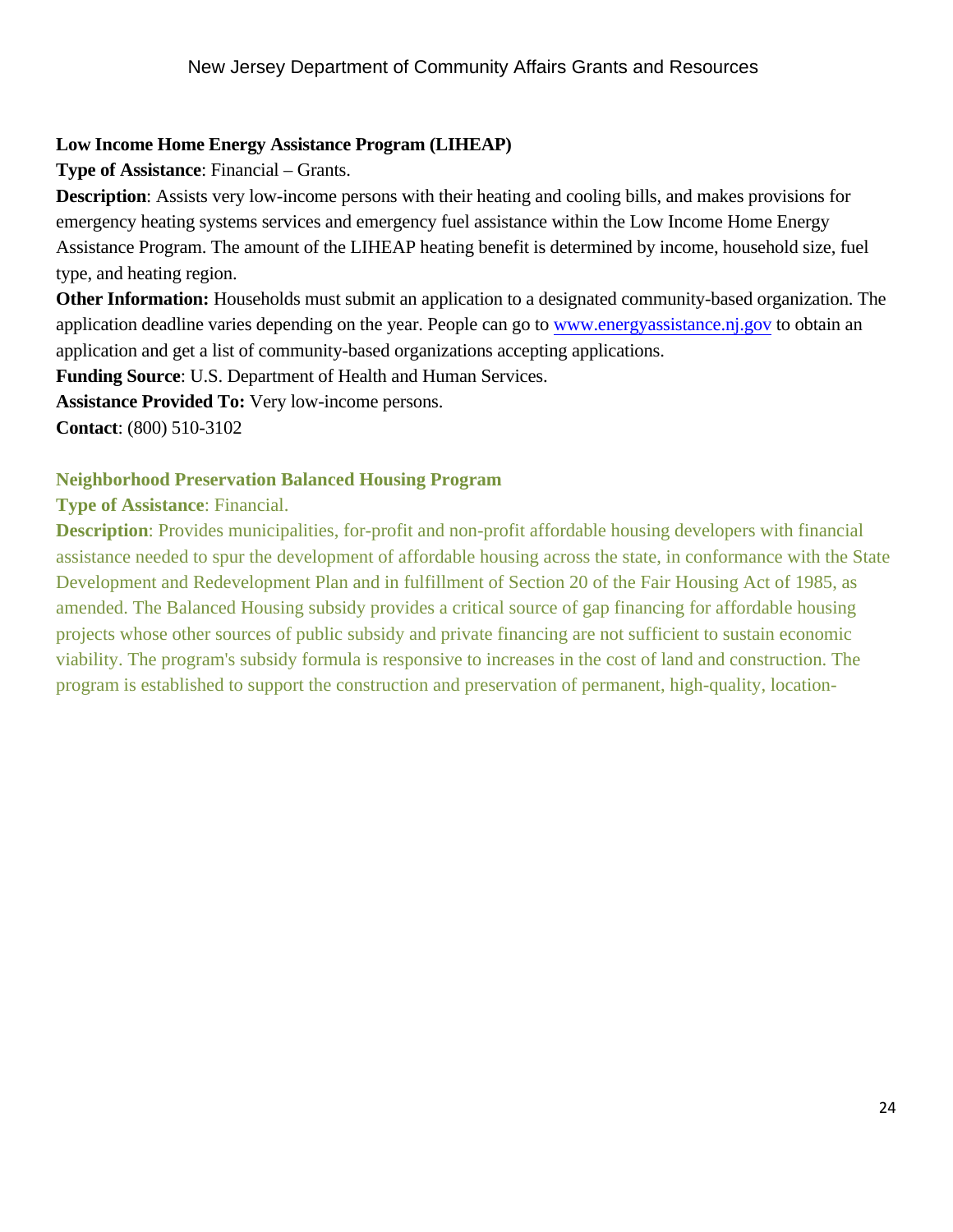efficient affordable housing that meets the demand for units affordable to low- and moderate-income families and individuals residing in New Jersey.

**Other Information:** Applications are accepted on a rolling basis and awards are made four times per year in January, April, July and October.

**Funding Source**: Realty Transfer Fee.

**Assistance Provided To**: Eligible municipalities, non-profit and for-profit affordable housing developers. **Contact**: (609) 633-6258

# **Neighborhood Revitalization Tax Credit Program**

**Type of Assistance:** Financial – Grants.

**Description:** Provides business entities with a 100 percent tax credit for money donated to nonprofit groups carrying out comprehensive, DCA-approved revitalization plans. The nonprofit groups must use at least 60 percent of the tax credit funds for housing and economic development initiatives. The remaining funds may be used for supportive services and other activities that promote neighborhood revitalization.

Other Information: Nonprofit groups must apply to the program by submitting a Neighborhood Planning Grant or Project Application to SAGE via https://njdcasage.state.nj.us/Portal.asp. Applications are available at http://www.nj.gov/dca/dcr/nrtc. Funds are awarded on a rolling basis.

**Funding Source:** Corporate Funds.

**Assistance Provided To**: Nonprofit 501(c) 3 organizations in municipalities eligible to receive aid under the "Special Municipal Aid Act" or "Abbott Districts."

**Contact**: (609) 633-6273

# **Recreation Opportunities for Individuals with Disabilities**

**Type of Assistance**: Financial–Grants.

**Description**: Provides funding assistance to local governments for both short-term special events and comprehensive recreational services for individuals with disabilities.

**Other Information:** Requires a match of \$1 local government to \$5 State. Applications must be submitted by June 1 to SAGE via https://njdcasage.state.nj.us/Portal.asp. Resolutions authorizing the match requirement must be received by June 30.

**Funding Source:** State Appropriation.

**Assistance Provided To**: Municipalities and counties.

**Contact**: (609) 984-6654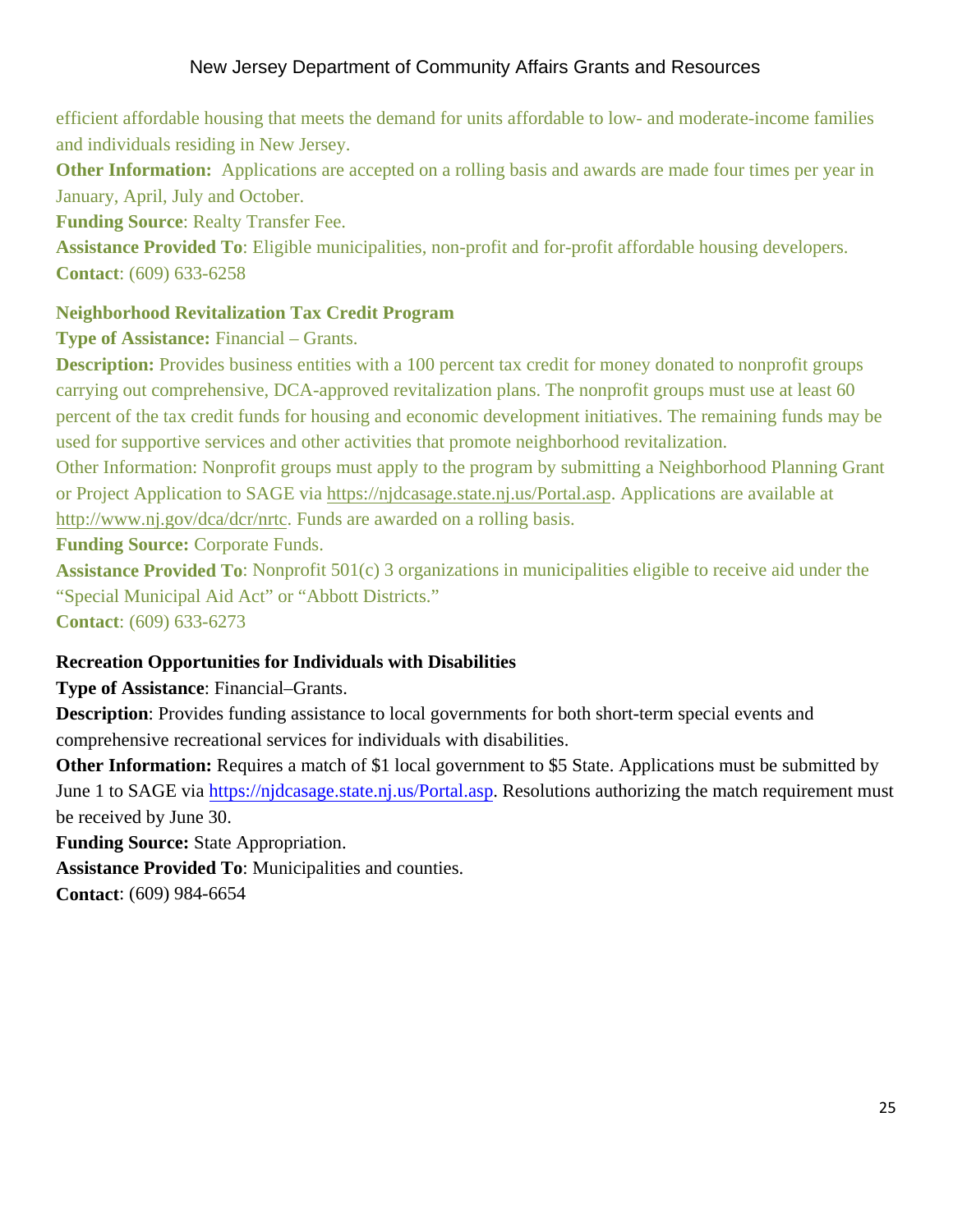# **Section 8 Housing Choice Voucher Program**

**Type of Assistance**: Financial–Subsidies.

**Description**: Based on the requirement that housing costs (rent and utilities) should not exceed 30 percent of a household's income, the program assists in making safe and quality housing in the private rental market affordable to very low-income families by reducing housing costs through direct rent subsidy payments to landlords. Special emphasis is placed on assisting special needs residents in their efforts to live independently in the community.

**Other Information**: The statewide program is available to residents of all New Jersey counties. Additional Section 8 Existing Housing programs are administered throughout the state by a number of municipal and county authorities.

**Funding Source**: U.S. Department of Housing and Urban Development.

**Assistance Provided To**: Very low-income families; single individuals over 62 years of age; or individuals with special needs.

**Contact**: (609) 292-9025

# **Shelter Housing Exit (SHE) Program**

**Type of Assistance:** Financial.

**Description:** Provides security deposits and rental assistance to victims of domestic violence and their children who are currently living in shelters or in transitional housing facilities. Its main goal is to move women living in shelters and transitional units into permanent housing, a place they can call home and a place to start their lives over, free from domestic violence. Participants must be referred to DCA by a Lead Domestic Violence Agency and their income cannot exceed 80 percent of the U.S. Department of Housing and Urban Development median income for the area in which they choose to live.

**Funding Source:** U.S. Department of Housing and Urban Development.

**Assistance Provided To:** Victims of domestic violence and their children.

**Contact:** (609) 292-3846

# **Shelter Support**

**Type of Assistance**: Financial–Grants.

**Description**: Provides funds to renovate and improve existing homeless shelters and transitional housing and construct new homeless shelters and transitional housing.

**Other Information**: Project sponsors must apply to receive assistance. Award period is from July 1 to June 30. Federally-funded projects must adhere to Emergency Shelter Grant Program regulations.

**Funding Source**: State Appropriation and U.S. Department of Housing and Urban Development.

**Assistance Provided To**: Local governmental units and nonprofit organizations.

**Contact**: (609) 943-5849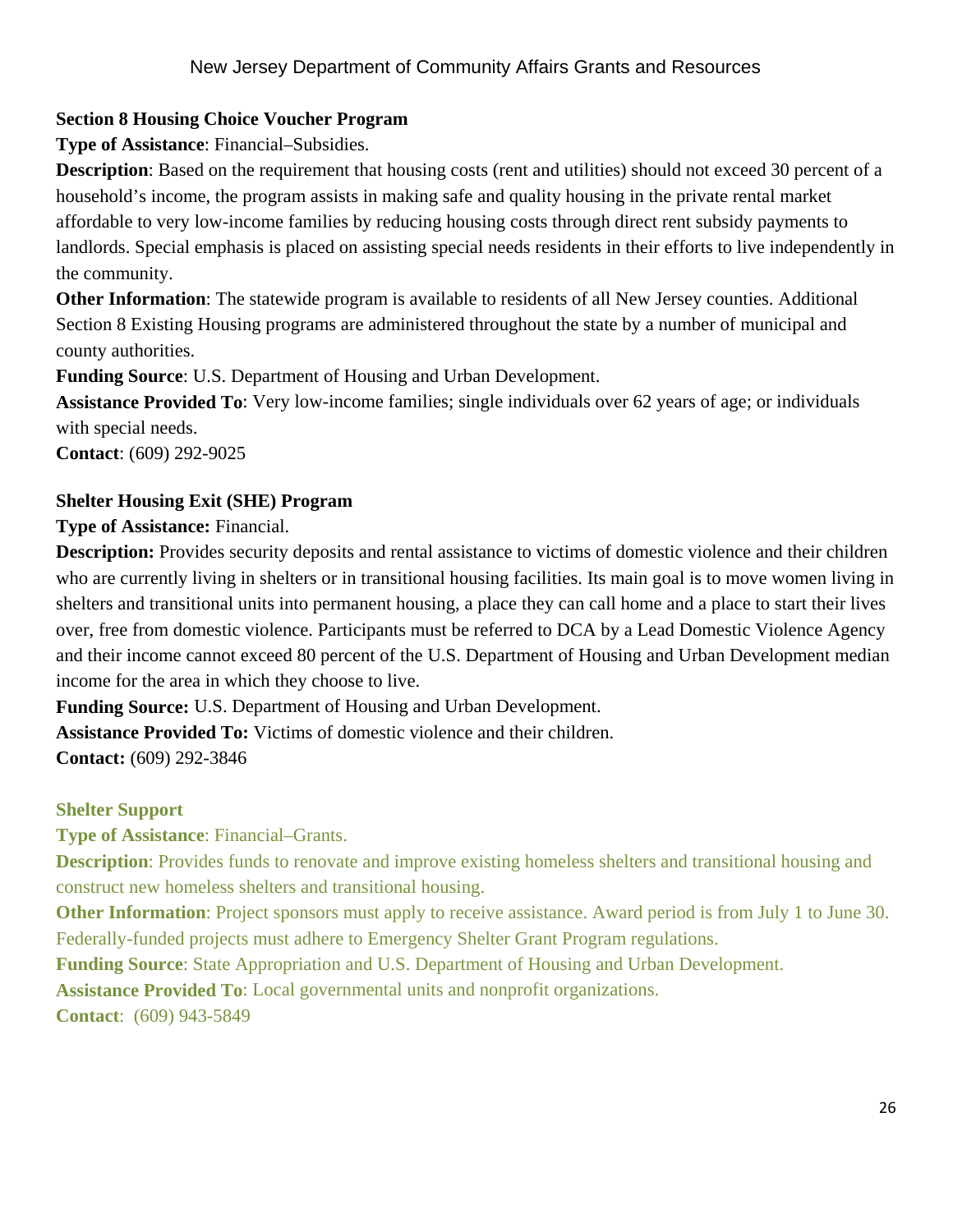# **Small Cities Community Development Block Grant**

**Type of Assistance**: Financial – Grants and loans.

**Description**: Provides funds for economic development, housing rehabilitation, community revitalization and public facilities designed to benefit people of low- and moderate-income or to address recent local needs for which no other source of funding is available.

**Other Information:** Eligible local governments must submit an application via SAGE at https://njdcasage.state.nj.us/Portal.asp. Information on the application deadline is circulated to all eligible governments.

**Funding Source**: U.S. Department of Housing and Urban Development.

**Assistance Provided To**: Non-entitlement counties and municipalities (list available on request). **Contact:** (609) 633-6276

# **State Rental Assistance Program (SRAP)**

**Type of Assistance:** Financial–Subsidies.

**Description:** Assists in making safe and quality housing in the private rental market affordable to very lowincome families by reducing housing costs through tenant-based and project-based assistance. Preferences have been set aside for the elderly ages 62 and above and for New Jersey Department of Human Services homeless referrals. The statewide program is available to residents in all New Jersey counties.

**Funding Source:** State Aid Appropriation.

**Assistance Provided To:** Very low-income households. Current waiting list exists.

**Contact:** (609) 292-4080

# **Universal Service Fund (USF) Program**

**Type of Assistance:** Financial assistance with utility bills.

**Description:** Assists very low-income persons who have high natural gas and/or electric bills by providing a monthly credit. To be eligible for USF, a household's gross annual income must be less than or equal to 175 percent of the Federal Poverty Level and the household must spend more than 3 percent of its income for electric service or natural gas service. If the home is heated with electricity, the household must spend more than 6 percent of its income on electricity.

**Other Information:** Eligible households can use the joint USF/LIHEAP application to apply for USF at any time of year, or to apply for USF and LIHEAP at the same time during the winter months (typically November – March). While applicants may apply for USF at any time of year, they are encouraged to submit the joint USF/LIHEAP application during the winter months when their eligibility can be determined for both USF and LIHEAP. USF/LIHEAP applications and a list of agencies that accept applications are available on the Internet at www.energyassistance.nj.gov.

**Funding Source:** New Jersey Board of Public Utilities. **Assistance Provided To:** Very low-income households. **Contact:** (866) 240-1347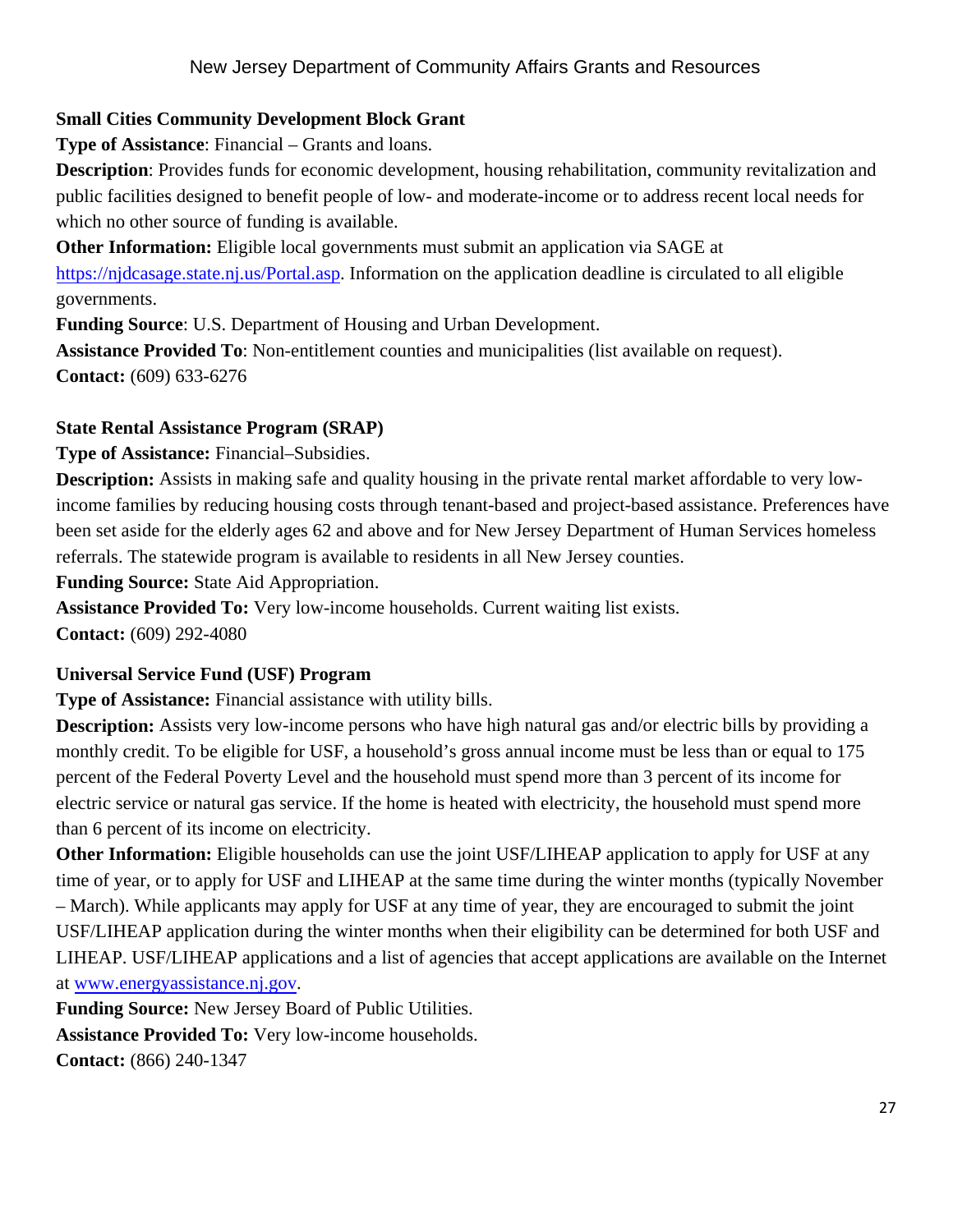#### **Weatherization Assistance**

**Type of Assistance**: Financial and Technical.

**Description**: Assists elderly, disabled and low-income persons by installing energy saving materials in their homes, improving their heating system efficiency and conserving energy. The program also provides emergency heating assistance.

**Other Information:** Eligible households must submit a weatherization application to a designated communitybased agency. A list of designated agencies and the application can be found at http://www.state.nj.us/dca/divisions/dhcr/offices/wap.html.

**Funding Source**: U.S. Department of Health and Human Services and U.S. Department of Energy. **Assistance Provided To**: Low-income households; community-based agencies assisting low-income occupied dwelling units.

**Contact**: (609) 984-6184

#### **NON-MONETARY RESOURCES**

#### **Section 8 Single Room Occupancy–Moderate Rehabilitation**

**Type of Assistance**: Technical.

**Description**: Assists in rehabilitating privately-owned, substandard, single-room occupancy rental units that provide housing for individuals eligible for Section 8 Rental Assistance. Technical assistance is provided to property owners during all phases of rehabilitation, including preparing work write-ups, evaluating contractor bids, applying for financing, and conducting construction and quality control. Upon completing the rehabilitation work, the project sponsor receives financial assistance, which is administered by the Housing Assistance Element over a 10-year period, in the form of Section 8 Rental Assistance. Assistance is paid on behalf of eligible tenants.

**Other Information:** To receive the assistance, project sponsors must submit an application. The DCA will periodically post a Request for Proposal for the program.

**Funding Source**: U.S. Department of Housing and Urban Development.

**Assistance Provided To**: Owners of substandard rental properties that require rehabilitation costing at least \$3,000 per unit to bring them up to standard condition and eligibility for rent subsidy.

**Contact**: (609) 633-6162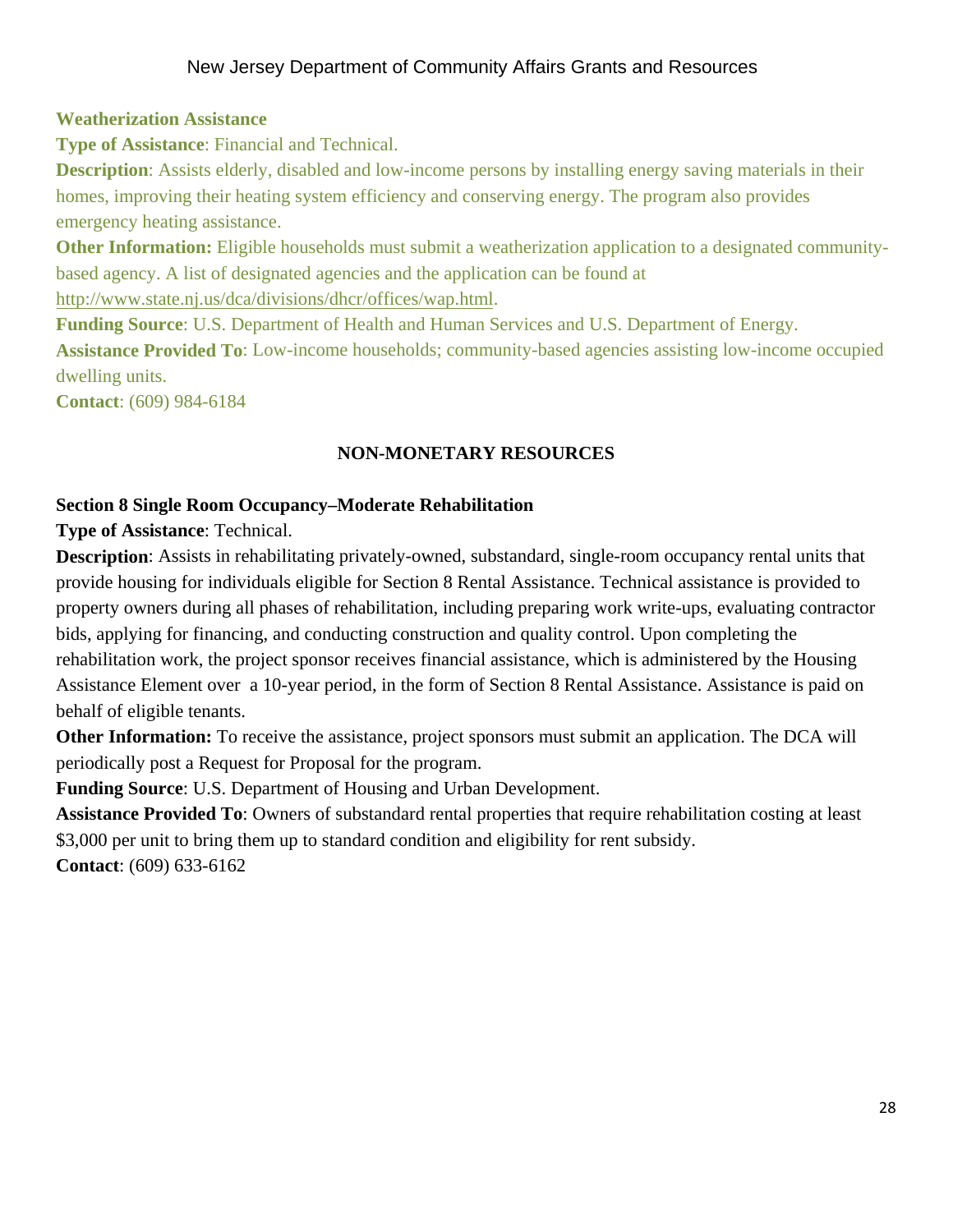# **Division of Local Government Services**

The **Division of Local Government Services** works with local governments to ensure their financial integrity and solvency, and to support their efforts to comply with State laws and regulations.

For further information, please call the telephone number listed for each particular program, or call the main telephone number at (609) 292-6613. You may also visit our website at www.nj.gov/dca/lgs or e-mail us at dlgs@dca.state.nj.us.

The mailing address is: New Jersey Department of Community Affairs Division of Local Government Services PO Box 803 Trenton, NJ 08625-0803

# **MONETARY RESOURCES**

#### **Consolidated Municipal Property Tax Relief Aid**

**Type of Assistance**: Financial–Grants.

**Description**: Provides all municipalities with property tax relief, pursuant to various state funding formulas. Aid is distributed by formula in set amounts between July and December. Municipalities receive preliminary notification of the aid on February 1 and final notification on July 15.

**Funding Source**: State Appropriation, Property Tax Relief Fund.

**Assistance Provided To**: Municipalities.

**Contact**: (609) 292-6110 or go to www.nj.gov/dca/lgs/muniaid/aidmenu.shtml.

#### **Transitional Aid**

**Type of Assistance**: Technical and Financial–Grants.

**Description**: Assists municipalities facing the most severe fiscal conditions in recovering from fiscal distress and improving management and financial practices.

**Other Information:** The award period is from July 1 to June 30. Municipalities must submit an application form with their municipal budget or pursuant to program guidelines each year. Grants and technical assistance are contingent on the municipality executing a Memorandum of Understanding committing them to making management and operational improvements, and subject to Division review of various activities.

**Funding Source**: State Appropriation, State Aid.

**Assistance Provided To**: Municipal governments identified by the Division and Local Finance Board to be in need of substantial financial aid and technical assistance to resolve ongoing fiscal problems. **Contact**: (609) 292-4806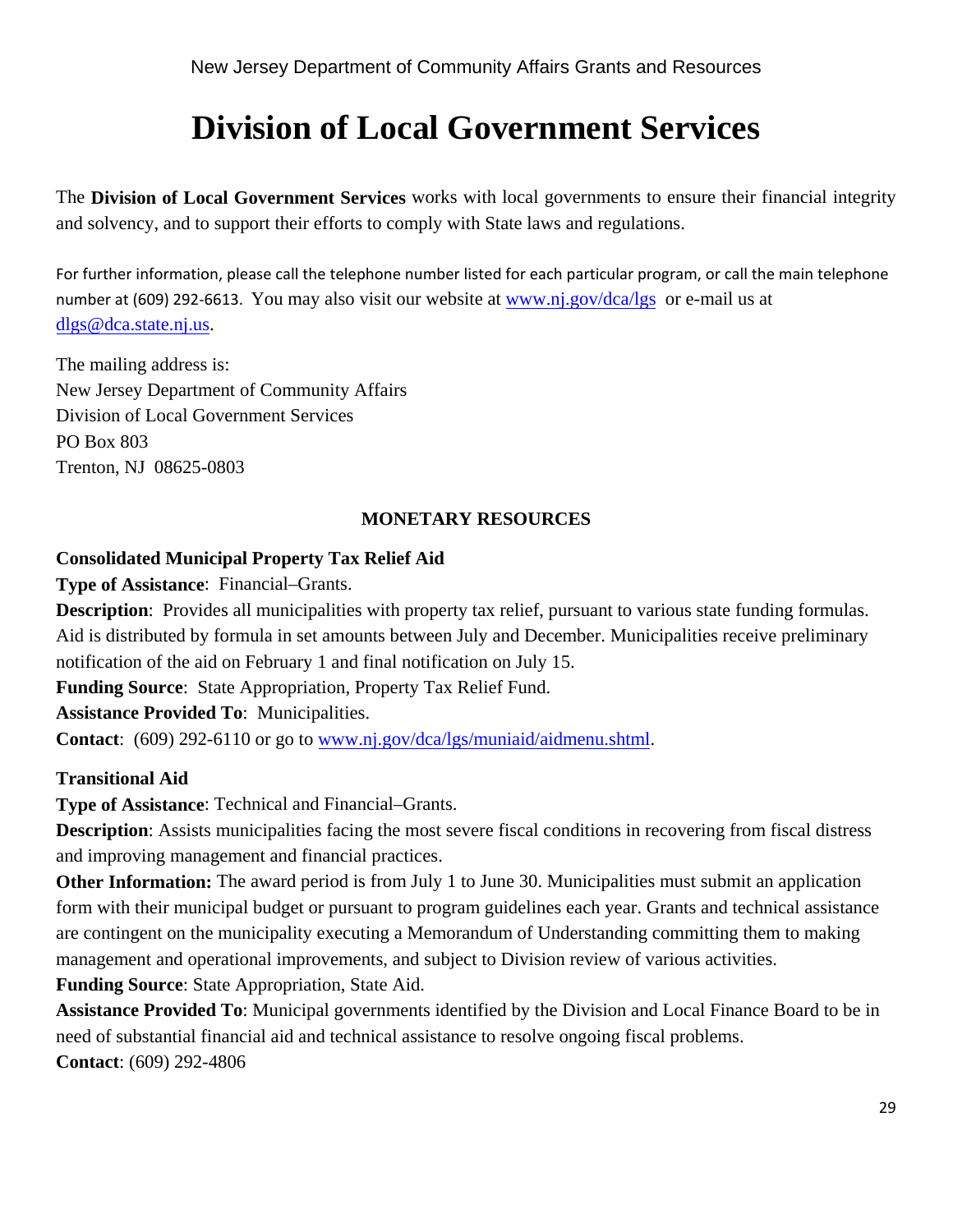# **NON-MONETARY RESOURCES**

### **Audit and Financial Assistance**

**Type of Assistance**: Technical and Regulatory.

**Description**: Provides technical assistance as well as accounting and auditing rule promulgations of the Division and Local Finance Board.

**Assistance Provided To**: Municipal and county financial officers, registered municipal accountants, public officials and interested residents.

**Contact**: (609) 292-4806

# **Authority Audit, Financing and Accounting Assistance**

**Type of Assistance**: Regulatory, Technical and Advisory.

**Description**: Provides information and advice to local entities, their representatives and the general public on auditing, project financing, financial reporting and accounting matters.

**Assistance Provided To:** Citizens, officials of local governments and their respective representatives. **Contact**: (609) 984-0132

# **Authority and Fire District Budget Assistance**

**Type of Assistance**: Regulatory, Technical and Advisory.

**Description**: Provides assistance in the preparation, submission, amendment and adoption of authority and fire district budgets. Promulgates rules and regulations pertaining to preparation of local public authority and special district budgets and capital budgets for the review and approval by the Division director.

**Assistance Provided To:** Citizens, officials of local governments and their representatives. **Contact**: (609) 984-0132

#### **Budget and Cap Law Assistance**

**Type of Assistance**: Technical and Regulatory. **Description**: Assists municipalities and counties in complying with New Jersey's Cap Law. **Assistance Provided To**: Municipalities and counties. **Contact**: (609) 292-4806

#### **Cooperative Purchasing**

**Type of Assistance:** Provides assistance to local contracting units in the planning, development and implementation of cooperative purchasing programs.

**Other Information**: All cooperative purchasing systems are required to be registered with and approved by the Division director.

**Assistance Provided To**: Any municipality, county, board of education, or other type of local contracting unit interested in developing or participating in a cooperative purchasing system. **Contact:** (609) 292-7842 or lpcl@dca.state.nj.us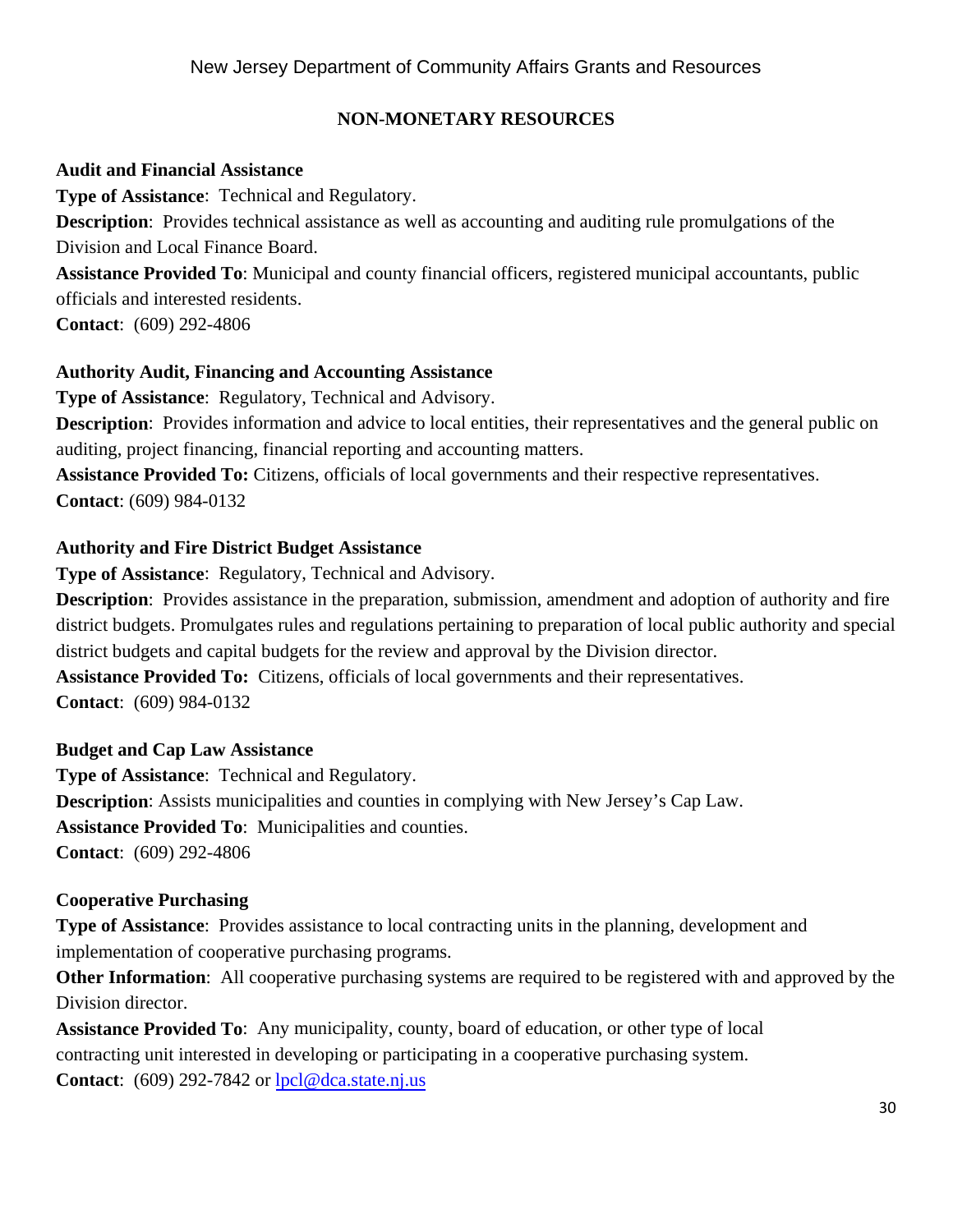# **Data Services**

**Type of Assistance**: Technical.

**Description**: Provides various financial and property tax data on all municipalities and counties in the State, including current and historical statistical information on Municipal State Aid, Property Tax Information, Fiscal Reports, and Municipal and County Financial Information (limited information).

**Assistance Provided To:** All local government units and the general public.

**Contact:** (609) 292-6110

# **Debt Statement Assistance**

**Type of Assistance**: Regulatory and Technical.

**Description**: Provides assistance to municipalities and counties regarding the filing requirements for Annual Debt Statements and Supplemental Debt Statement Forms; receives and records their filings.

**Assistance Provided To**: Residents, officials of local governments and their respective representatives. **Contact**: (609) 984-6626

# **Deferred Compensation Program**

**Type of Assistance**: Technical and Regulatory.

**Description**: Provides technical assistance to counties, municipalities and public authorities to establish deferred compensation programs and to ensure compliance with New Jersey statutes and laws. All local government (county, municipality, public authority) deferred compensation programs are required to be filed with and approved by the Division. Approval is for an indefinite period, but all program amendments and modifications must be filed with and approved by the Division.

**Assistance Provided To**: Any municipality, county or public authority, and vendors of deferred compensation programs.

**Contact**: (609) 292-7842 or go to www.nj.gov/dca/lgs/defcomp/defcompmenu.shtml

# **Emergency Resolutions**

**Type of Assistance**: Technical. **Description:** Assists municipalities and counties in filing emergency budget resolutions when necessary. **Assistance Provided To**: Municipalities or counties. **Contact**: (609) 292-4806

# **Length of Service Award Program**

**Type of Assistance**: Technical and Regulatory.

**Description**: Provides tax-deferred income benefits to active members of all volunteer fire and first aid organizations. **Assistance Provided To**: Municipalities, fire districts, fire companies, first aid organizations and interested residents. **Contact**: (609) 292-7842 or go to www.nj.gov/dca/lgs/losap/losap.shtml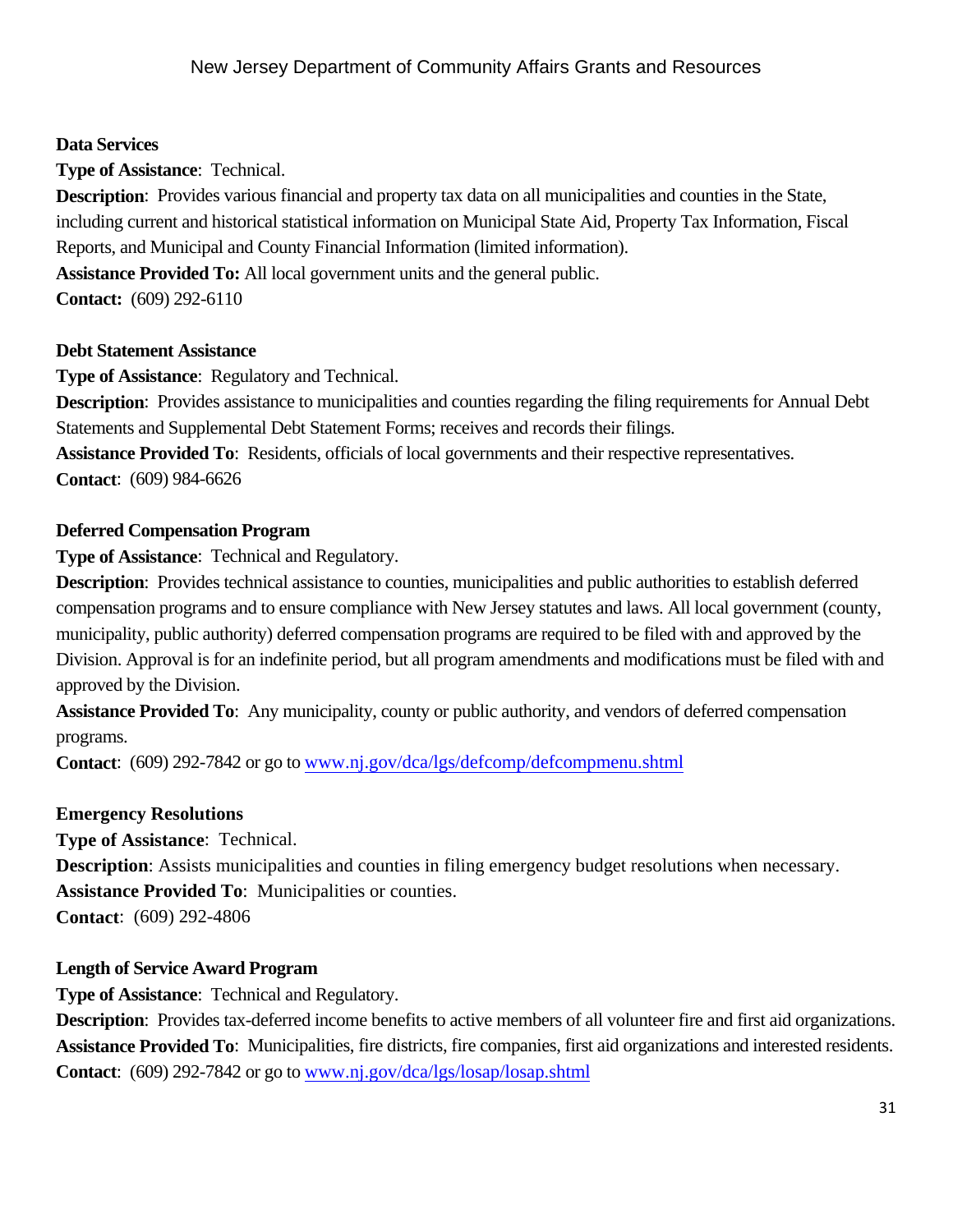# **Local Government Ethics Law**

**Type of Assistance**: Regulatory, Technical and Advisory.

**Description:** Administers the provisions of the Local Government Ethics Law. This requires a wide range of local government officials to file Local Finance Board-promulgated Financial Disclosure Statements with the Local Finance Board and their local governments annually. The law sets a minimum ethical standard for local government elected officials, appointed officials and employees; empowers the Local Finance Board to investigate complaints and issue advisory opinions; and serves as the ethics board where no local board has been established.

**Other Information**: The Local Finance Board hears complaints against employees or officers for municipalities who have not appointed their own local ethics board, as well as appeals on decisions by local ethics boards. The Board's staff also works with local government officials to assist in administering the law. **Assistance Provided To**: Citizens, officials of local governments and their respective representatives. **Contact**: (609) 292-0479 or go to www.nj.gov/dca/lgs/ethics/ethcmenu.shtml

# **Local Government Professional Certification Program**

**Type of Assistance**: Technical and Regulatory.

**Description**: Administers certification and examination programs for local government professionals as provided by law; maintains database of certified individuals; approves continuing education programs; and monitors certification renewals.

**Assistance Provided To**: Municipal and county officials or interested residents. **Contact**: (609) 292-9757 or go to www.nj.gov/dca/lgs/certunit/certmenu.shtml

# **Local Finance Board, Executive Secretary**

**Type of Assistance**: Regulatory and Technical.

**Description**: Administers the provisions of the Local Bond Law, Local Fiscal Affairs Law, Local Budget Law, Local Authorities Fiscal Control Law, and other respective statutes. These laws require the filing of applications to appear before the Local Finance Board with subsequent action by the Board. The Local Finance Board is a statutorily created body with the overall responsibility for promulgating rules and regulations on the fiscal operations, fiscal reporting and fiscal conditions of all New Jersey municipalities, counties, local authorities and special districts. It has specific statutory authority to approve or make recommendations on various agency financing and debt matters, create or dissolve local authorities or special districts, assume fiscal control over local governments, and assist their governing bodies in financial and operational matters.

**Other Information:** The director of the Division serves as the Local Finance Board's chairman. Other members are nominated by the Governor and confirmed by the State Senate.

**Assistance Provided To**: General public, officials of local government and professionals representing them. **Contact**: (609) 292-0479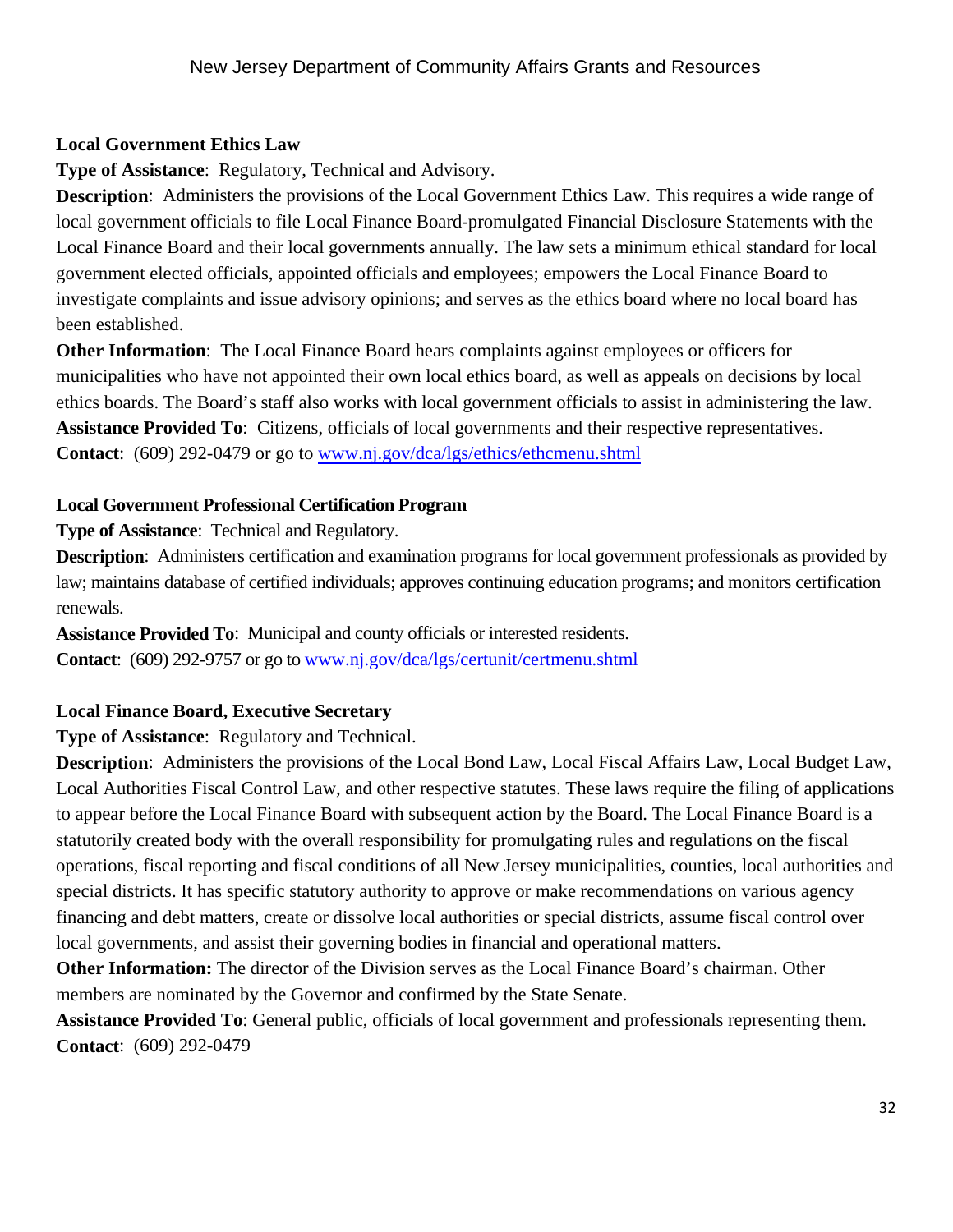#### **Local Finance Board, Liaison**

**Type of Assistance**: Technical and Advisory.

**Description**: Reviews, prepares analysis and provides testimony on applications submitted to the Local Finance Board.

**Assistance Provided To:** Citizens, officials of local governments and their representatives. **Contact**: (609) 984-0132

#### **Local Finance Notices, Email and DLGS News**

**Type of Assistance**: Regulatory and Technical.

**Description**: Provides guidance, information and directives to local municipalities, agencies and officials concerning legal and regulatory aspects of various functional areas and programs. Email subscriptions are free and include email copies of all Local Finance Notices.

**Assistance Provided To**: Municipalities, counties, authorities, fire districts, local officials and interested citizens. **Contact**: (609) 943-4724 or go to www.nj.gov/dca/lgs/dlgs-newssubscribe.shtml

#### **Mortgage Escrow Transaction Program**

**Type of Assistance**: Technical.

**Description**: Maintains bank codes for all mortgage lenders, servicers and property tax processors; ensures delivery of tax bills to the proper parties; and administers the provisions relating to mortgage escrow accounting transactions.

**Assistance Provided To**: Tax collectors, mortgage lenders, servicers and tax processors. **Contact**: (609) 292-4656 or got to www.nj.gov/dca/lgs/taxes/taxmenu.shtml#mort

#### **Municipal Law and General Assistance**

**Type of Assistance**: Technical and Advisory.

**Description**: Assists local officials with questions concerning the application of local government law to various public issues.

**Assistance Provided To**: Local government officials.

**Contact**: (609) 292-7842

#### **Public Insurance Management Assistance (Joint Insurance Fund Approval)**

**Type of Assistance**: Technical, Advisory and Regulatory. **Description**: Provides technical assistance to local governments regarding joint insurance. **Assistance Provided To**: Any municipality, county, authority or other interested party. **Contact**: (609) 292-7842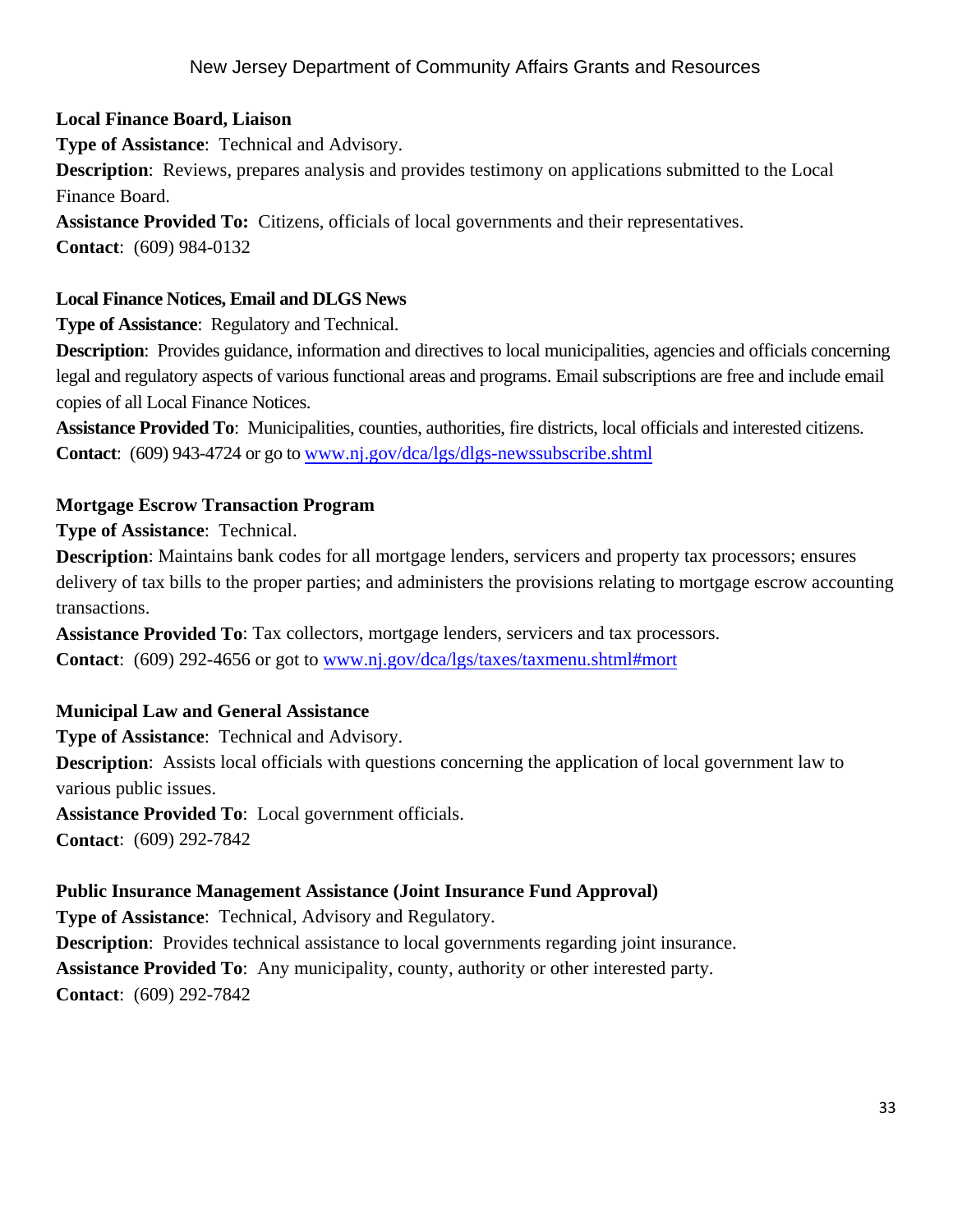### **Purchasing Assistance**

**Type of Assistance**: Technical, Advisory and Regulatory.

**Description**: Provides general assistance to municipal, county and authority agencies or school districts in the area of purchasing goods and services and in developing procedures for acquiring and verifying the receipt of goods and services to improve efficiency and coordination of any purchasing system.

**Assistance Provided To**: Local government and school officials.

**Contact**: (609) 292-7842 or go to www.nj.gov/dca/lgs/lpcl

# **Qualified Bonds**

**Type of Assistance**: Regulatory and Technical.

**Description**: Strengthens the credit status of municipalities and school districts by pledging state aid to guarantee debt service payments on qualified bond issues.

**Other Information**: The municipality or school district files an application with the Local Finance Board. If the findings are favorable**,** the Board may authorize the issuance of qualified bonds.

**Assistance Provided To**: Residents, officials of local governments and their respective representatives. **Contact**: (609) 292-0479

#### **Shared Services**

**Type of Assistance**: Technical.

**Description**: Provides general technical assistance on the joint or shared provision of services by local units of government. Division staff provides guidance on conducting feasibility studies and other issues.

**Other information:** Among the services local units can consider for shared services technical assistance are assessment and collection of taxes, public safety services, solid waste collection, code enforcement, public works and recreation.

**Assistance Provided To**: All local government units.

**Contact**: (609) 292-7842 or go to www.nj.gov/dca/lgs/share/index.shtml

#### **Single Audit Review**

**Type of Assistance**: Technical and Regulatory.

**Description**: Reviews single audit reports of local units to ensure compliance with the Single Audit Act of 1984.

**Assistance Provided To**: Qualified auditors and chief financial officers of local units of government. **Contact**: (609) 292-4806

# **Tenant Property Tax Rebate Program**

**Type of Assistance**: Technical and Regulatory.

**Description:** Requires landlords of qualified residential rental properties to rebate or credit tenants with property tax reductions. Responds to telephone inquiries and written referrals.

**Assistance Provided To**: Tax collectors, rent leveling clerks, landlords and tenants.

**Contact**: (609) 292-4656 or go to www.nj.gov/dca/lgs/tenreb/tenreb.shtml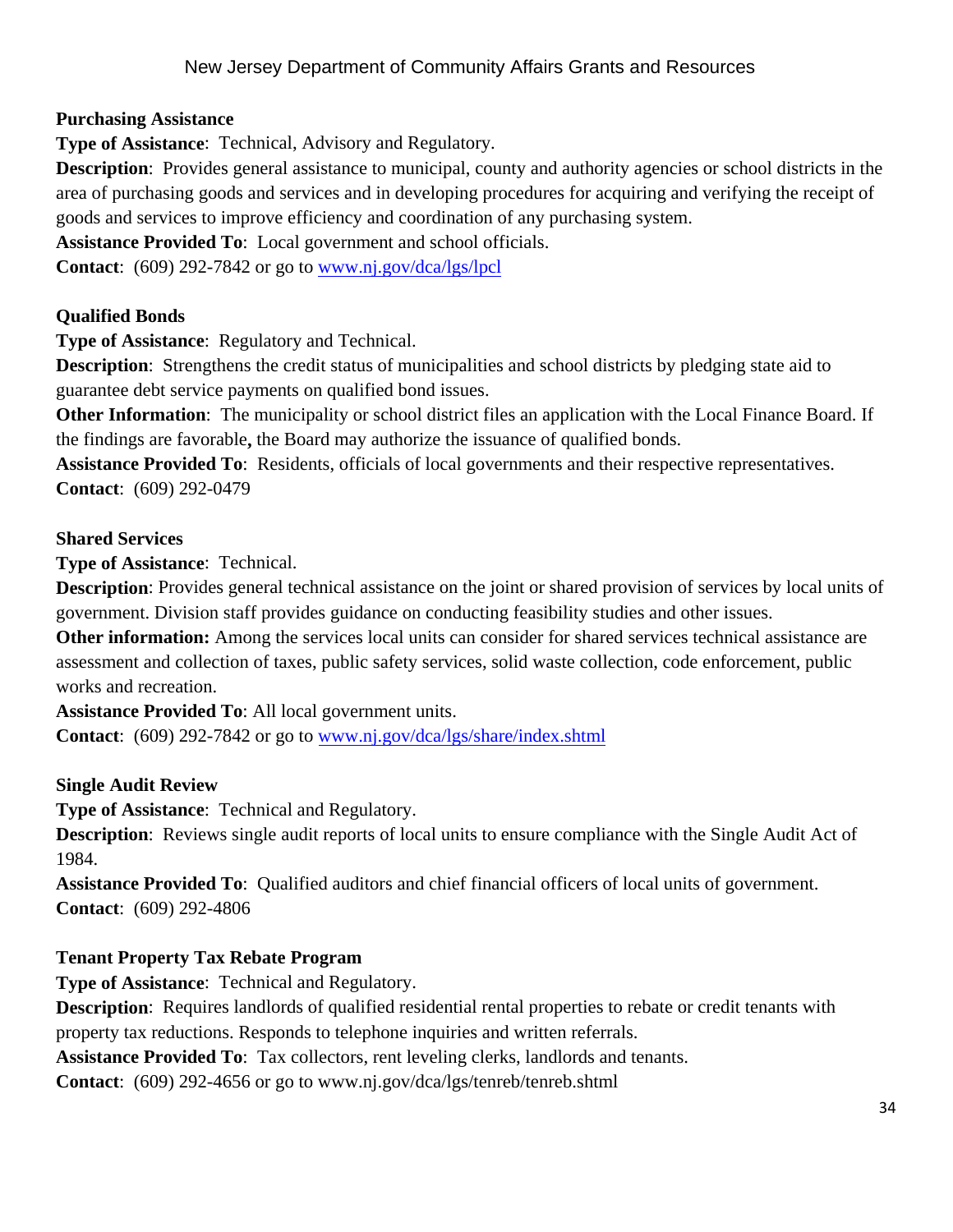# **Local Planning Services**

The **Local Planning Services** (LPS) Unit of the Office of the Commissioner provides planning services to local governments. LPS also supports the creation of affordable housing through increased regulatory flexibility and streamlined affordable housing guidelines and assists the Commissioner of DCA with implementing and administering the Fair Housing Act.

For information regarding the Local Planning Services Unit, please call (609) 292-3000, email lpsmail@dca.state.nj.us, or access the website at www.nj.gov/dca/services/lps/hss/index.html.

The mailing address is: New Jersey Department of Community Affairs Local Planning Services PO Box 813 Trenton, NJ 08625

The Local Planning Services Unit:

- Reviews requests for Department action, including waiver and motion requests;
- Reviews and approves municipal spending plans for affordable housing;
- Reviews and approves development fee ordinances;
- Approves Administrative Agents and Municipal Housing Liaisons; and
- Approves affordable housing operating manuals.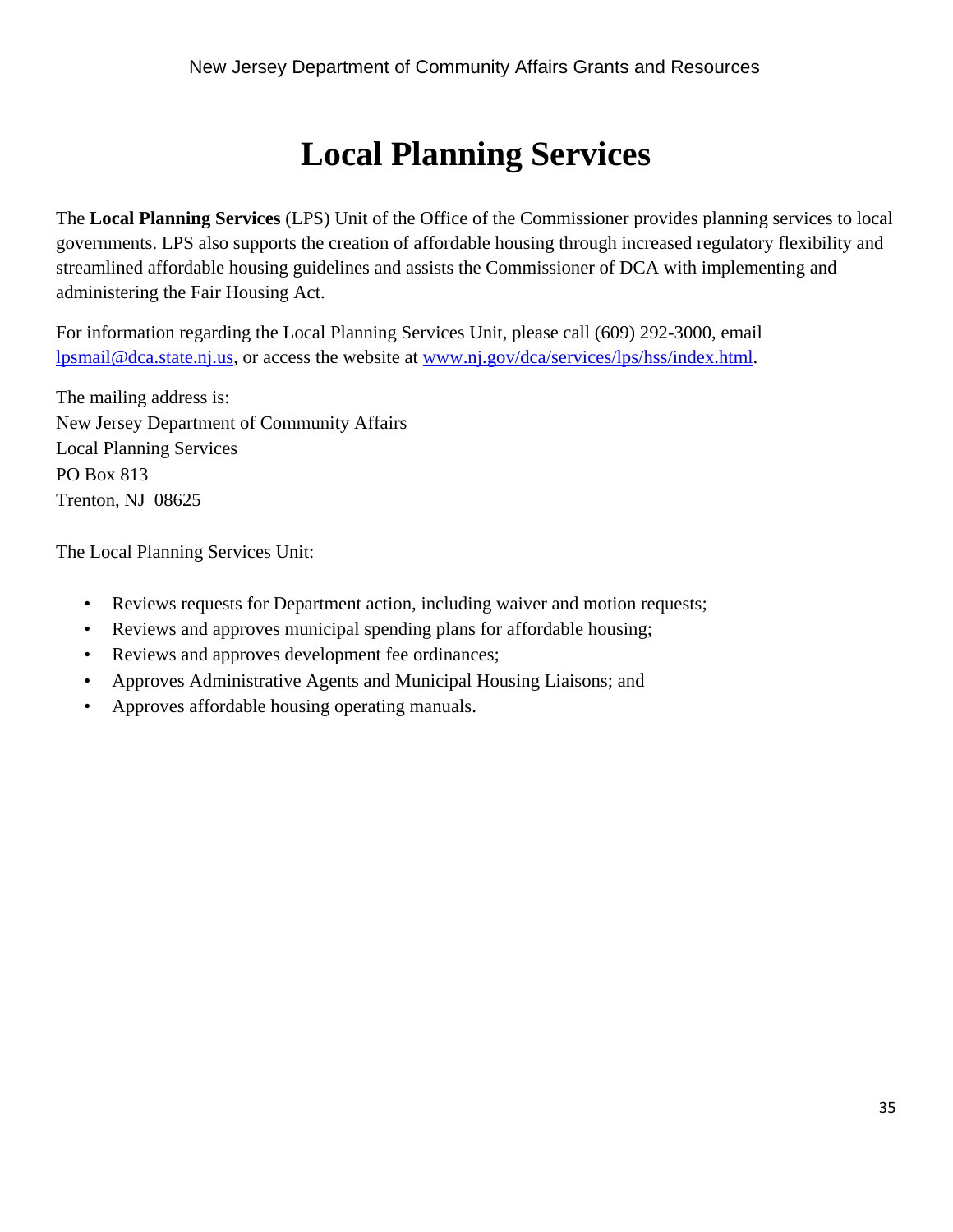# **AFFILIATES Government Records Council**

The **Government Records Council** (GRC) was established by the Open Public Records Act (OPRA) to facilitate public access to government records. The GRC can assist public agency records custodians and the public by providing guidance and information, as well as resolving denial of access disputes.

For information regarding the Government Records Council, please call (866) 850-0511, email grc@dca.state.nj.us, or access the website at www.nj.gov/grc.

The mailing address is: New Jersey Department of Community Affairs Government Record Council PO Box 819 Trenton, NJ 08625-0819

The Council comprises the Departments of Community Affairs and Education Commissioners (or their designees) and three members of the public appointed by the Governor with the advice and consent of the State Senate. The Council:

- Responds to inquiries and complaints about OPRA from the public and public agency records custodians;
- Issues public information about OPRA and services provided by the Council;
- Maintains a toll-free helpline and website to assist the public and records custodians;
- Issues advisory opinions on the accessibility of government records;
- Delivers training on OPRA;
- Provides mediation of disputes about access to government records; and
- Resolves disputes regarding access to government records.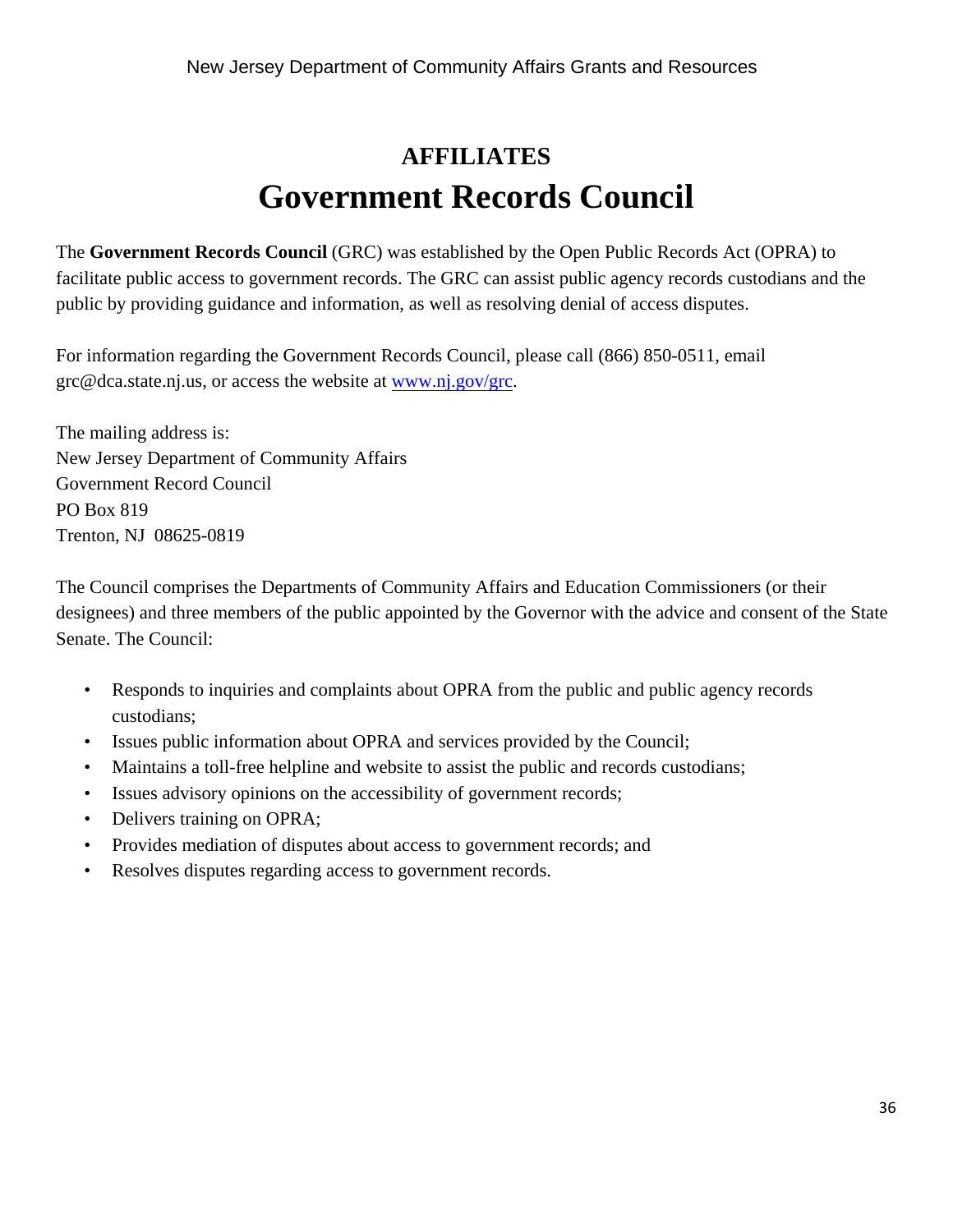# **New Jersey Historic Trust**

The **New Jersey Historic Trust's** (NJHT) mission is to advance historic preservation in the state for the benefit of future generations through education, stewardship, and financial and technical assistance programs that save New Jersey heritage and strengthen the state's communities. Funding assistance is available for units of local and county government or qualified nonprofit organizations. Technical assistance and easement advice is available to public and private owners of historic resources.

For information regarding the following programs administered by the NJHT, please call the main telephone number at (609) 984-0473. You may also visit our website at www.njht.org or e-mail us at njht@dca.state.nj.us.

The mailing address is: New Jersey Department of Community Affairs New Jersey Historic Trust PO Box 457 Trenton, NJ 08625-0457

# **MONETARY RESOURCES**

#### **Capital Preservation Grants**

**Type of Assistance**: Financial-Grants.

**Description**: Provides matching grants for construction expenses related to the repair, preservation, restoration and rehabilitation of historic properties and associated architectural, archeological and engineering expenses. **Other Information:** Properties must be listed or eligible for listing in the New Jersey or National Register of Historic Places. Grants of \$150,000 or less are eligible for a 3:2 funding match, with the grantee providing at least \$2 in funds for every \$3 of grant money awarded. Grants of more than \$150,001 will require a 1:1 match, with the grantee providing at least \$1 in funds for every \$1 of grant money awarded.

**Funding Source**: Garden State Historic Preservation Trust Fund and State General Obligation Bonds. **Assistance Provided To**: Agencies or entities of state, county or municipal government; and certified taxexempt nonprofit organizations that comply with New Jersey charity registration laws. **Contact**: (609) 984-0473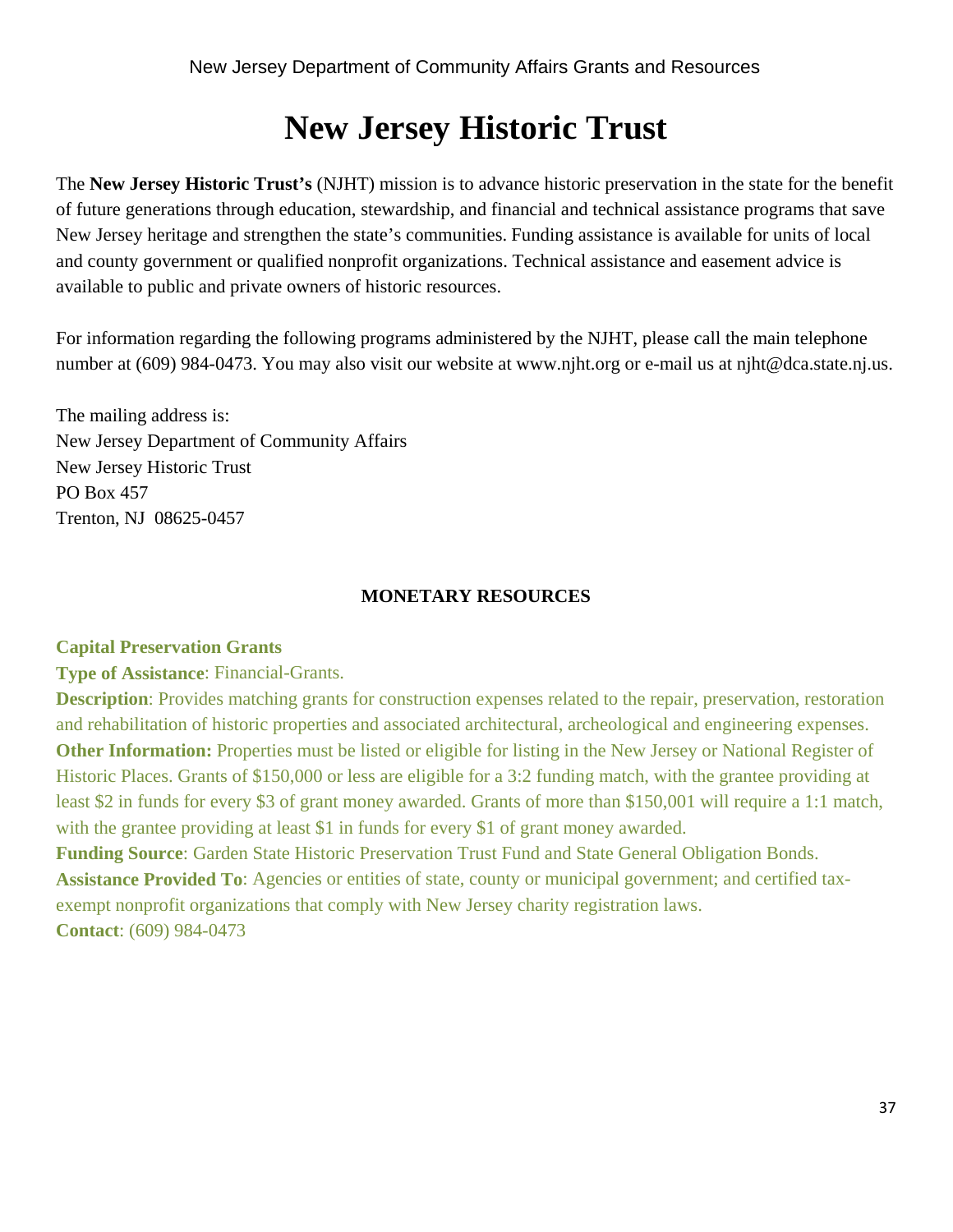# **Cultural Trust Capital Preservation Grants**

**Type of Assistance**: Financial-Grants.

**Description:** Aids nonprofit history and humanities organizations to construct, expand, renovate, plan for, repair, rehabilitate, restore, adaptively reuse, purchase, replace, relocate, or otherwise improve cultural and historical properties and facilities, including any work relating to providing access for persons with disabilities. Applicants must be certified by the NJ Cultural Trust.

**Other Information**: Properties must be listed or eligible for listing in the New Jersey or National Register of Historic Places. If an organization's project costs more than is being requested, the proposal must clearly demonstrate organization's ability to provide the remaining necessary funds.

**Funding Source**: New Jersey Cultural Trust.

**Assistance Provided To**: Agencies or entities of state, county or municipal government; and certified taxexempt nonprofit organizations that comply with New Jersey charity registration laws. **Contact**: (609) 984-0473

# **Discover NJ History License Plate Fund Grants**

# **Type of Assistance**: Financial – mini-grants

**Description:** Aids nonprofit organizations, including tourism providers and agencies of government, with initiatives to train and/or foster heritage tourism. Program emphasis is on projects that create, coordinate and promote tourism linkages between two or more resources.

**Other Information**: Properties must be listed or eligible for listing in the New Jersey or National Register of Historic Places. Match not required; however, if an organization's project costs more than is being requested the proposal must clearly demonstrate organization's ability to provide the remaining necessary funds.

**Funding Sources:** Revenue from sale of Discover NJ History License Plates.

**Assistance Provided To**: Agencies or entities of state, county or municipal government; and certified taxexempt nonprofit organizations that comply with New Jersey charity registration laws. **Contact**: (609) 984-0473

# **Emergency Loan Fund**

**Type of Assistance**: Financial - Grants and Loans.

**Description**: Provides emergency funding for capital preservation projects for historic properties.

**Other Information**: Properties must be listed or eligible for listing in the New Jersey or National Register of Historic Places.

**Funding Source**: New Jersey Historic Trust accounts.

**Assistance Provided To**: Agencies or entities of state, county or municipal government; and certified taxexempt nonprofit organizations that comply with New Jersey charity registration laws. **Contact**: (609) 984-0473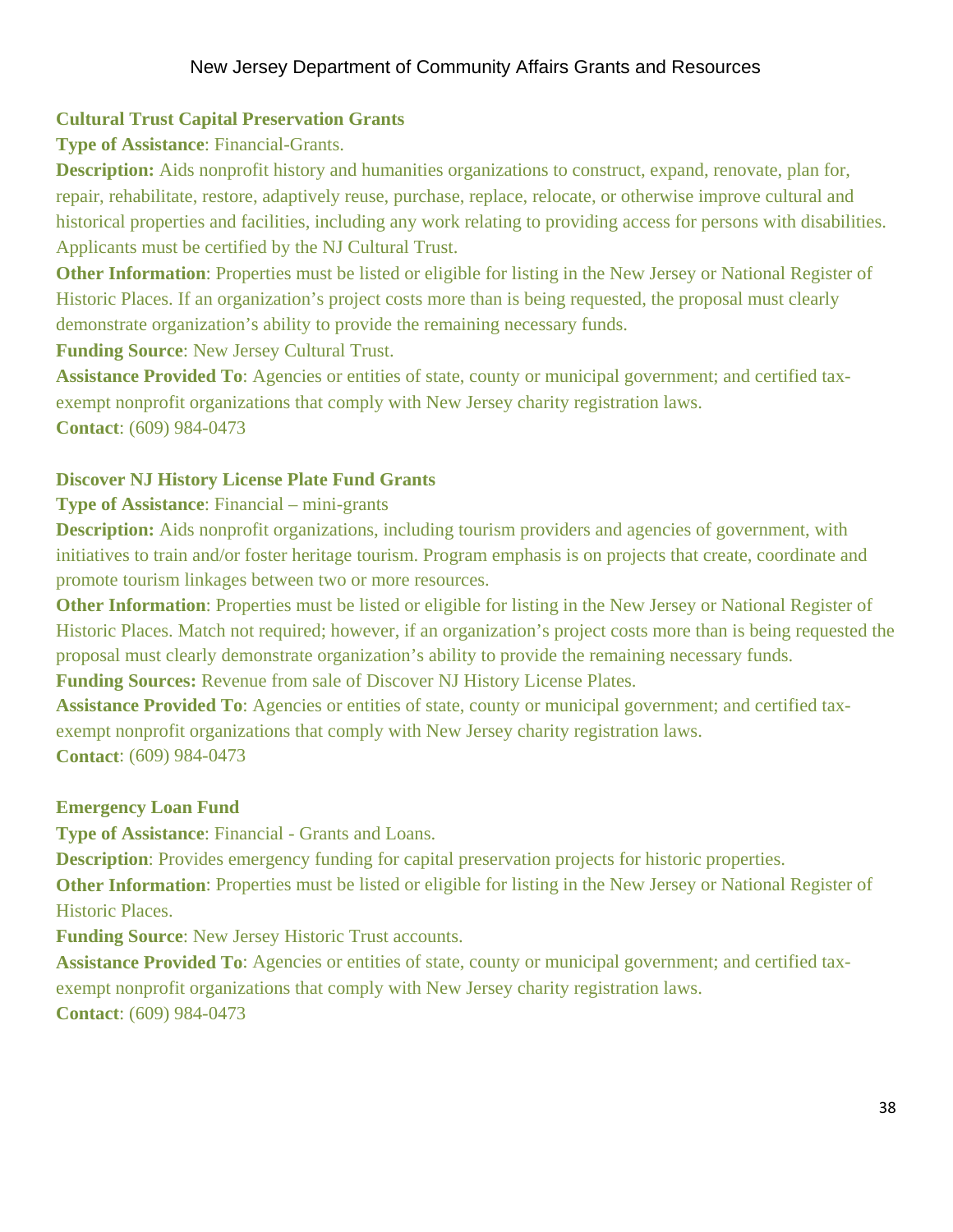# **Historic Site Management Grants**

**Type of Assistance**: Financial-Grants.

**Description**: Provides matching grants for non-construction expenses for preservation planning, historic register nominations, heritage tourism and fundraising plans, interpretive materials, and media or devices to help disabled visitors.

**Other Information:** Properties must be listed or eligible for listing in the New Jersey or National Register of Historic Places. Grants are eligible for a 3:1 funding match, with the grantee providing at least \$1 in funds for every \$3 of grant money awarded.

**Funding Source**: Garden State Historic Preservation Trust Fund and State General Obligation Bonds. **Assistance Provided To**: Agencies or entities of state, county or municipal government; and certified taxexempt nonprofit organizations that comply with New Jersey charity registration laws. **Contact**: (609) 984-0473

# **Revolving Loan Fund**

**Type of Assistance**: Financial.

**Description**: Provides financing for the preservation, improvement, restoration, rehabilitation and acquisition of historic properties and certain ancillary non-construction activities.

**Other Information**: Properties must be listed or eligible for listing in the New Jersey or National Register of Historic Places.

**Funding Source**: State General Obligation Bonds.

**Assistance Provided To**: Agencies or entities of state, county or municipal government; and certified taxexempt nonprofit organizations that comply with New Jersey charity registration laws. **Contact**: (609) 984-0473

#### **NON-MONETARY RESOURCES**

**New Jersey Legacies Program** 

**Type of Assistance**: Legal and Advisory.

**Description**: Assists New Jersey owners of historic homes to safeguard their property for future generations, reduce estate taxes, and potentially realize immediate tax benefits by making a charitable donation of their property.

**Other Information**: Properties must be listed or eligible for listing in the New Jersey or National Register of Historic Places.

**Funding Source**: Donation.

**Assistance Provided To**: Agencies or entities of state, county or municipal government; and certified taxexempt nonprofit organizations that comply with New Jersey charity registration laws. **Contact**: (609) 984-0473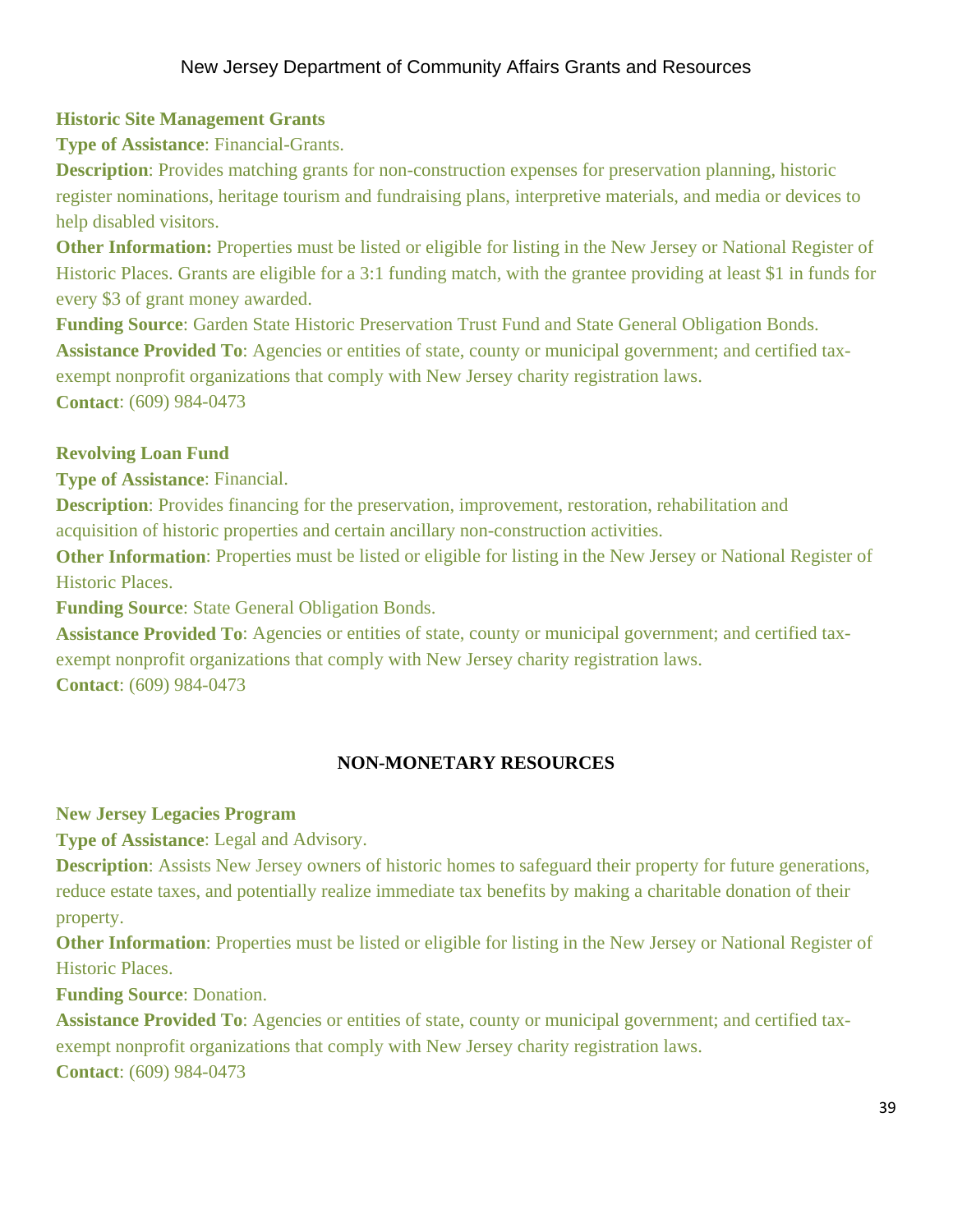# **Preservation Easement Program**

**Type of Assistance**: Legal and Advisory.

**Description**: Offers permanent legal protection to a wide range of historic properties including residences, commercial structures, farmsteads and historic landscapes. Easement donors may realize significant tax benefits for their charitable donations.

**Other Information**: Properties must be listed or eligible for listing in the New Jersey or National Register of Historic Places.

**Funding Source**: Donation.

**Assistance Provided To**: Agencies or entities of state, county or municipal government; and certified taxexempt nonprofit organizations that comply with New Jersey charity registration laws. **Contact**: (609) 984-0473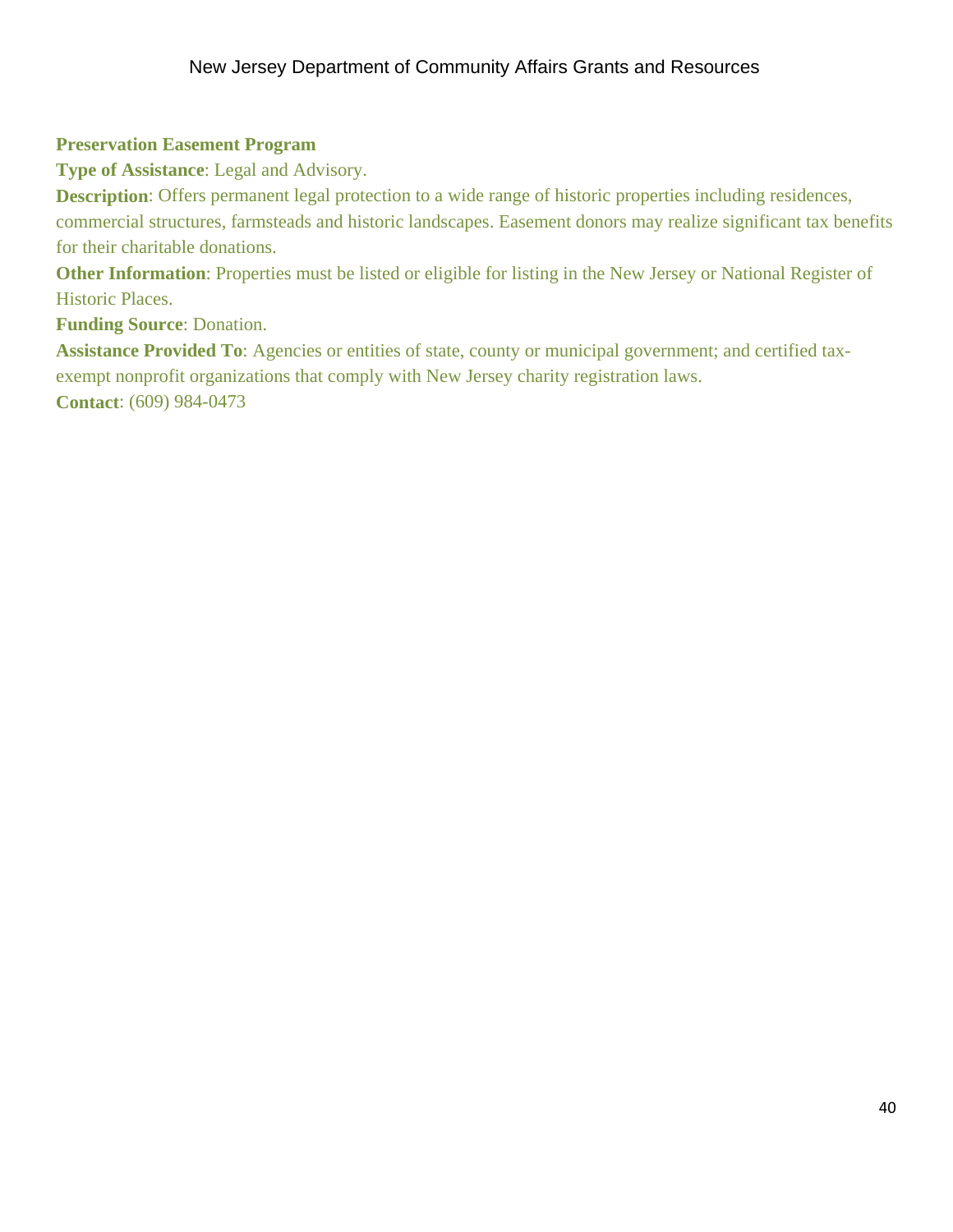# **New Jersey Housing and Mortgage Finance Agency**

The **New Jersey Housing and Mortgage Finance Agency (HMFA)** is dedicated to increasing the availability and accessibility of affordable housing throughout New Jersey. Its financing programs support traditional affordable rental and for-sale housing developments, first-time and urban homebuyers, citizens in senior and assisted living facilities, and residents with special needs. The HMFA also administers the New Jersey Housing Resource Center, an online searchable registry of affordable and accessible housing located throughout New Jersey.

For information regarding programs and services provided by the HMFA, please call the telephone number listed for each particular program, or call the main telephone number at (609) 278-7400 or 1(800) NJ-HOUSE. You may also visit our websites at www.nj-hmfa.com or www.njhousing.gov.

The mailing address is: New Jersey Housing and Mortgage Finance Agency 637 South Clinton Avenue PO Box 18550 Trenton, NJ 08650

# **MONETARY RESOURCES**

# **100% Financing Program**

**Type of Assistance:** Mortgages for home purchase in pre-approved developments.

**Description:** Provides 100% financing mortgage loans to buyers of homes located in single-family housing developments, which have been pre-approved by the Agency. No down payment or mortgage insurance is required.

**Assistance Provided To:** First-time homebuyers and urban target area buyers. **Contact:** 1(800) NJ-HOUSE

# **Choices in Homeownership Program (CHOICE)**

**Type of Assistance:** Construction and subsidy loans to developers and no-down payment loans to homebuyers purchasing the completed homes.

**Description:** Provides the funding to create homeownership in municipalities where home values currently do not support the cost of construction. The program offers below-market rate construction loans and construction subsidy funding for developers as well as favorable end loan financing for eligible homebuyers.

**Assistance Provided To:** Developers and homebuyers.

**Contact:** 1(800) NJ-HOUSE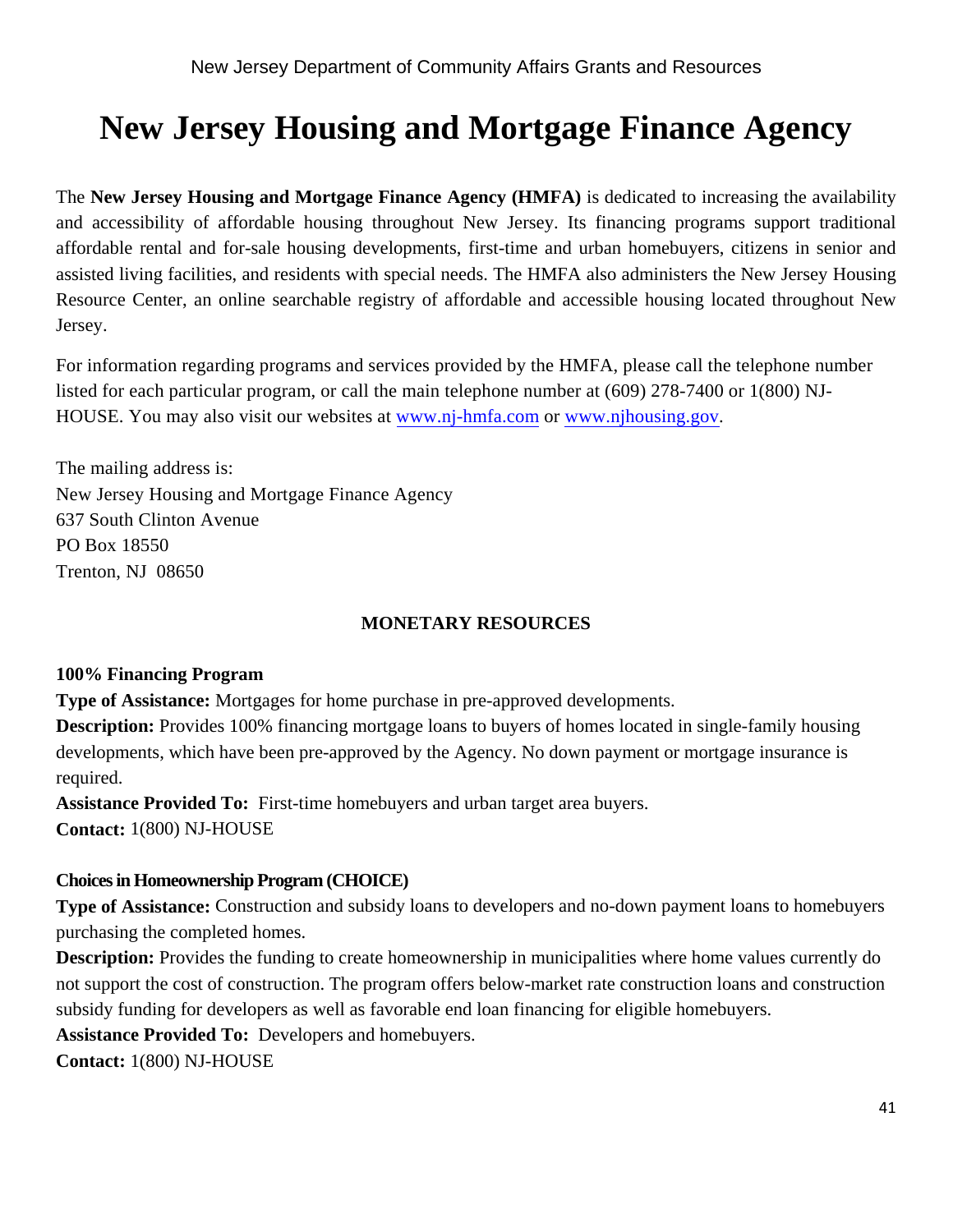# **Home Buyer Mortgage Program**

**Type of Assistance**: Mortgages for home purchase.

**Description**: Provides below market, fixed interest rate 30-year term, conventional and government insured mortgages to first-time homebuyers and homebuyers purchasing properties in urban targeted areas. Income and purchase price limits apply.

**Assistance Provided To**: First-time homebuyers and urban target area buyers. **Contact**: 1(800) NJ-HOUSE

#### **Housing Preservation Program**

**Type of Assistance:** Construction loans and/or permanent mortgage loans.

**Description:** Provides funding for the preservation of affordable housing units in HMFA-financed projects, other affordable units which would be lost to the market, and existing affordable units in need of substantial repair. The program provides for the acquisition, rehabilitation and repair of existing units, including the refinancing of an existing mortgage.

**Assistance Provided To:** Nonprofit and for-profit developers. **Contact:** (609) 278-7553

# **Kinship Care Home Loan Program**

**Type of Assistance:** Mortgage loans including refinance of existing debt and down payment assistance. **Description:** This program is designed to assist the housing needs of grandparents, uncles, aunts or other close relatives recognized by the New Jersey Department of Human Services or the New Jersey Department of Children and Families as qualified "kin" who are caring for the children of relatives. Program funds can be used to purchase a home, expand an existing residence (including refinance of existing debt), add handicap accessibility features, and/or assist with down payment and closing costs.

**Assistance Provided To:** Qualified "kin" caring for the children of relatives. **Contact:** 1(800) NJ-HOUSE

# **Live Where You Work**

**Type of Assistance:** Mortgages for home purchase.

**Description:** Provides low-interest mortgage loans and an amount equal to 5% of the first loan for down payment and closing cost assistance to homebuyers who are purchasing a home in the municipality where they are currently employed. The home must be within a participating Live Where You Work municipality. **Assistance Provided To:** Homebuyers purchasing a home in the town where they work in a Live Where You Work participating municipality. **Contact**: 1(800) NJ-HOUSE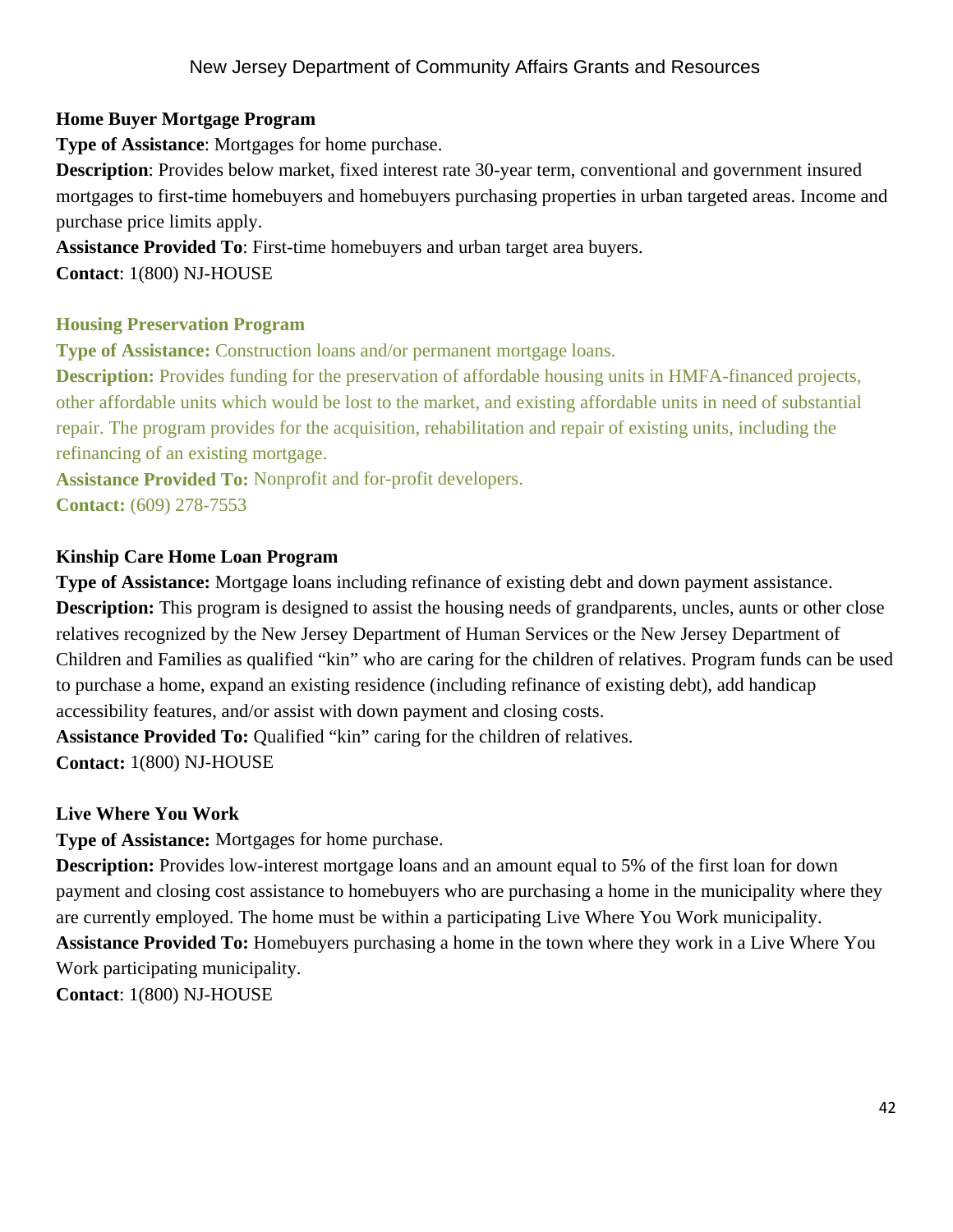#### **Low Income Housing Tax Credits**

**Type of Assistance:** A federal tax credit that attracts private investment capital to fund construction and rehabilitation of affordable rental housing.

**Description:** Provides a dollar-for-dollar reduction in federal tax liability and acts as a catalyst to attract private investment into the affordable housing market. Per capita tax credits are available through competitive rounds each year (three rounds occur simultaneously between April and June, and a final round is conducted between August and October). Affordability restrictions on rent and income are imposed for a minimum of 15 years. **Assistance Provided To:** Developers of affordable housing.

**Contact:** (609) 278-7629

#### **Mortgage Assistance Program**

**Type of Assistance:** Foreclosure Prevention Assistance.

**Description**: Provides "catch-up" funding of up to \$20,000 per homeowner to bring mortgages current or to refinance or renegotiate the terms of their mortgage. The funds are provided as a zero-interest loan payable upon sale or cash out refinance of the mortgage.

**Assistance Provided To**: Homeowners facing foreclosure.

**Contact**: Homeowners must work with a counseling agency to determine eligibility. Download HMFA's Foreclosure Fast Facts document at

www.state.nj.us/dca/hmfa/home/foreclosure/pdf/foreclosureprevention\_resources.pdf to obtain a list of participating housing counseling agencies.

#### **Multi-Family Rental Housing Program**

**Type of Assistance:** Construction loans and/or permanent mortgage loans.

**Description:** Provides low-interest financing through the sale of tax-exempt and taxable multi-family housing revenue bonds for construction, rehabilitation and/or permanent financing loans for the creation of multi-unit rental housing for low- and moderate-income families and individuals.

**Assistance Provided To:** Nonprofit and for-profit developers.

**Contact:** (609) 278-7519

#### **National Foreclosure Mitigation Program**

**Type of Assistance:** Pre-Foreclosure Assistance.

**Description:** Provides foreclosure prevention counseling and assistance to households facing foreclosure prior to the receipt of a foreclosure filing notice.

**Assistance Provided To:** Homeowners who are facing foreclosure.

**Contact:** www.nw.org/network/foreclosure/nfmcp/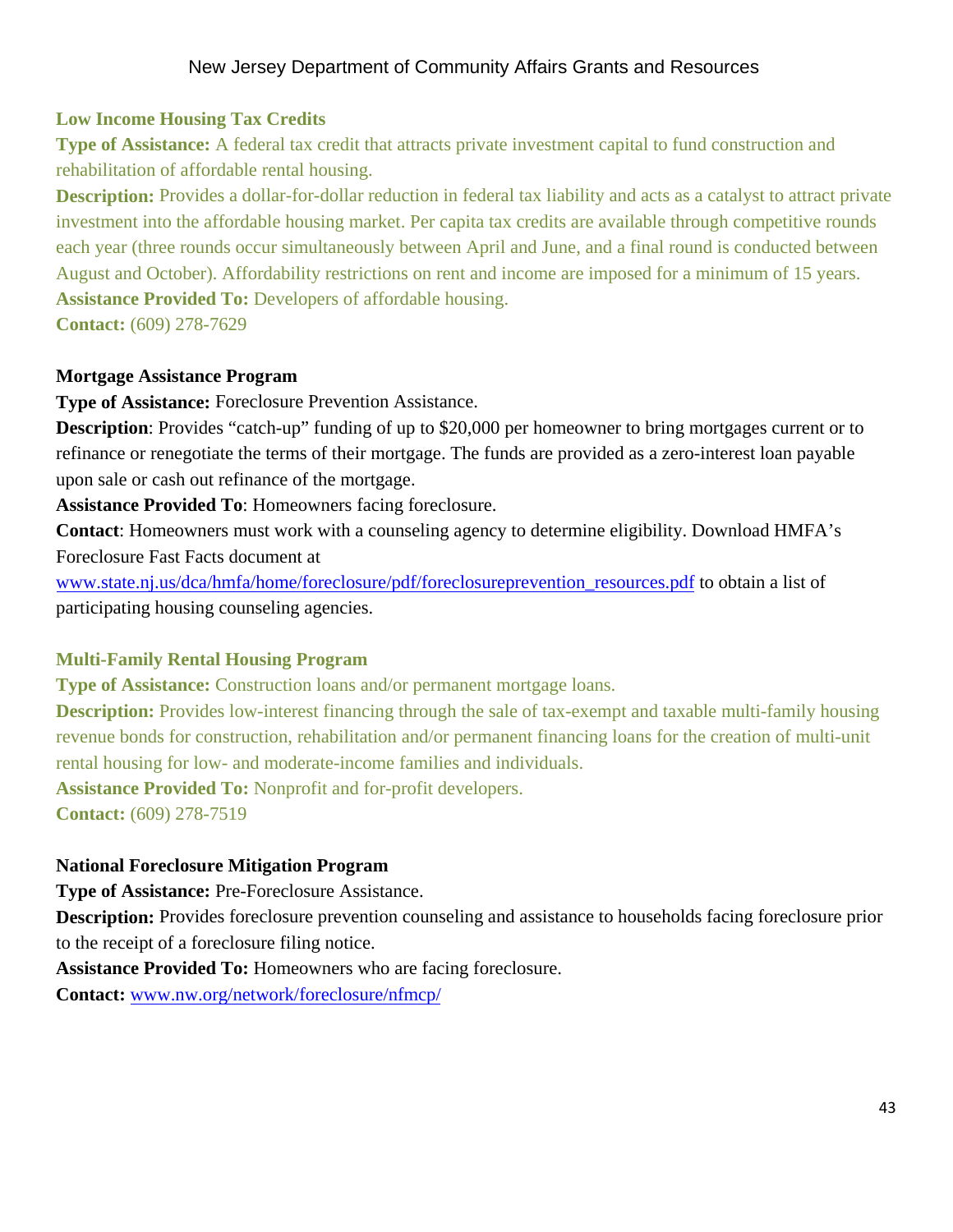# **New Jersey Community Housing Demonstration Programs**

**Type of Assistance:** Financial and Technical Assistance.

**Description:** Include an array of programs established in partnership with the New Jersey Department of Human Services' Divisions of Developmental Disabilities, Mental Health Services and Youth and Family Services, and the Commission for the Blind and Visually Impaired. These programs assist project sponsors by providing low-interest financing to develop innovative and flexible housing opportunities with support services for individuals and families.

**Contact:** 1(800) NJ-HOUSE

# **New Jersey HomeKeeper Program**

**Type of Assistance:** Unemployment Assistance to prevent foreclosure.

**Description:** Provides financial assistance to New Jersey homeowners who had a track record of making their mortgage payments on time prior to their unemployment or under-employment but are now at risk of losing their homes to foreclosure as direct result of unemployment or underemployment. Homeowners may be eligible for up to \$48,000 in assistance for a period of up to 24 months.

**Assistance Provided To:** Unemployed or under-employed homeowners.

**Contact:** www.NJHomeKeeper.gov or 1-855-NJ Keep 1

# **Potable Well Water Program**

**Type of Assistance:** Loans for water remediation.

**Description:** Provides loans of up to \$10,000 to homeowners for well treatment, repair or municipal water hook-up. Wells must be contaminated or threatened with contaminants listed by the state Department of Environmental Protection.

**Assistance Provided To:** Residential property owners who can demonstrate that their source of drinking water is a well that exceeds New Jersey Department of Environmental Protection standards for primary contaminants or standards for iron, manganese, lead, mercury, chloride or sodium.

**Contact:** 1(800) NJ-HOUSE

# **Smart Start Program**

**Type of Assistance:** Down payment and/or closing cost second mortgage loans.

**Description:** Provides second mortgages to cover down payment and closing costs to families purchasing homes in Smart Growth areas. Borrowers are eligible to receive up to 4% of the first mortgage amount. Visit www.nj-hmfa.com for more information. The Site Evaluator located at www.evaluator.nj.gov will identify Smart Growth Areas.

**Assistance Provided To:** Homeowners financing through the HMFA's Home Buyer Mortgage Program. **Contact:** 1(800) NJ-HOUSE.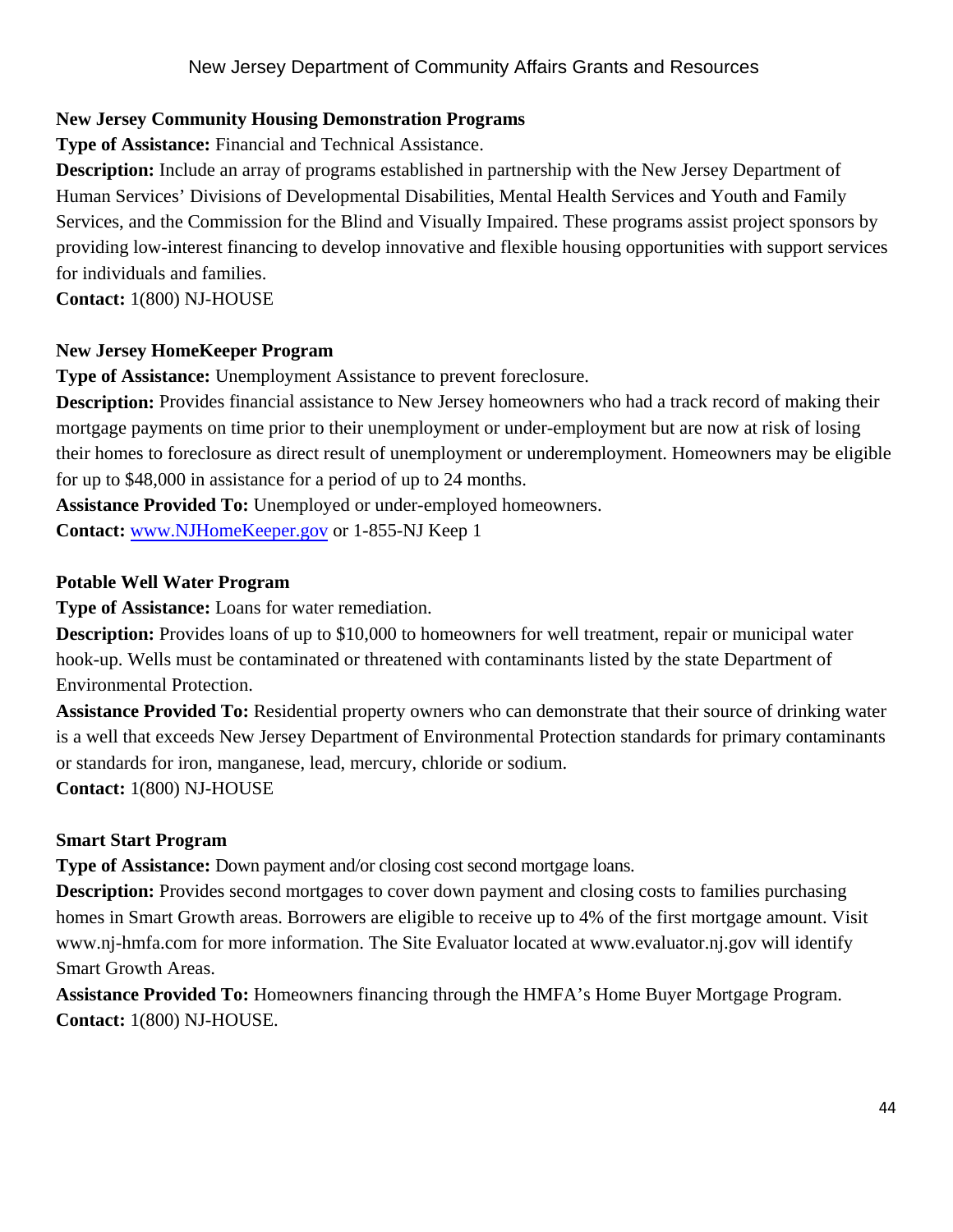# **Special Needs Housing Trust Fund**

**Type of Assistance**: Capital financing in the form of loans and grants.

**Description:** Provides capital financing to create permanent supportive housing and community residences for individuals with special needs, with priority given to individuals with mental illness. The financing is in the form of loans or grants. Housing sponsors must identify an outside funding source for supportive services and operations.

**Assistance provided to:** Developers of supportive housing. **Contact:** (609) 278-7521.

# **Special Needs Revolving Loan Program**

**Type of Assistance:** First-mortgage loans.

**Description:** This low-interest financing program is designed to provide financing for projects intended to serve populations eligible for established HMFA special needs programs, as well as newly emerging special needs populations identified by State agencies.

**Assistance Provided To:** For-profit and nonprofit organizations developing housing for individuals and families with special needs.

**Contact:** (609) 278-7603.

# **Welcome Home Program**

**Type of Assistance:** Homeownership mortgage loans (new and refinance), home-improvement loans and closing cost assistance.

**Description:** Provides new homeownership loans and closing cost assistance for the purchase or refinance of a residence, or home-improvement loans for the addition of accessibility improvements.

**Assistance Provided To:** Families that are newly adopting children through the Department of Human Services' Division of Youth and Family Services or a State-licensed adoption agency. **Contact:** 1(800) NJ-HOUSE.

# **NON-MONETARY RESOURCES**

# **Homeless Management Information Systems (HMIS)**

**Type of Assistance**: Technical.

**Description**: The State coordinates the New Jersey Statewide HMIS Collaborative, which provides a single Homeless Management Information System (HMIS) software solution to homeless housing and service provider agencies to track and manage their client cases. The HMIS Collaborative was created in response to the U.S. Department of Housing and Urban Development's mandate that all local agencies develop and implement sophisticated tracking systems for reporting purposes. HMIS staff works with over 200 local agencies and county-based Continua of Care around the state to install software, train staff and assist in applying for funding.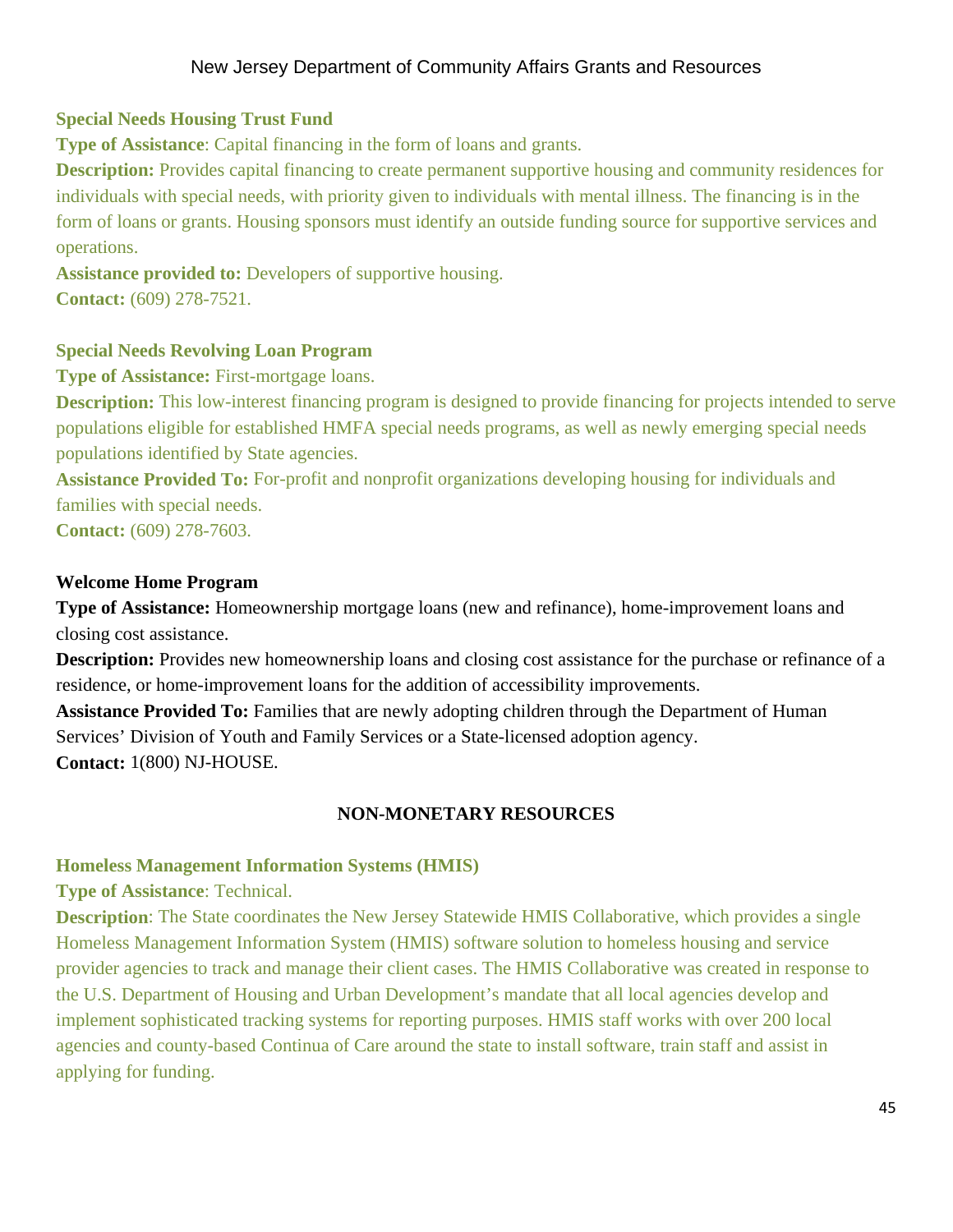#### **Contact**: (609) 278-7469

#### **Housing Affordability Service**

**Type of Assistance:** Administration of Affordable Housing Controls.

**Description:** Provides administrative services to municipalities based on the requirements of the Uniform Housing Affordability Controls (N.J.A.C. 5:80-26.1), as well as additional services that help municipalities maintain their stock of affordable housing. The Housing Affordability Service partners with municipal clients to ensure compliance by offering guidance, training for developers and property managers, monitoring report preparation and foreclosure prevention assistance.

**Assistance Provided To:** All parties concerned with the sales, rentals, re-sales and re-rentals of affordable housing.

**Contact:** (609) 278-7505

#### **New Jersey Housing Resource Center**

**Type of Assistance**: List and Locate Affordable Housing.

**Description**: Provides a free, online housing information clearinghouse, including a searchable registry of affordable for-rent and for-sale housing and housing with accessibility features and housing related links for consumers, agencies, and property owners and managers.

**Contact**: www.njhousing.gov or dial 211

#### **New Jersey Judiciary Foreclosure Mediation Program**

**Type of Assistance:** Foreclosure Prevention Assistance.

**Description:** Provides assistance to homeowners in foreclosure in the form of counseling and mediation. The program is designed to help homeowners avoid foreclosure by proposing work-outs and payment arrangements affordable to the homeowner.

**Assistance Provided To:** Qualified homeowners who are in foreclosure.

**Contact:** www.nj.gov/foreclosuremediation/ or 1-888-989-5277

#### **The Road Home New Jersey**

**Type of Assistance:** Informational.

**Description:** A free online resource that serves as a turn-by-turn roadmap for first-time homebuyers. The website is intended to help first-time homebuyers navigate the road to affordable homeownership. **Contact:** www.TheRoadHomeNJ.com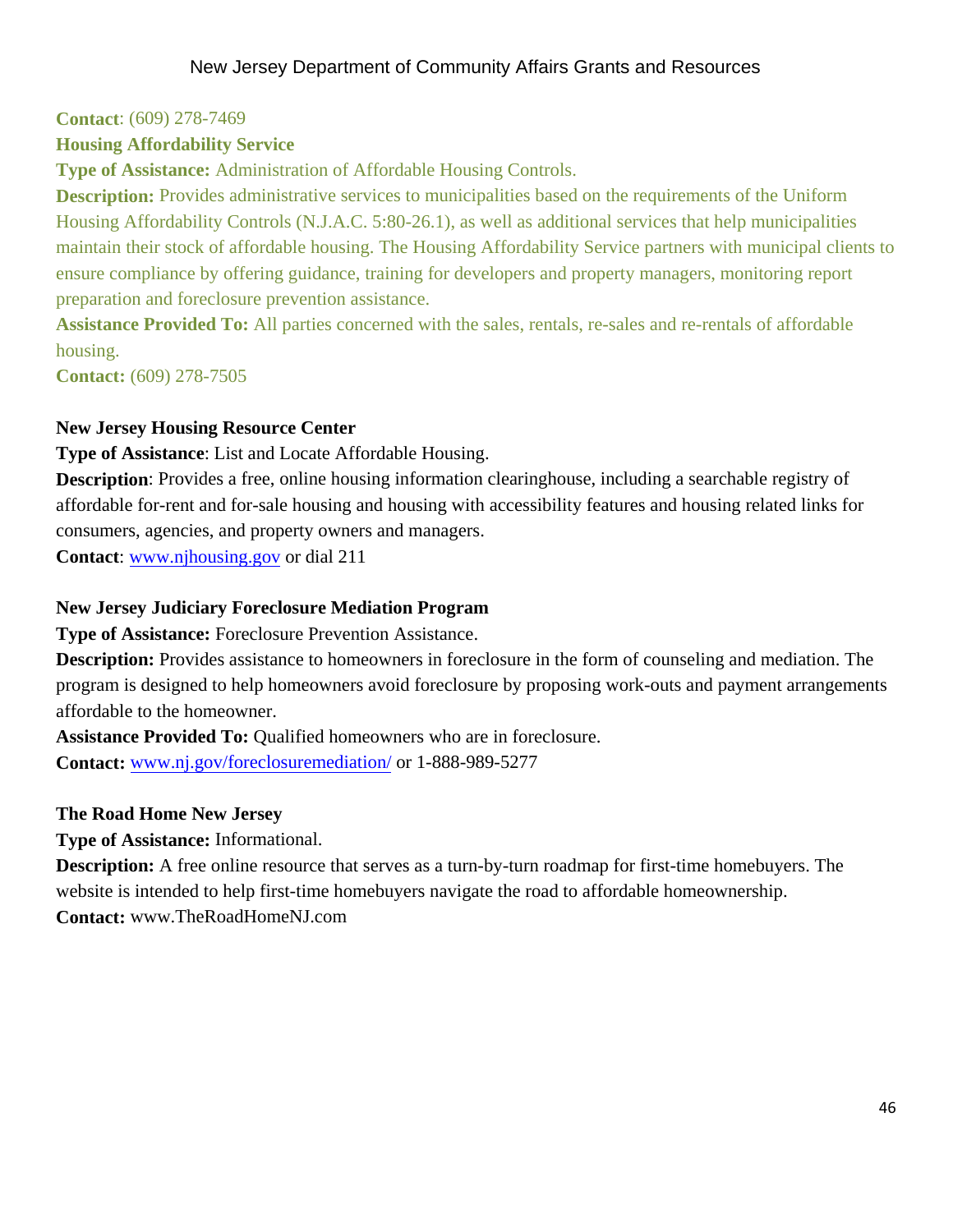# **New Jersey Redevelopment Authority**

The **New Jersey Redevelopment Authority (NJRA)** is an independent state financing authority committed to revitalizing urban New Jersey. The NJRA coordinates efforts, leverages resources, provides financial assistance to viable redevelopment initiatives, and partners with eligible municipalities, developers and businesses to identify and coordinate resources for revitalization. Its programs provide assistance to 69 eligible municipalities, nonprofit entities and for-profit developers.

For further information regarding the services provided by the New Jersey Redevelopment Authority, please call the main telephone number at (609) 292-3739. You may also visit our website at www.njra.us or e-mail us at njra@njra.state.nj.us.

The mailing address is: New Jersey Redevelopment Authority PO Box 790 Trenton, NJ 08625-0790

#### **MONETARY RESOURCES**

#### **New Jersey Redevelopment Investment Fund**

**Type of Assistance:** Financial.

**Description:** Offers direct loans, real estate equity, loan guarantees and other forms of credit enhancements. **Assistance Provided To:** Redevelopment projects located in any of the NJRA's eligible municipalities. **Contact:** (609) 292-3739

# **New Jersey Urban Site Acquisition Program (NJ-USA)**

**Type of Assistance:** Financial.

**Description:** The NJ-USA Program is a \$20 million revolving loan fund that facilitates the acquisition, site preparation and redevelopment of properties. Funding through this initiative provides a form of bridge financing to acquire title to property and for other acquisition-related costs.

**Assistance Provided To:** Developers, nonprofits, community development corporations, and municipalities. **Contact:** (609) 292-3739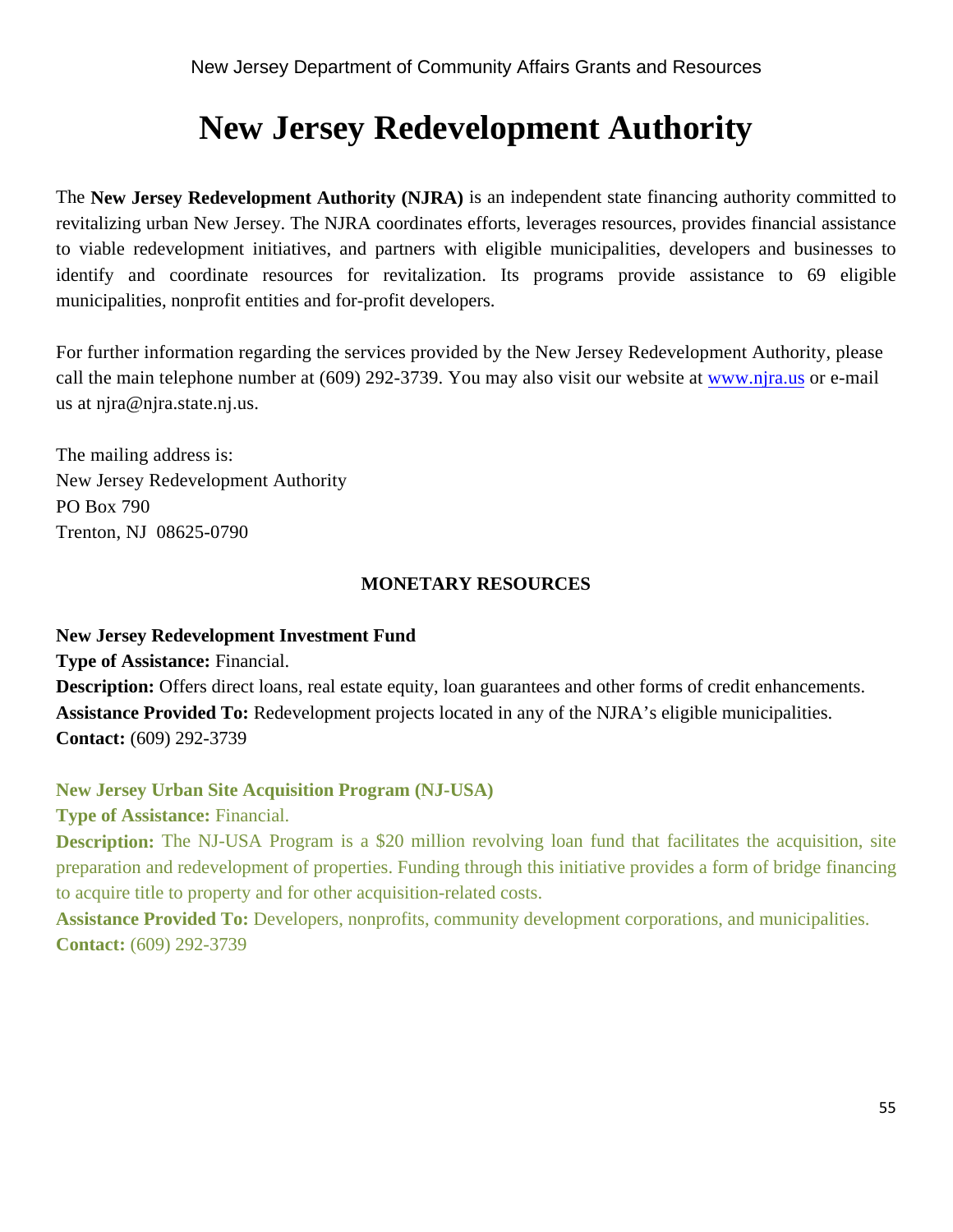# **NJRA Bond Program**

**Type of Assistance:** Taxable and Tax-Exempt Bonds.

**Description:** NJRA sells bonds to raise capital for making long-term loans at attractive, below-market interest rates. NJRA has the ability to issue \$100 million of taxable and tax-exempt bonds annually to stimulate revitalization in New Jersey's urban areas.

**Assistance Provided To:** Qualified businesses and nonprofit organizations. **Contact:** (609) 292-3739

# **Working in Newark's Neighborhoods (WINN)**

**Type of Assistance:** Financial.

**Description:** Subsidiary of the New Jersey Redevelopment Authority. WINN, a \$10 million revolving loan program, focuses on redevelopment efforts in the City of Newark's neighborhoods. WINN funds can be used for pre-development, site preparation, acquisition, demolition, permanent financing, loan guarantees, and construction financing. Priority is given to applications that outline a comprehensive approach for redevelopment of a targeted area, demonstrate a strong leveraging of resources, show collaboration and partnerships between local non-profits, developers, private sector entities and various levels of government. **Assistance Provided To:** Nonprofit entities, developers, for-profit entities and the City of Newark.

**Contact:** (609) 292-3739

# **NON-MONETARY RESOURCES**

#### **Division of Business Development**

**Type of Assistance:** Informational.

**Description:** Markets NJRA's programs and services. The Division fosters ongoing relationships with potential borrowers, public/private sector organizations, municipalities, developers and other organizations interested in applying for financing through NJRA.

**Assistance Provided To:** Public/Private sector organizations, municipalities, developers, and other organizations.

**Contact:** (609) 292-4557

# **Division of Community Services**

**Type of Assistance:** Consulting Services.

**Description:** Offers redevelopment consulting services to 566 municipalities throughout the state, including NJRA-eligible communities. This division will work with municipalities to make informed decisions during the implementation of redevelopment goals and objectives. Guidance and assistance is also provided on all aspects of the redevelopment planning process in New Jersey.

**Assistance Provided To:** Municipalities.

**Contact:** (609) 292-3739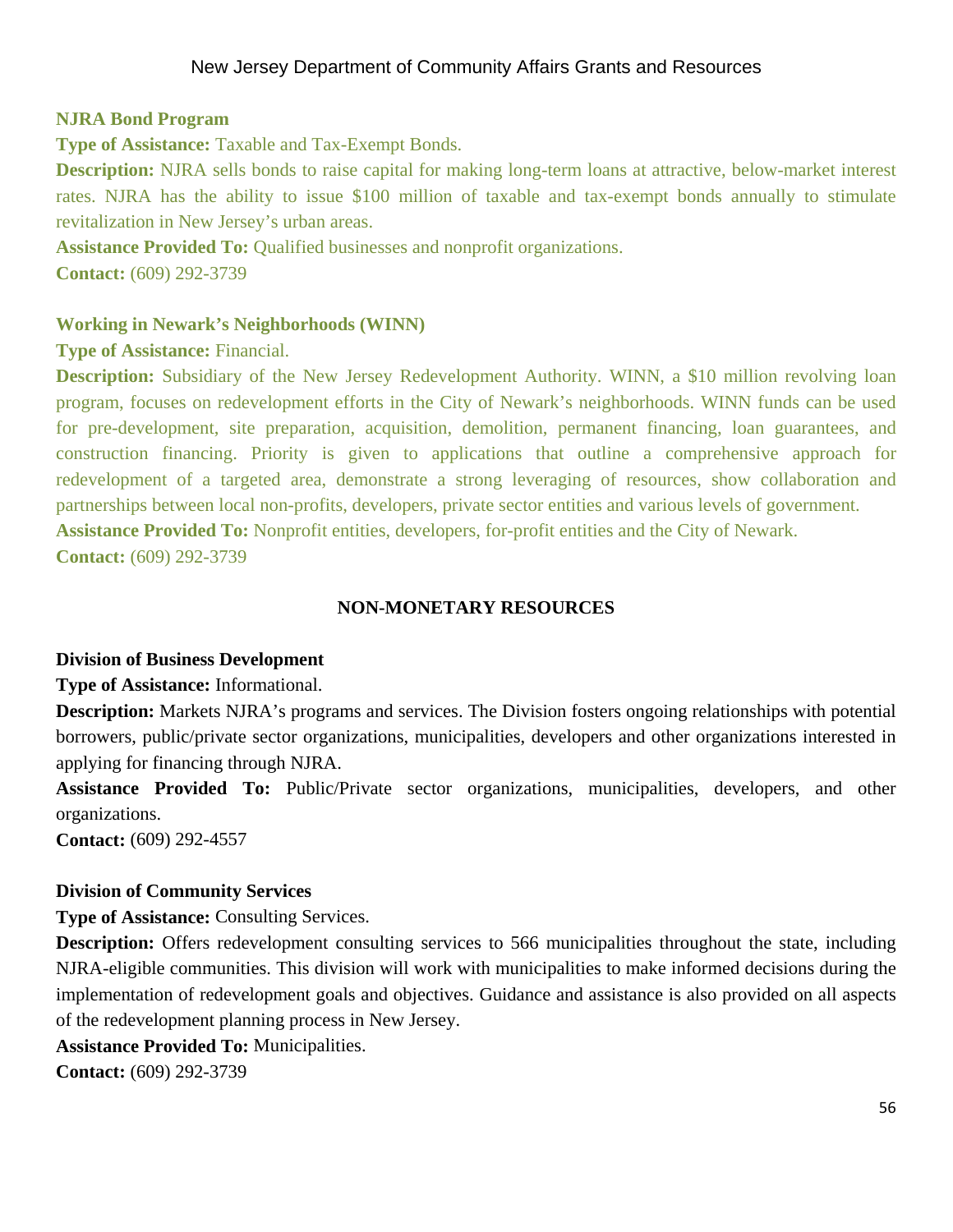#### **Division of Programs and Services**

**Type of Assistance:** Technical.

**Description:** Provides technical assistance to foster redevelopment efforts, assists NJRA's client base in acquiring information to assist with projects, and administers seminars, workshops and training in the area of community development with a special emphasis on project development.

**Assistance Provided To:** NJRA clients.

**Contact:** (609) 292-3739

# **Redevelopment Training Institute**

**Type of Assistance:** Educational and Training.

**Description:** Offers intensive intermediate-level training courses that focus on the redevelopment of New Jersey's communities. Because the State of New Jersey's redevelopment law is unique, the Redevelopment Training Institute has been designed to provide attendees with a body of knowledge of the redevelopment and real estate development process. The goal of the Institute is to provide classroom instruction resulting in enhanced knowledge of New Jersey's redevelopment process and project financing. Courses offered include Redevelopment Planning Law, Real Estate Project Feasibility, and Excel-Based Project Finance.

**Assistance Provided To:** Nonprofit and for-profit developers, professional consultants, entrepreneurs, municipal and county officials.

**Contact:** (609) 292-0031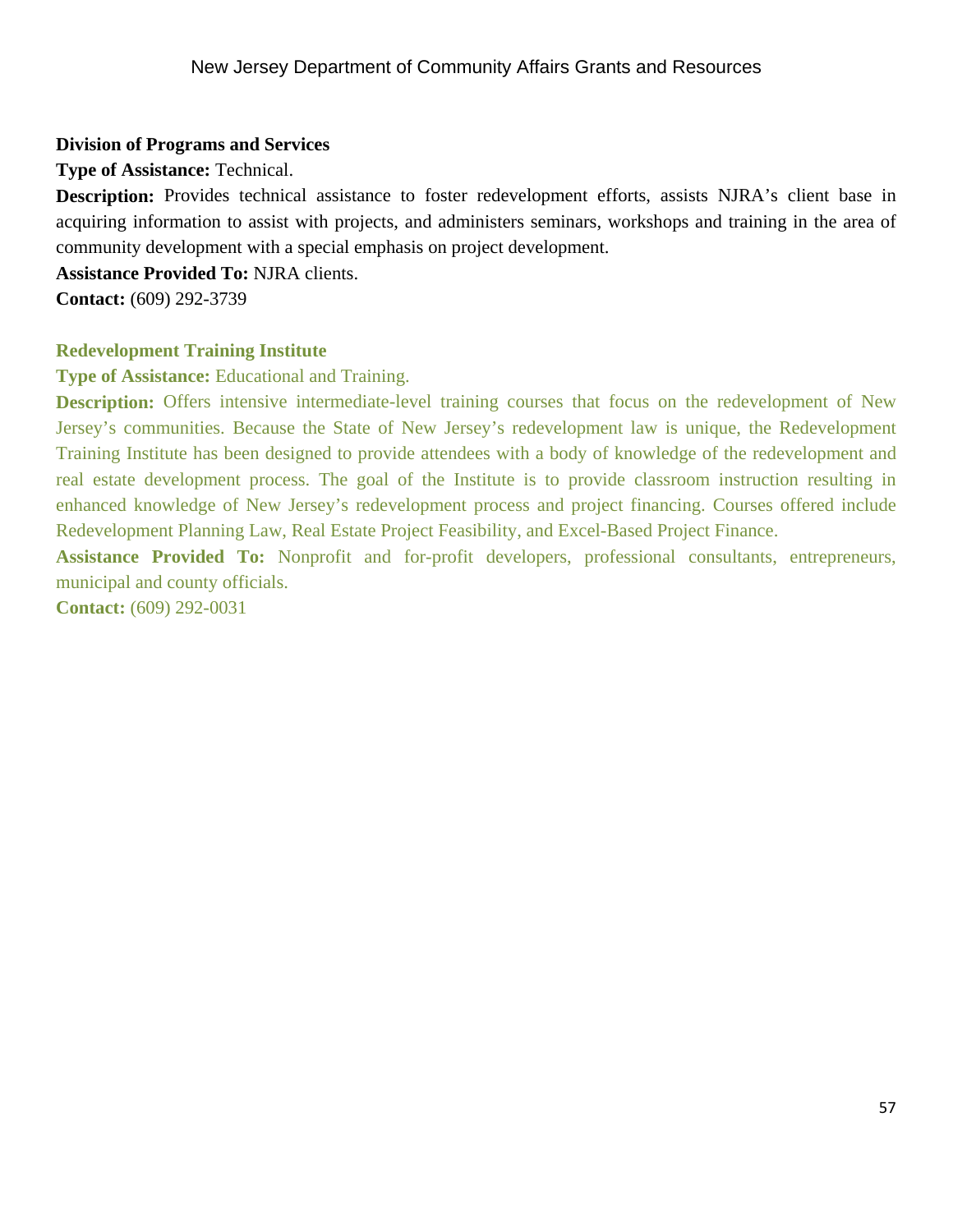# **New Jersey Urban Enterprise Zone Authority**

The **New Jersey Urban Enterprise Zone Program (UEZ)** exists to foster an economic climate that revitalizes designated urban communities and stimulates their growth by encouraging businesses to develop and create private sector jobs through public and private investment. New Jersey has 32 active Urban Enterprise Zones in 37 municipalities throughout the state. Approximately 6,800 certified UEZ businesses participate and benefit from the advantages of the UEZ Program, and new businesses are being certified continuously on line. Benefits include a number of tax and other financial incentives.

For further information regarding the services provided by the New Jersey Enterprise Zone Program, please call the main telephone number at (609) 292-1912 or (877) 913-6837. You may also visit our website at www.nj.gov/dca/affiliates/uez/index.shtml or email us at UEZinfo@dca.state.nj.us.

The mailing address is: **NJUEZA** Department of Community Affairs PO Box 822 Trenton, NJ 08625

# **MONETARY RESOURCES**

# **Employment Tax Credit**

#### **Type of Assistance:** Financial.

**Description:** Provide employment tax credits for hiring new, additional full-time employees. A credit of \$1,500 is allowed for each new, additional full-time employee living in a UEZ municipality who immediately prior to employment was unemployed for at least 90 days, or was dependent upon public assistance as the primary source of income. For new, additional full-time employees not qualifying for the \$1,500 credit, a credit of \$500 is allowed if the employee lives in a UEZ municipality and was not employed in the UEZ municipality immediately prior to being hired. Employees must be employed for at least six continuous months to earn the credit.

**Assistance Provided To:** UEZ-based businesses.

**Contact:** (609) 292-1912

# **Investment Tax Credit**

**Type of Assistance:** Financial.

**Description:** Available to non-retail and non-warehouse corporations with fewer than 50 employees. For employers with fewer than 10 employees, qualified investments must be at least \$5,000. For employers with more than 10 employees, the minimum investment requirement of \$5,000 increases by \$500 for each additional employee over 10. The tax credit may be equal to or up to 8% of the qualified investment.

**Assistance Provided To:** Certified UEZ businesses that are not eligible for a UEZ Employee Tax Credit. **Contact:** (609) 292-1912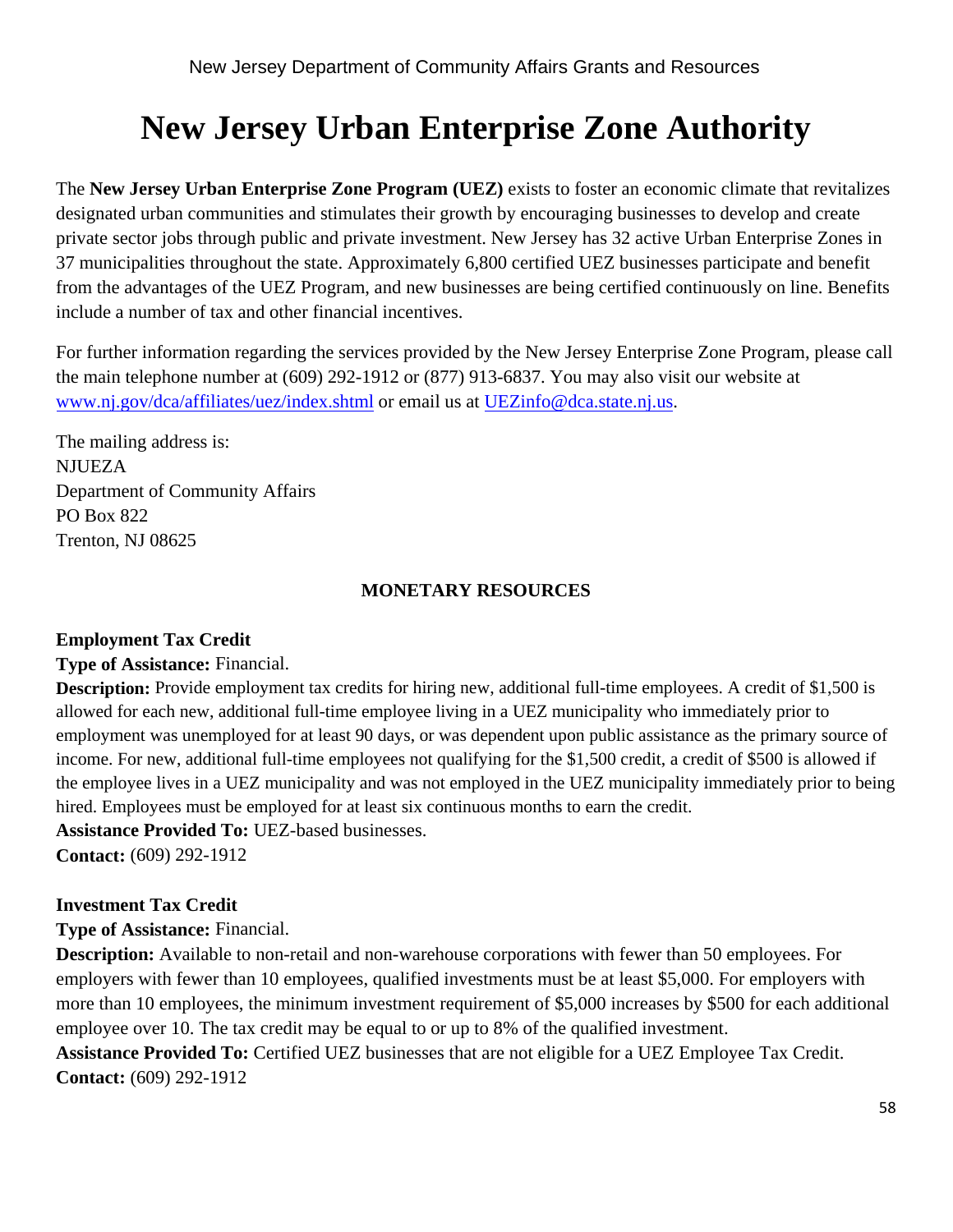# **Manufacturers Energy Sales Tax Exemption**

**Type of Assistance:** Financial.

**Description:** Exemption from the sales and use tax on energy and utility services.

**Assistance Provided To:** Eligible certified UEZ manufacturers with at least 250 full-time employees, 50% of whom are involved in the manufacturing process.

**Contact:** (609) 292-1912

# **Sales Tax Exemption on Purchases**

**Type of Assistance:** Financial.

**Description:** Exemption from sales tax on most purchases, with certain exceptions. The exemption applies to the full sales tax otherwise due on purchases of tangible personal property (except motor vehicles, parts, or supplies) and most services (except telecommunication services and restaurants). A separate exemption applies to materials, supplies, and services for the exclusive use of erecting, adding onto, improving, altering, or repairing the real property of a qualified UEZ business, whether purchased by the qualified business or a contractor.

**Assistance Provided To:** Eligible businesses located in a designated UEZ. **Contact:** (609) 292-1912

# **UEZ Business Benefits**

**Type of Assistance:** Financial.

**Description:** Offers incentives to participating businesses that encourage business growth and stimulate local economies. Benefits include:

- Reduced Sales Tax currently 3.5% for eligible items at retail point of sale in the UEZ;
- Tax Free Purchases on certain items such as capital equipment, facility expansions, and upgrades;
- Financial Assistance from agencies such as the New Jersey Economic Development Authority;
- Subsidized unemployment insurance costs for employees who earn less than \$4,500 per quarter;
- Energy Sales Tax Exemption for qualified manufacturing firms with at least 250 employees, 50% of whom are working in manufacturing; and
- Tax Credit Options (owners may elect one of the following)
	- Up to \$1,500 for new permanent full-time employees hired; and
- Up to 8% Corporate Business Tax credit on qualified investments.

**Assistance Provided To:** Certified UEZ businesses.

**Contact:** (609) 292-1912